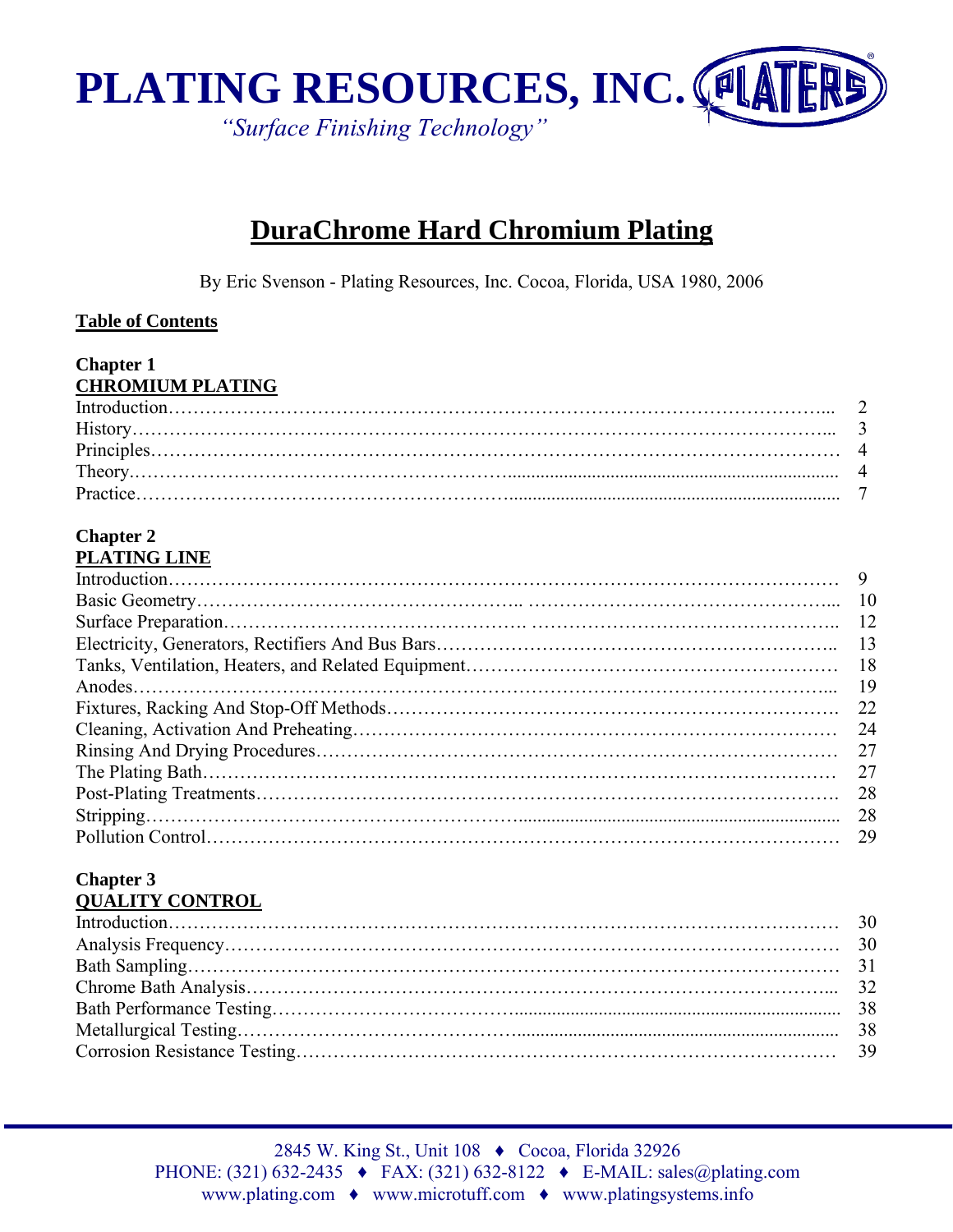### **Chapter 1 CHROMIUM PLATING**

## **Introduction**

Chromium is bluish-white and lustrous metal that is resistant to corrosion in most atmospheres. Chromium plating, therefore, is extensively used as a final finishing operation. There are two principal classes of chromium plating: "decorative, in which thin coatings serve as a non-tarnishing, durable surface finish; and industrial or "hard" chromium, where heavy coatings are used to take advantage of the special properties of chromium, which include resistance to heat, wear, corrosion, erosion, low coefficient of friction and anti galling.

Decorative chrome is almost always plated on top of either nickel or a copper and nickel-plated layer. These sub-layers of copper and nickel tend to seal off the substrate so that the micro-cracking chrome deposit does not present corrosion problems. Decorative chromium deposits are used on such items as automobile bumpers and trim, household appliances, furniture and many other articles that require a bright and aesthetic appearance. The normal thickness for decorative chromium is in the range of 0.000020'1 - 0.000070". The total deposit including the copper and nickel under-layers is typically 0.0005" thick. The Dura catalysts used in decorative chrome plating promote deposition at higher speeds, greatly increase the throwing power of the deposit and activate the sometimes passive nickel under-layer. Chromium plating baths in general tend to have very poor throwing power and the deposits may appear burned on the edges and may show a lack of plating or discoloration in the very low current density areas (those areas furthest from the anodes). These problems are overcome with the use of the Dura catalysts, proper racking techniques, anode control and maintenance of optimum bath composition.

Our concern for the rest of this paper, however, will be with hard chrome plating. Chromium is the hardest of the most commonly deposited metals. Hard chrome is used as a wear resistant coating not only on steel but also on a wide variety of other metals. Hard chromium differs from decorative chromium not only because of its use but also because of the difference in deposit thickness. A typical hard chrome deposit is in the range of 0.0005" - 0.0100" thick.

In some cases Thin-Dense hard chrome is used which is typically 0.0002" thick. Other types of specialty hard chrome include Crackless and Multi-Phase deposits which alter and control the microcrack structure.

The electro-deposition of hard chrome is a recognized means of prolonging the life of all types of metal parts subjected to wear, friction, abrasion and corrosion. These parts can be protected when newly manufactured, or they can be salvaged when they are worn and would otherwise be scrapped. As an example, it is much less expensive to reclaim worn hydraulic components by rebuilding tolerances with a hard chrome deposit than it is to buy or fabricate the part from scratch. Hard chromium, because it has a low surface energy, is more often deposited on sliding or revolving parts and is, therefore, used on things like engines, pumps, compressors, hydraulic and pneumatic rods, etc. The hard chromium deposit is also highly resistant to corrosion, and a large number of applications where it is used to protect parts from corrosion are in popular demand. Another attribute of the process is that it is a relatively cold one and can, therefore, be used to impart a very hard surface onto delicate parts without fear of distortion or changing the substrates properties. Thus, it can be regarded as a means of "surface hardening".

Hard chrome deposits have a hardness range from 56 - 74 R.C. depending on the bath type used. Obviously, the higher the R.C. (Rockwell C) number the longer the service life will be provided to the component. Deposit hardness is a function of the bath chemistry used. Thus it is best to use a plating process that provides the highest R.C. value. Standard 100:1 sulfate baths only provide a R.C. value of 56-60, while the Dura-100 and Dura-3000 baths provide a R.C. value of 70-74. A component with a surface hardness exceeding 70 R.C. will provide the longest possible service life.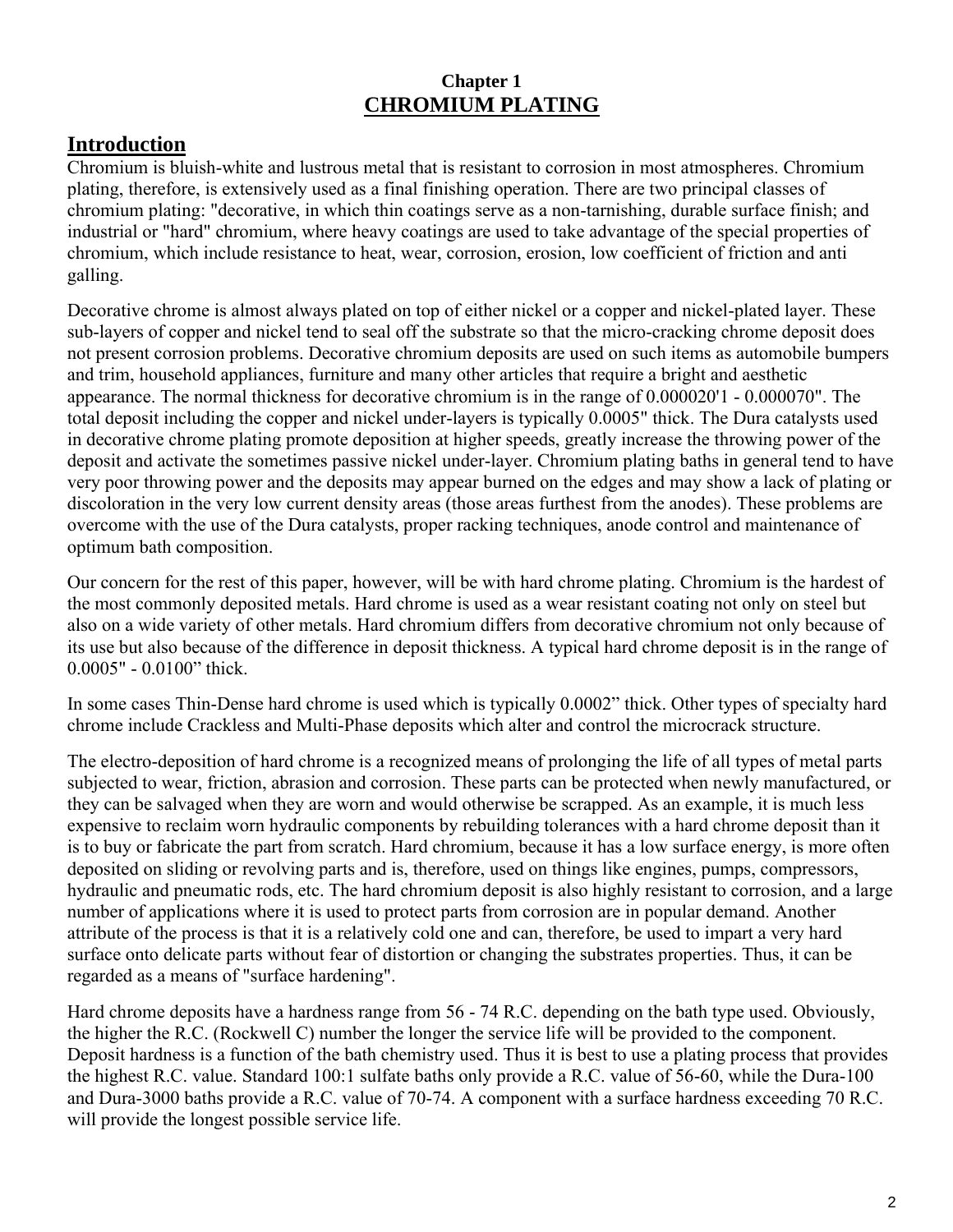Decorative chromium deposits have the same hardness range as hard chrome. However, industrial chromium tends to be harder only because of the greater thickness of deposit. A deposit of at least 0.002" must be used before the surface entirely reflects the properties of the chromium metal and not the substrate.

All hard chrome deposits, however, have a tendency to reduce the fatigue limit of the part. Shot peening of steels harder than 40 R.C. is used prior to plating to avoid this effect and prolong the life of the part. The Dura baths deposit is compressive and therefore provides less stress that the standard 100:1 sulfate bath which has a tensile deposit.

### **History**

The commercial process of chromium plating resulted principally from the work of C. G. Fink and C. H. Eldridge, in 1923 and 1924. Lieblich also made similar discoveries more or less simultaneously in Germany, but confused them by overemphasis on the supposed importance of the trivalent chromium also present in the chromic acid-sulfate bath. Udy also discovered a workable process, but his results were not made public until much later. The hard chrome process using the original standard 100:1 sulfate bath was in commercial use around 1930.

A noteworthy improvement in chromium plating, from the original standard 100:1 sulfate bath using only chromic acid and a sulfate catalyst, came with the introduction of the Dual Catalyst bath in 1949. These baths, using a double catalyst system of both sulfate and a fluoride, offered improvements in hardness, wear resistance, corrosion resistance, and the rate of deposition. The Dura-100 is one such "high-fluoride" bath, which still offers the maximum micro-crack structure of any hard chrome process available today.

One fluoride bath formulation was the older self-regulating type where a partially soluble catalyst was used. The purpose of this was to avoid the need for periodic bath analysis by attempting to self-control the amount of catalyst present. In reality this never worked properly as the undissolved catalyst formed a hard mud on the tank bottom that required constant probing to keep it in the proper concentration. As a result the bath never had the correct level of catalyst present and the resulting deposits were disappointing at best. The Dura Additives overcome this by using a totally soluble liquid catalyst system.

High-fluoride baths, however, have one significant drawback. The fluoride ion is very aggressive to equipment like anodes, bath heating  $\&$  cooling equipment and even tank linings. This can be overcome by using special alloys for the anodes, Teflon for the heating & cooling equipment and special tank linings. The high fluoride baths are also aggressive to unplated areas of exposed parts that are not stopped off. Bath contact with these surfaces will slowly dissolve the substrate, in some cases damaging them, but which also adds iron and other metallic contaminants to the bath. This is more pronounced in the low current density areas due to the lack of chrome coverage, and is known as low current etching.

However, not all dual catalyst baths use a high fluoride level. Low fluoride baths are very beneficial to the deposit quality while avoiding the problems of etching. Low fluoride baths are easy to control and are very user friendly. Some of the Dura Additives are the low fluoride type.

Plating Resources, Inc. also developed a new triple catalyst system that avoids the problems with fluoride, yet still provides the maximum hardness value and related deposit properties. The Dura-3000 bath offers a very high plating speed, an excellent micro-crack structure and a very hard deposit, all without the problems associated with low current etching. One unique feature of the Dura-3000 bath is its ability to maintain the fast plating speed with high levels of bath contaminants.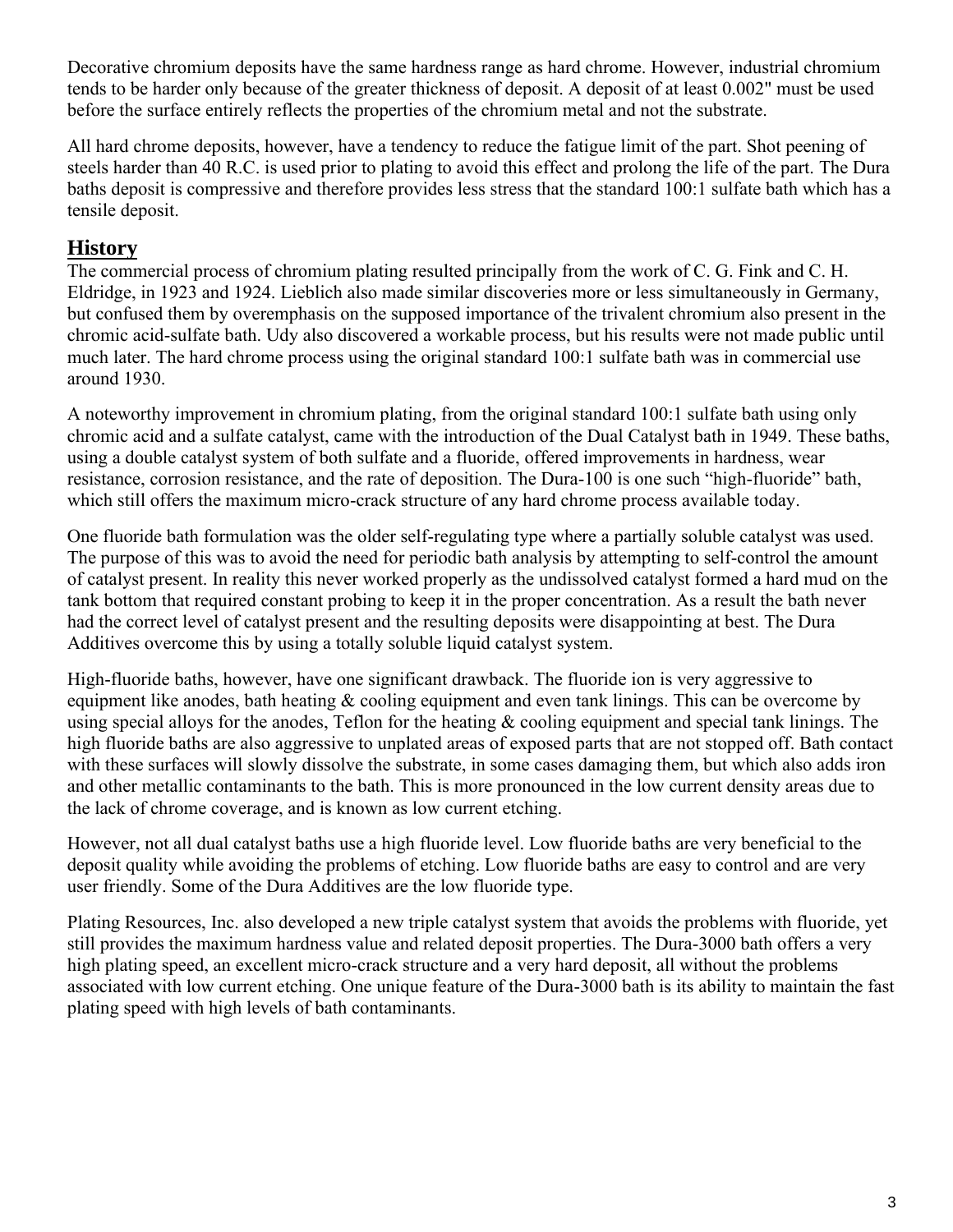### **Principles**

Chromium cannot be deposited from a solution containing only chromic acid (CrO3) and water. There must also be at least one or more acid radicals present to act as catalyst and aid in the cathodic deposition of chromium. Those most commonly used are sulfate and fluoride, the latter generally in the form of a complex fluoride. Chlorides have also been tried as catalysts along with a few other halogen radicals but drawbacks of these are a more precise need to control their level and problems with severe etching of parts. Chlorides are now regarded as major contaminants and care must be exercised to keep chloride contamination out of the chrome bath. For successful operation, the ratio of chromic acid to total catalyst acid radicals must be maintained within definite limits, preferably about 100:1 in the case of sulfate and other ratios for fluoride and related catalyst ions.

It is generally immaterial what other substances the catalyst is combined with when it enters the bath or from what sources it may be derived, but the material must be soluble. Some sulfate is ordinarily present in all chromium plating baths, since it is contained in even the best commercial grades of chromic acid. Sulfuric acid is the most common sources of sulfate.

Although the current efficiency in chromium plating baths is low (generally in the range of 10 to 25% for a bright plate), a fairly high rate of deposition is obtained owing to the relatively high current densities that one can use. The voltages required are higher than in most other electroplating processes: generally  $4 - 10$  V, depending on operating conditions. Consequently, the electrical energy required for chromium plating is higher than that for most other metal plating, but this disadvantage has not seriously hindered the widespread use of the process.

The throwing power of the chromium plating is relatively poor relative to other metals like copper or nickel. Nevertheless, remarkable coverage can be achieved, even when plating irregular shaped articles, if the optimum ratio of chromic acid to total catalyst is carefully maintained. A buffering type additive like Dura-76 also helps tremendously with throwing power. Special auxiliary and conforming anodes are sometimes used to cover deep holes or recesses and to obtain a uniform deposit thickness. Such auxiliary/conforming anodes are designed in accord with well-known and long-established principles of ample size for current-carrying requirements and proper spacing for uniform distribution of current.

The maximum conductivity (current carrying ability) of a chromic acid solution is not achieved until a concentration of 50 - 60 oz/gal is reached. Commercial chromium plating generally uses baths containing 20 - 35 oz/gal chromic acid to get as good a conductivity as practical along with good current efficiency for satisfactory deposits. Small amounts of trivalent chromium (Cr III) and metallic contaminants like iron and copper decrease conductivity. The specific gravity (density) of the baths provides a rough measure of the concentration of chromic acid, especially if allowance is made for the contaminants present in the bath.

## **Theory**

Very little was known about the role of sulfate in the chrome plating bath until 1979 when a mechanism was finally elaborated by Hoare which described the complexing role of the sulfate ion. It has long been known that the electrolysis of pure chromic acid solutions produces only hydrogen evolution under most conditions. In fact, hydrogen evolution at the cathode and oxygen evolution at the anode are two reactions that can be achieved when any conductive liquid has an electric current passed through it. The diagram below shows these reactions for an aqueous solution of sodium chloride (NaCl).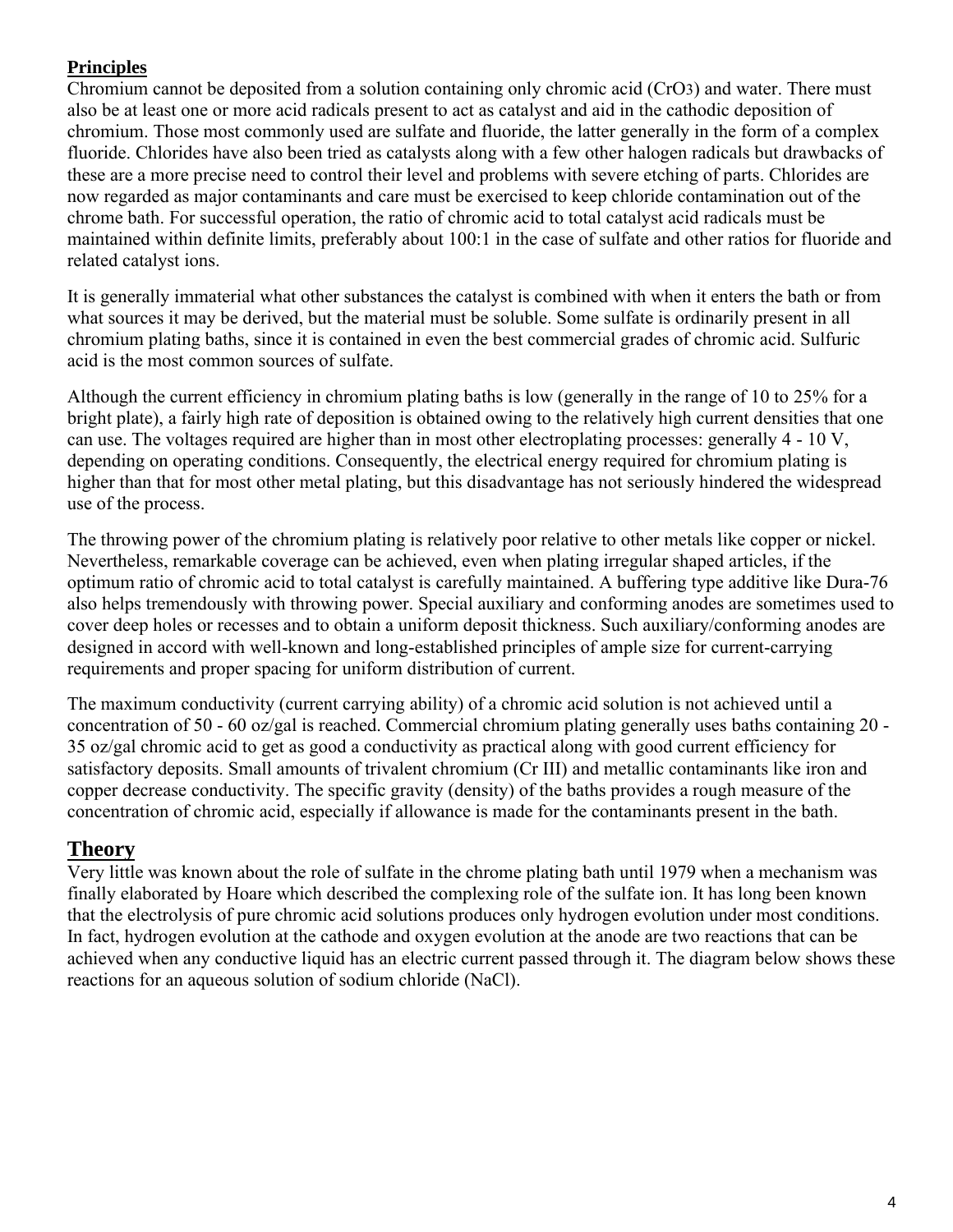



The first two reactions show the disassociation of NaCl and H2O. These reactions occur in any aqueous solution. The double arrow indicates the reaction can go in either direction. Reactions #3 and #4, however, can only occur under the influence of an electric current where electrons flow from the cathode to the anode. The third reaction shows how two positive hydrogen ions and two electrons produce the neutral hydrogen molecule that leaves the solution as a gas. The fourth reaction shows how four negatively charged hydroxide ions loose their four electrons to produce two water molecules and the neutral oxygen molecule, which also leaves the solution as a gas.

The chemical reactions in a chrome plating system are not quite that simple. Besides oxygen and hydrogen evolution, a positively charged chromium complex is reduced to chromium metal on the cathode surface; some Cr (VI) is also partially reduced to Cr (III) at the cathode surface. Hoare's proposed mechanism describes how the sulfate and other catalytic ions play a dual role in the reduction of Cr (VI) to Cr metal. First, it acts as a blocking agent so that the desired chromic-dichromate complex can be formed. Second, it catalyzes the reduction of Cr (II) to Cr metal, which cannot be obtained without the formation of chrome-sulfate complexes. The distribution of these chrome-catalyst complexes (some of which can be reduced to Cr metal and some of which cannot) depends on the concentration of the catalyst. Hoare's mechanism shows through chemical equations that the best distribution of these complexes, (if one's object is to arrive at a metallic chrome plate) is achieved by employing an l00: l chromic acid to sulfate ratio. This is indeed the ratio that was arrived at many years ago using experimental methods.

The definition of a catalyst in any chemical equation is "an agent which allows the reaction to proceed toward its desired end but is not itself used up on the reaction." The sulfate ion (SO4) in the chrome-plating bath acts as a true catalyst in that it is regenerated continuously and the only way its concentration decreases is through drag-out. Other catalyst ions, like fluoride, are consumed in the electrolysis so in reality they are not true catalysts, but act like catalysts.

Besides the desired reaction of metallic chromium formation, many undesired side reactions occur. One of these, as mentioned above, is the formation of hydrogen gas, which can become entrapped causing stress and later cracking as it seeks an escape route out of the deposit. A chrome deposit with a large macro-crack structure promotes rapid corrosion of the underlying substrate metal. However, under the right conditions, a chrome deposit with a truly microscopic crack structure (micro-cracking) can actually improve the corrosion resistance of the part because of current flow patterns set up at each crack interface. As a matter of fact, one of the advantages of fluoride type catalysts is that they tend to produce this truly microscopic crack structure.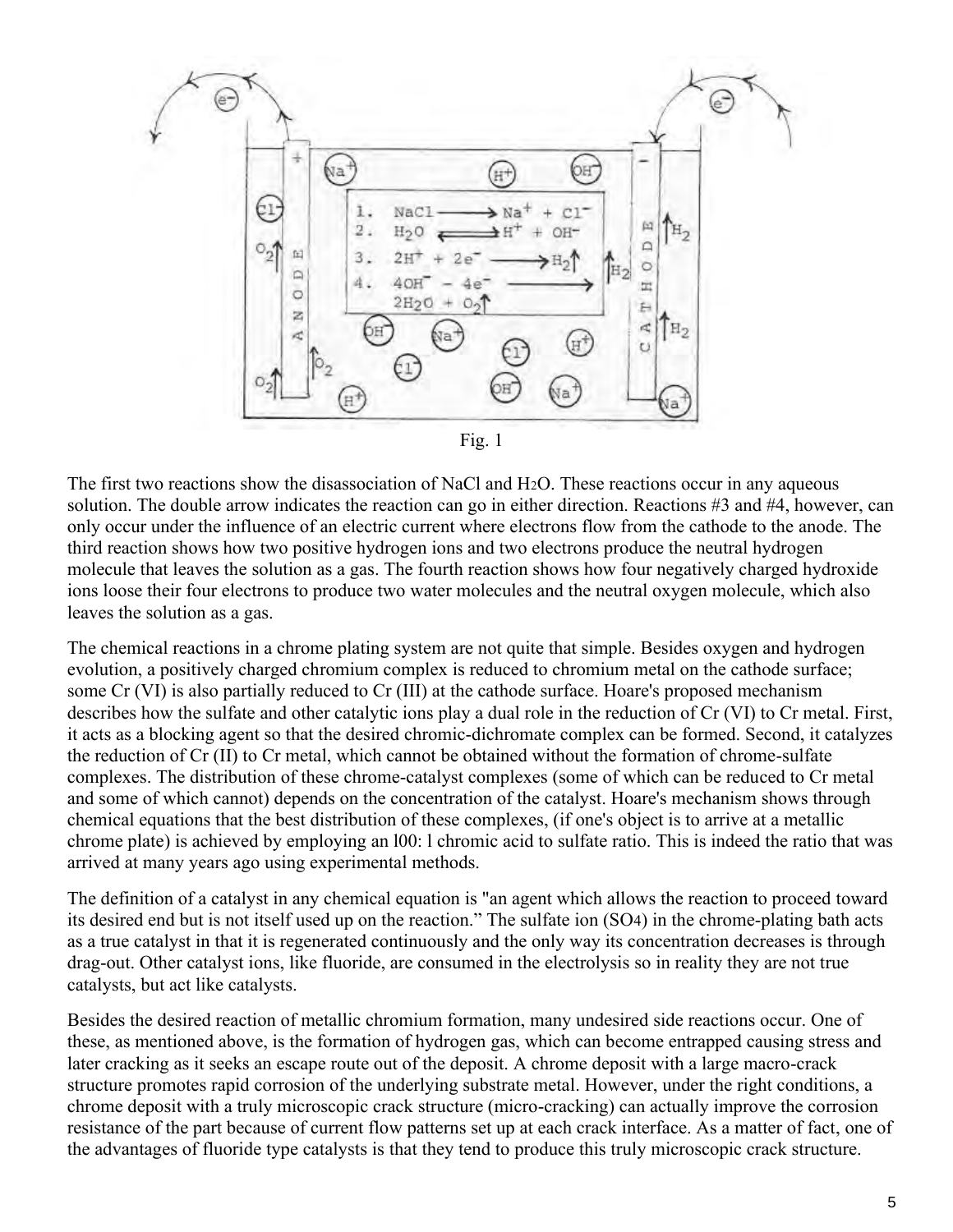A second reaction involves the formation of Cr (III) which cannot be reduced to Cr metal and is, therefore, considered a contaminant in the solution. While it forms continuously at the cathode surface in any chromeplating bath, fortunately, with sufficient anode area, it can be oxidized back to Cr (VI) just as swiftly at the anode surface. Cr (III) also contributes to the resistance of the solution to current flow. In other words, more voltage will have to be supplied by the rectifier to achieve the desired amperage. This contributes to the additional side reaction of excess heat evolution.

To give some insight into the processes involved, let us look at some of the simple reactions taking place, uncomplicated by additional side reactions.

Chromic acid as sold is not truly chromic acid - it is actually chromium trioxide or chromium anhydride and is not an acid until it is dissolved in water.

| CrO <sub>3</sub> | H <sub>2</sub> (1) | $H_2CrO_4$ |
|------------------|--------------------|------------|
| (Chromium        | (water)            | (Chromic   |
| trioxide)        |                    | acid)      |

Actually, the CrO4= ion is in equilibrium with Cr2O7=. Deposition probably occurs the latter.

 $2CrO_4$ = +  $2H$ +  $\longrightarrow$   $Cr_2O_7$ = +  $H_2O$ 

First, let's consider the reaction at the cathode. The electrons supplied to the work piece reduce the complex salt (here even further simplified) of chromium to metallic chromium. The equation can be written as follows:

 $Cr_2O_7 = + 14H^+ + 12e^ \longrightarrow 2Cr + 7H_2O$ 

The valence of the Cr in  $Cr2O7 =$  is +6. As mentioned before, an additional side reaction is the partial reduction of Cr(VI) to Cr(III) also occurring at the cathode surface. At the insoluble lead anode surface, however, Cr(III) reacts with oxygen to reform hexavalent chromium in its complex salt. The equation may be expressed as follows:

 $2Cr + 3 + 7H_2O \longrightarrow Cr_2O_7= + 6e^-$ 

The chromium lost from the bath by plating on the work piece, or drag-out, is replenished by adding chromic acid. Chromium must be present as the complex salt in order to plate satisfactorily. Metallic chromium does not dissolve to form this salt when used as the anode and, consequently, this is one of the reasons why insoluble lead anodes are used instead. Also, if pure chrome anodes were used the bath would continuously build-up in Cr as the anode would dissolve at 100% efficiency while the deposit only takes place at 15-35% efficiency, depending upon the bath type used.

Hoare's theory fits in nicely with visual observations that have been made over the years showing the initial formation of an insoluble film on the cathode, known as the cathodic diffusion layer, which is quite gelatinous. A film of this type prevents the deposition of chromium from pure chromic acid. The deposition of chromium when sulfate or other anions are added is felt to result from modification of this film. Apparently, catalyst anions keep the film from growing too thick, and inhibits hydrogen evolution, thus favoring chromium deposition. For a smooth adherent, bright plate, the solution layer immediately adjacent to the cathode must have mixed activation and passivation tendencies. Thus, if the cathodic diffusion layer were too thin, or completely nonexistent, chrome would tend to re-dissolve in the strongly acid electrolyte. Conversely, if the cathodic diffusion layer were too thick it would tend to plate dull and in the form of non-adherent layers flaking from each other, as frequently occurs when there are current interruptions. Such current interruptions become less harmful as the catalyst concentration and the temperature are increased.

Unfortunately, many other questions on theory are still left unexplained. The exact function of fluoride and other catalyst anions is unknown as fluoride by itself produces dark dull deposits, unless sulfate is present.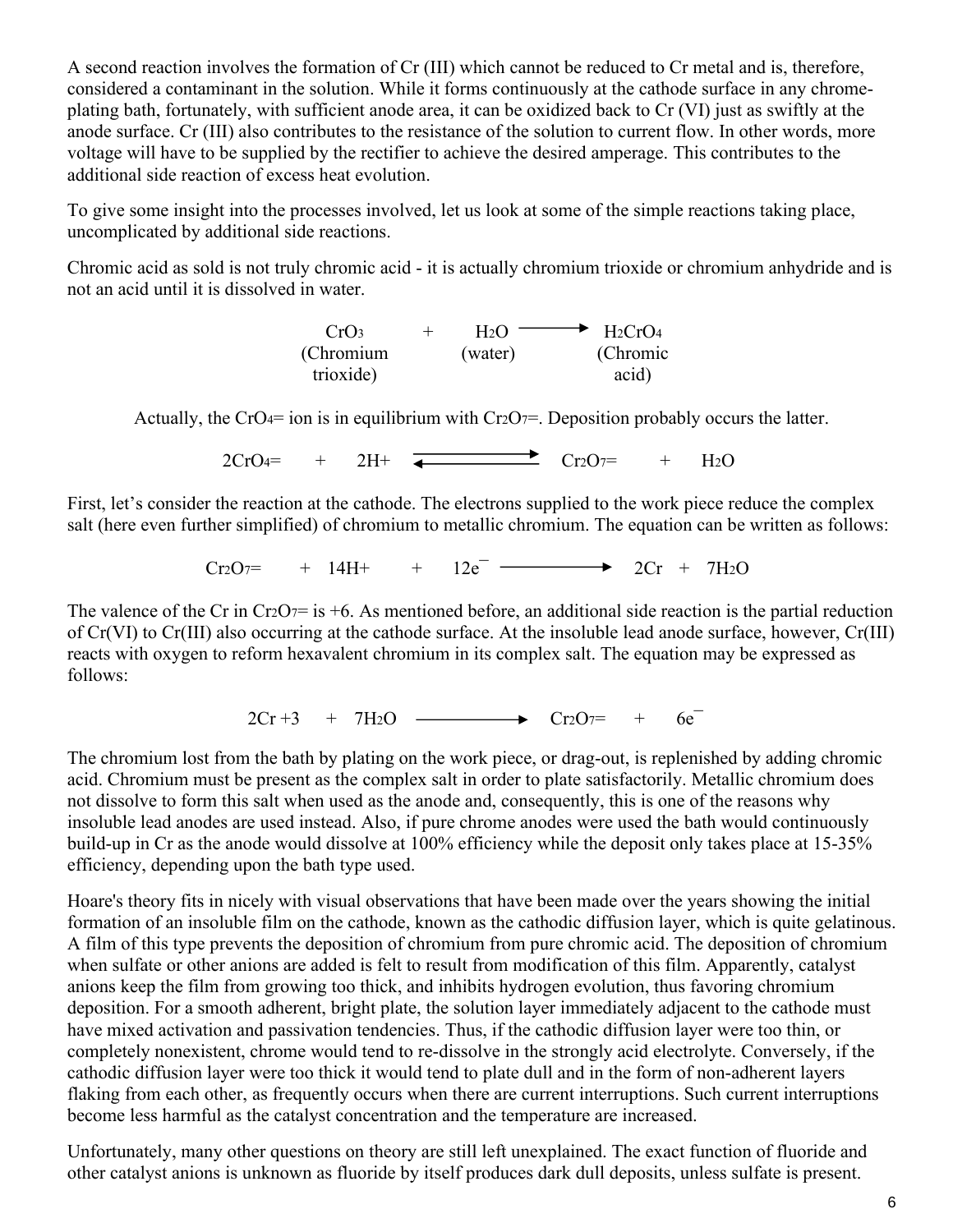Also unknown is why the current efficiency varies so widely with temperature, current density, chromic acid concentration and the proportion of catalyst anions, and why the addition of fluoride and other catalysts increases the hardness of the deposit.

### **Practice**

There are only two essential constituents in conventional chromium plating baths: chromic acid, and one or more catalyst radicals. Chromium Trioxide (chromic acid) is a reddish-brown, hygroscopic (water absorbing) chemical, easily soluble in water to give a solution containing both H2CrO<sup>4</sup> and H2Cr20<sup>7</sup> as mentioned earlier. Many manufacturers, now aware of the effect of even small amounts of catalyst acid radicals, furnish a pure grade of chromic acid especially suited for chromium plating. This chromic acid, known as HCP Grade, is made to meet specifications which require that it contain not more than a small fraction of a percent of sulfate and be free from other contaminants such as chloride and iron. Special precautions have to be taken in its manufacture since sulfuric acid is used in the production of chromic acid from raw chromium ores and carryover of sulfuric acid to the end product could easily happen.

A 25-oz/gal chromic acid solution contains about 13 oz/gal of chromium metal. With complete utilization and no losses, 13ozs. of chromium would be sufficient to cover about 22 ft2 of surface with a deposit 1 mil thick  $(0.001")$ .

To convert a pure chromic acid solution to a chromium plating bath, at least one catalyst is needed. With a given set of conditions of bath temperature, current density, and chromic acid concentration, too small an amount of catalyst will result in either no plate or in brown oxide stains. Too high a catalyst content will result in either partial plating with poor throwing power or no plate at all, owing to depolarizing action or easy formation of chromium (III) at the cathode. The proper ratio of chromic acid to sulfate in a standard plating bath is 100:1 as mentioned before. Baths that contain an additional catalyst, of course, operate at a higher chrome to sulfate ratio because part of the effect of the catalytic action of the sulfate is provided by the second catalyst ion.

As mentioned before, insoluble lead alloy anodes are used as opposed to chromium anodes because 1) chromium dissolved from anodes does not enter the solution in the proper form to make it available for plating, 2) chromium anodes would dissolve at an uncommonly high rate, continually increasing the concentration of chromium in the solution and 3) lead or lead alloy anodes provide a surface for the reoxidation of trivalent chromium. A typical anode alloy is 7% tin and 93% lead. This alloy provides for the best conductivity and oxidation properties. Long anodes, over 6', or configurations that tend to sag must be fabricated of 6% antimony and 94% lead. This alloy provides the additional stability needed in such situations. During plating the anodes tend to form a crust or scale, which has detrimental insulating properties. This scale should be removed in an AnoBest-104 solution periodically so that it is able to conduct the proper current.

In order to understand the ins and outs of hard chrome plating, it is essential to have knowledge of the three basic bath types in use. These types are:

| <b>Standard Bath</b>           |                     |
|--------------------------------|---------------------|
| Chromic Acid                   | $33 \text{ oz/gal}$ |
| Sulfate                        | $100:1$ ratio       |
| Temperature                    | $130^{\circ}F$      |
| <b>Cathode Current Density</b> | 2 ASI               |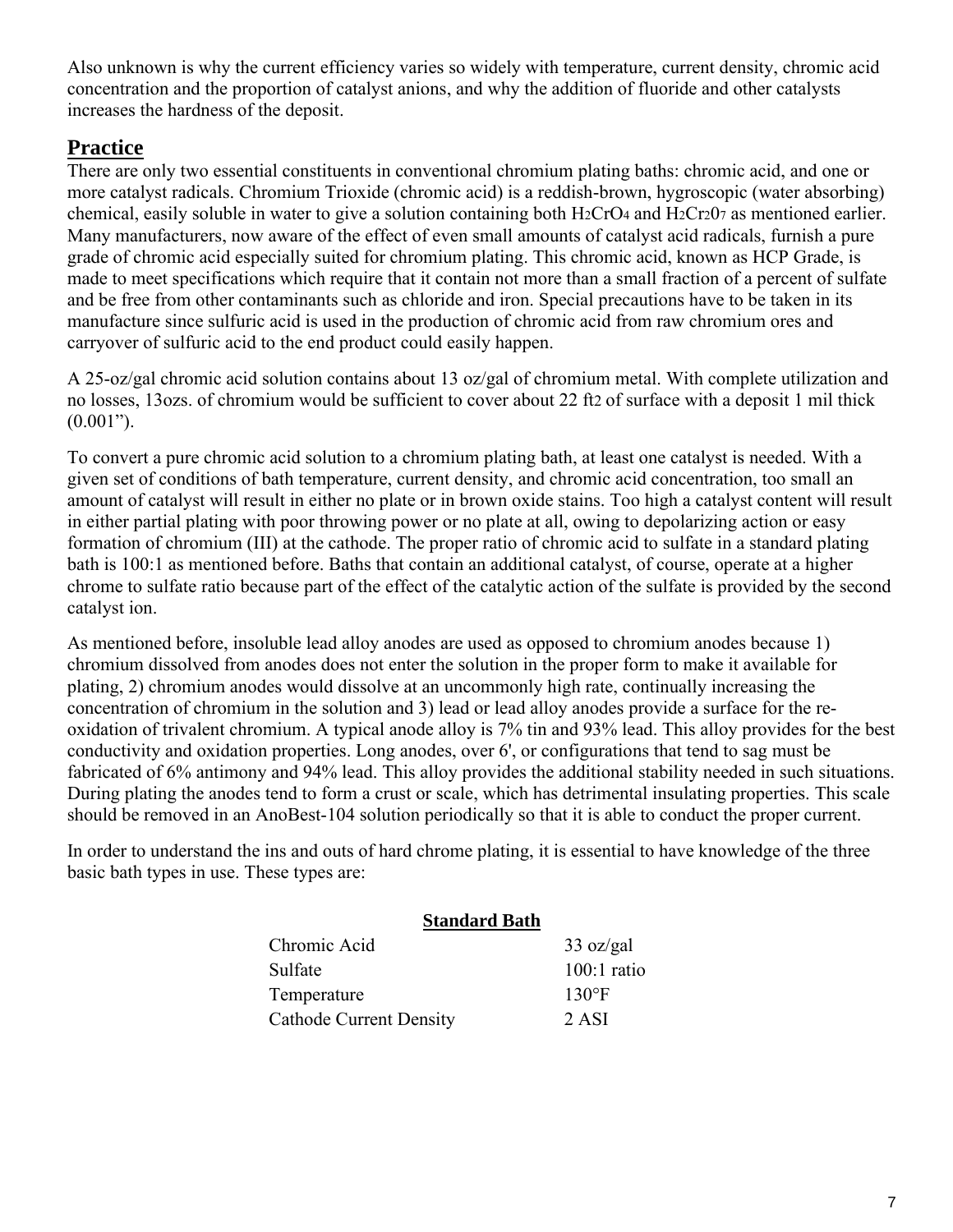#### **High Efficiency Non-Etch**

| Chromic Acid                   | $20 - 50$ oz/gal           |
|--------------------------------|----------------------------|
| Sulfate                        | $120:1$ ratio              |
| Dura-3000 Additive             | 3% by volume               |
| Dura-3500 Booster              | $2 \text{ oz/gal.}$        |
| Temperature                    | $130 - 140$ <sup>o</sup> F |
| <b>Cathode Current Density</b> | $1-10$ ASI                 |

#### **High-Speed Fluoride**

| Chromic Acid                   | $20-50$ oz/gal |
|--------------------------------|----------------|
| Sulfate                        | $215:1$ ratio  |
| Dura-100 Catalyst              | 3% by volume   |
| Temperature                    | $130 - 140$ °F |
| <b>Cathode Current Density</b> | $1-10$ ASI     |

The following chart illustrates typical speeds and hardness values for these baths:

|                          | Rate of deposit/hr. at 2 ASI | Hardness   |
|--------------------------|------------------------------|------------|
| Standard Bath            | 0.00060"                     | 56-60 R.C. |
| High Efficiency Non-Etch | 0.00125"                     | 70-74 R.C. |
| High-Speed Fluoride      | 0.00120"                     | 70-72 R.C. |

The solid line in Fig. 2 outlines the area where a bright plate can be achieved over a range of certain temperatures and current density areas. This chart holds true only for standard chromic acid-sulfate baths. If we look at the current densities that can be achieved with the other two bath types, however, we see that using more modern chemistry can substantially increase the bright plating range with the added advantage of a faster plate and harder deposit.



More information on these baths can be found in the product technical literature at www.plating.com.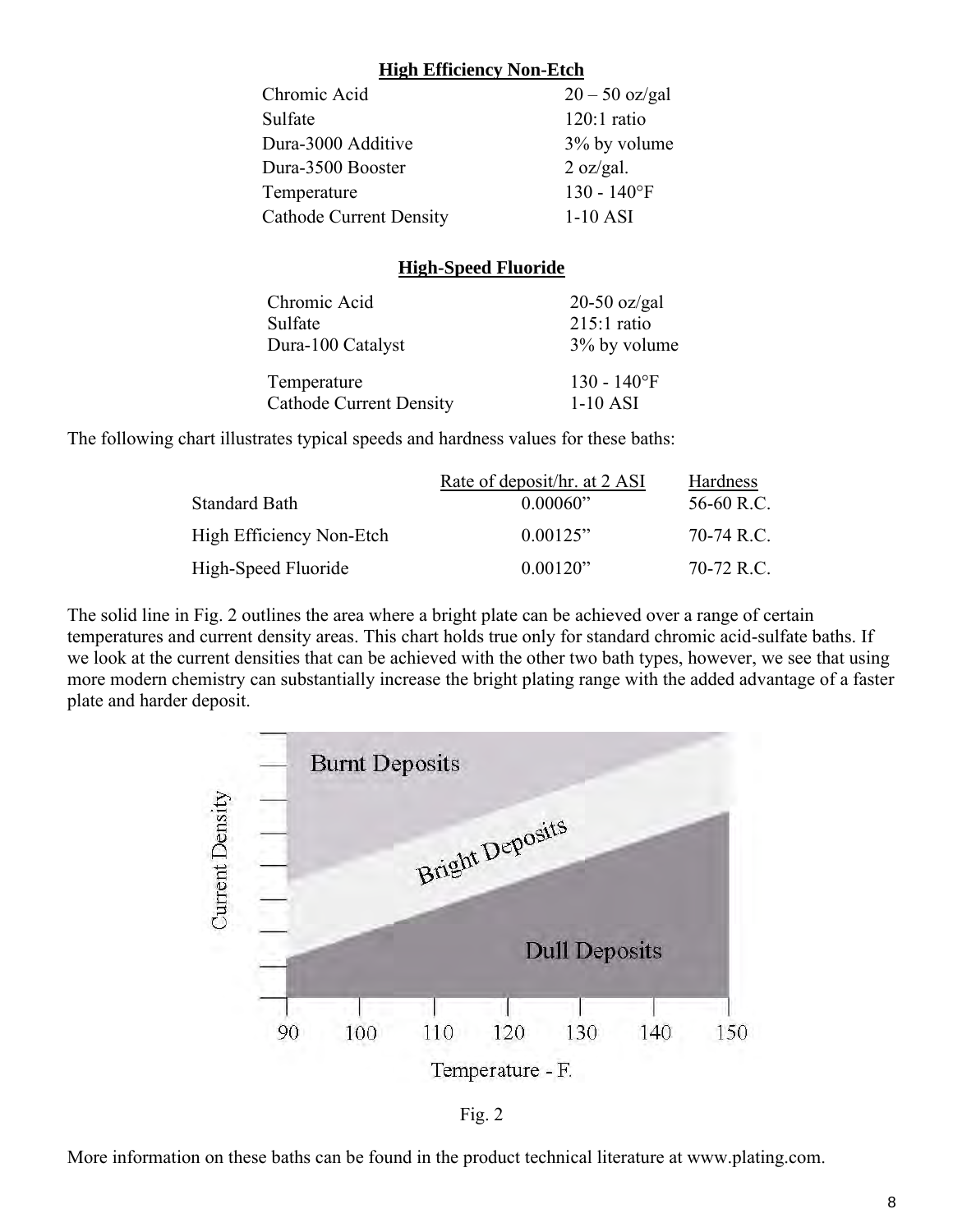## **Chapter 2 PLATING LINE**

### **Introduction**

Set-up of an entire chromium plating line involves much broader knowledge and much more information than that needed simply to show how a chrome plating bath works. The information presented in the last chapter could just as easily be used to set-up a 267ml Hull Cell in a laboratory as to describe how a 2,000-gallon chrome plating bath works "on the line". To take a rough fabricated part from the end of the production line to a finished product gleaming with a bright chrome plate, honed to specifications, requires knowledge all the way from basic geometry and electricity to pollution control and problem solving. Steps along the way include knowledge of grinding, polishing and buffing; how to properly rack parts; what cleaning and activation procedures are necessary; rinsing and drying processes; stripping procedures, if necessary; solution control of the various baths; and testing of the final plate for hardness, corrosion potential, and adhesion.

The basic information on all these various procedures is easily presented but, in the end, there is no substitute for human alertness and common sense. Workers on the line should be able to spot a problem in the making before it becomes a production stoppage and most importantly relay the information to someone in authority who can investigate ways to solve the problem. Plating supervisors must be able to track the problem to its source and apply corrective measures. They must also be able to determine what parts may require extra care in preparation and plating and what parts require less preparation. This is important in terms of the cost of the finished product. A clean working area is not only healthier for the people on the line but also one of the best ways to prevent contamination problems in the various baths. Inspection of the line periodically can do much to prevent problems in the first place. Making sure all electrical connections are clean and secure can solve many problems before they occur. Checking racking and masking procedures on parts not only insures a better deposit but can also help eliminate contamination problems in the plating bath.

Plating Resources, Inc. is available for consultation on problems that may not have a readily obvious solution and for detailed analysis of the baths themselves.

With these things in mind, the rest of this chapter will be devoted to information on how to take a raw fabricated part from the end of the production line to a finished product.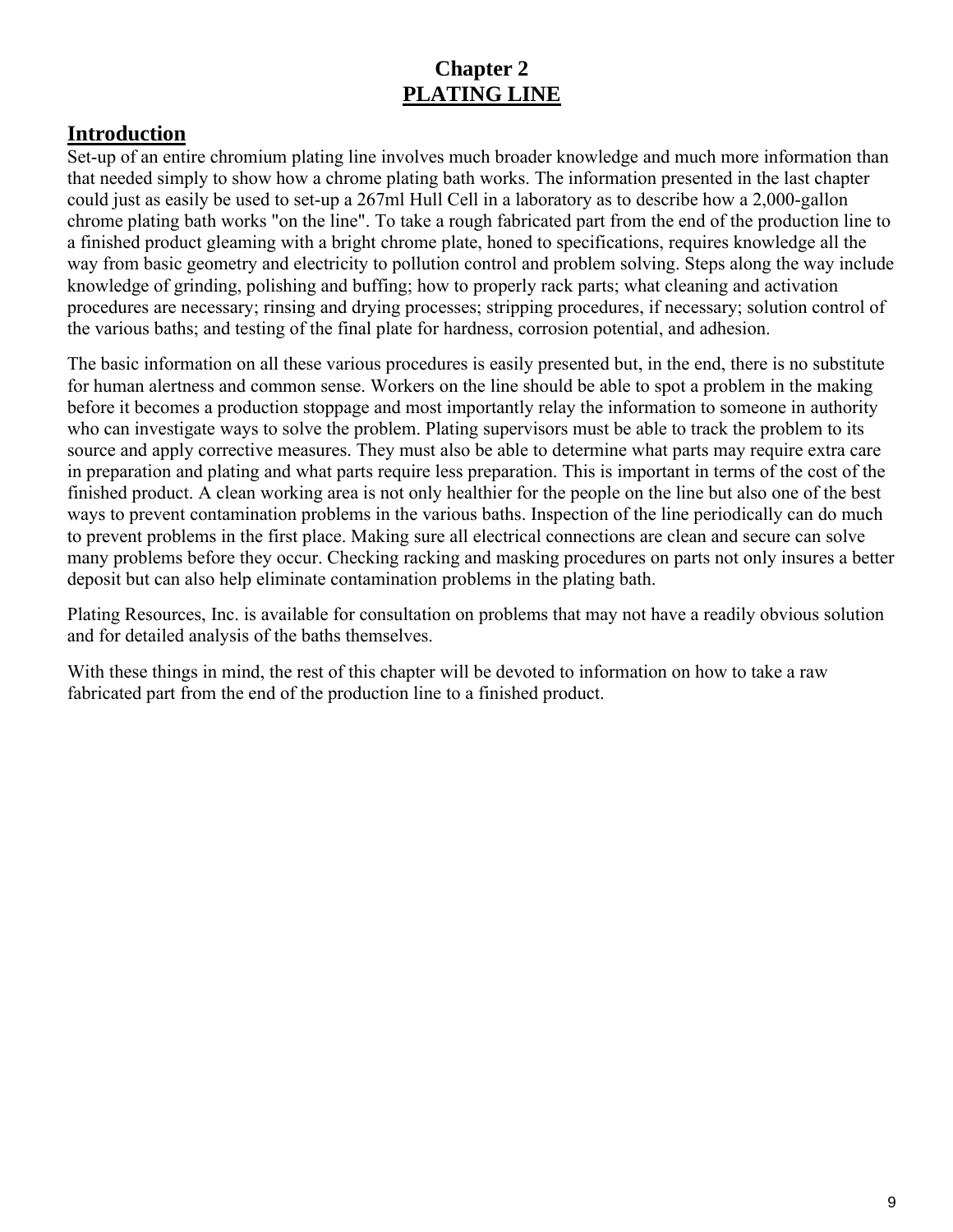## **Basic Geometry**





























round off edges. Increase spacing, if possible.

**Convex Surface.** Ideal shape. Easy to plate to uniform

**Flat Surface**. Not as desirable as crowned surface. Use 0.015-in.-per-in. crown to hide undulations caused by

**Sharply Angled Edge.** Undesirable. Reduced thickness of plate at center areas: requires increased plating time for depositing minimum thickness of durable plate. All edges should be round. (Edges that contact painted surfaces should

**Flange.** Large flange with sharp inside angles should be avoided to minimize plating costs. Use generous radius on

**Slots.** Narrow, closely spaced slots and holes cannot be plated properly with nickel and chromium unless corners are

**Blind Hole**. Must usually be exempted from minimum

**Sharply Angled Indentation.** Increases plating time and cost for attaining a specified minimum thickness and

**Flat-bottom Groove.** Inside and outside angles should be

**Fins.** Increase plating time and costs for attaining a specified minimum thickness and reduce the durability of the plated

thickness, especially where edges are round.

uneven buffing.

round.

part.

minimum thickness

have a 1/32 in. min. radius.)

thickness requirement.

inside angles, and taper abutment.

reduces the durability of the plated part.

rounded generously to minimize plating costs.

**V-shaped Groove.** Deep grooves cannot be plated satisfactorily. Shallow, rounded grooves are better.

**Ribs.** Narrow ribs with sharp angles usually reduce platability; wide ribs with rounded edges impose no problem. Taper each rib from its center to both side and

**Ring.** Platability depends on dimensions. Round corners; crown from center line, sloping toward both sides.

**Deep scoop.** Increases time and cost for plating specified

























Table I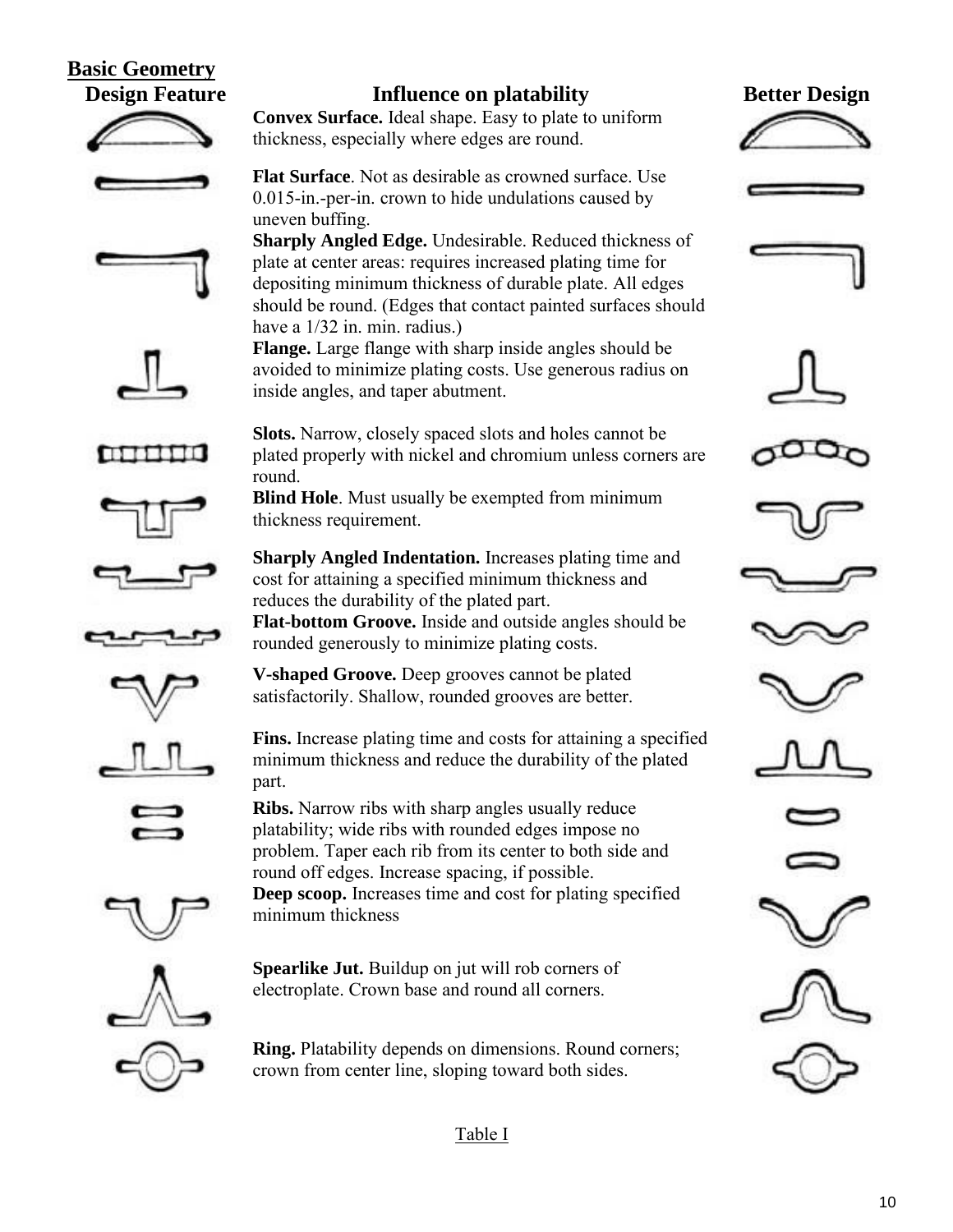The design engineer has to select from numerous substrates, the base metal to fabricate the part from. He should have some basic knowledge of chrome electroplating if the process is to proceed from there. Table I illustrates design styles that can have a definite influence on the ease of plating a particular part (and, therefore, the final cost) or even whether the part can be plated at all.

The chemical balance, operating variables, types of anodes and design of fixtures or racks must all be considered to insure successful plating of complex shapes. The chromium plating process lacks the ability to produce uniformly thick metal deposits on all areas of an irregular or internal surface. This is mainly because of the drop in cathode current efficiency with a decrease in current density. For example, if one area of the part being plated is farther from the anode than another area, the area farther away receives less deposited metal, not only because of lower current density, but also because of lower cathode efficiency at the reduced current density.

Moreover, although some metal is deposited at low current densities in most other plating solutions, in chromic acid solutions there is a minimum current density for a given solution at a given temperature below which no metal is deposited. Hence, if an area of internal or irregular shape receives less than this minimum current density, no deposition of metal will occur in this area. This explains why it is so difficult to chromium plate recesses and internal shapes without special anodes. On the other hand, special hardware in the form of "thieves" or "shields" is required for lowering the current density on areas such as edges, in order to prevent excessive buildup (or burning) of the deposit.

It thus becomes apparent that in order to minimize plating problems, we must go all the way back to the fabrication of the part itself to insure that it can indeed be easily plated.

Electroplating is a process in which a metal is deposited onto a metallic substrate. Since the quality of the plate, and indeed, whether the part receives a plate at all depends on current density (which is current per some square area), we must know rather precisely the area of the surface to be plated. Table II lists calculations for determining the surface area of various geometrical shapes.

| <b>Geometrical Figure</b> | Table II<br><b>Calculation of Surface Area</b>                                     |
|---------------------------|------------------------------------------------------------------------------------|
| square                    | a <sup>2</sup><br>(where "a" is the length of a side)                              |
| rectangle                 | ab<br>(where "a" and "b" are the lengths of the sides)                             |
| triangle                  | $\underline{hb}$<br>$\overline{2}$<br>(where "b" is the base and "h" the altitude) |
| circle                    | pie <sub>r²</sub><br>(where "r" is the radius and pie is $3.1416$ )                |
| sphere<br>cylinder        | 4 pie $r^2$<br>Pie D H                                                             |
|                           | (where pie = 3.1416, D = diameter and H = height)                                  |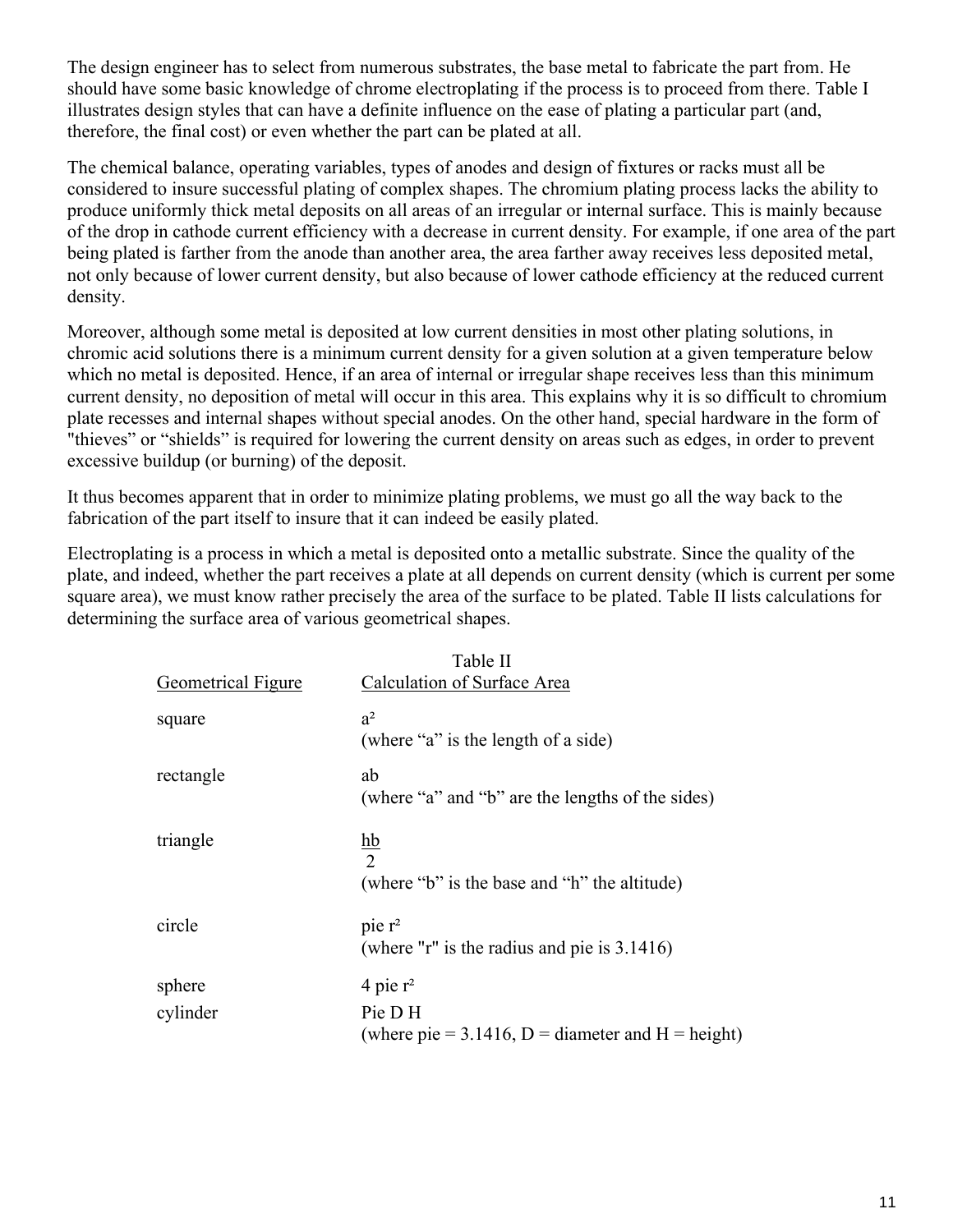### **Surface Preparation**

After fabrication, the part may contain numerous surface defects in the form of scale, pits, mold marks, grinding lines, tool marks or scratches. These defects must be removed prior to plating if a satisfactory finished part is to be expected. Polishing and buffing are operations that are frequently employed to remove these surface defects. After fabrication, the part is processed in the following sequence as may be required depending on the surface defects that may be present.

- 1) Grinding
- 2) Polishing
- 3) Buffing

Grinding is considered a machining operation and is used to remove a substantial amount of metal from the surface. Most grinding operations will leave the surface with a finish of 20 micro-inches or rougher.

Polishing is an abrasion process that is used to remove grinding lines as well as numerous other defects. Polishing is accomplished with either an abrasive belt or with a cloth wheel to which a suitable abrasive medium has been bonded. Polishing will also remove a substantial amount of metal from the surface but will leave the articles virtually free from undesirable defects. Common abrasives used in polishing include silicon carbide and aluminum oxide with grain sizes ranging from #60 to #320 depending upon the amount of metal to be removed.

Buffing is also an abrasion process but with much finer abrasives being used. The purpose of buffing is to produce a bright smooth and scratch-free surface. Articles are buffed just prior to the chrome plating sequence as the brightness and surface reflectivity of the part after buffing will exactly equal the brightness and surface reflectivity after the chrome plate.

Besides the type of throwing power we have been discussing so far, that has to do with the distance of the part from the anode determining thickness of deposit or whether there is any deposit at all, a second type of throwing power comes into play here. "Macro" throwing power is basically a property of anode to cathode spacing. "Micro" throwing power has to do with the ability of the plated metal to fill the small grooves and scratches left after the buffing operation. Fig. 3 shows the three types of "micro" throwing power possible in different plating baths.



Fig. 3 Types of microthrowing power: (a) negative microthrow, (b) geometric leveling, (c) true leveling.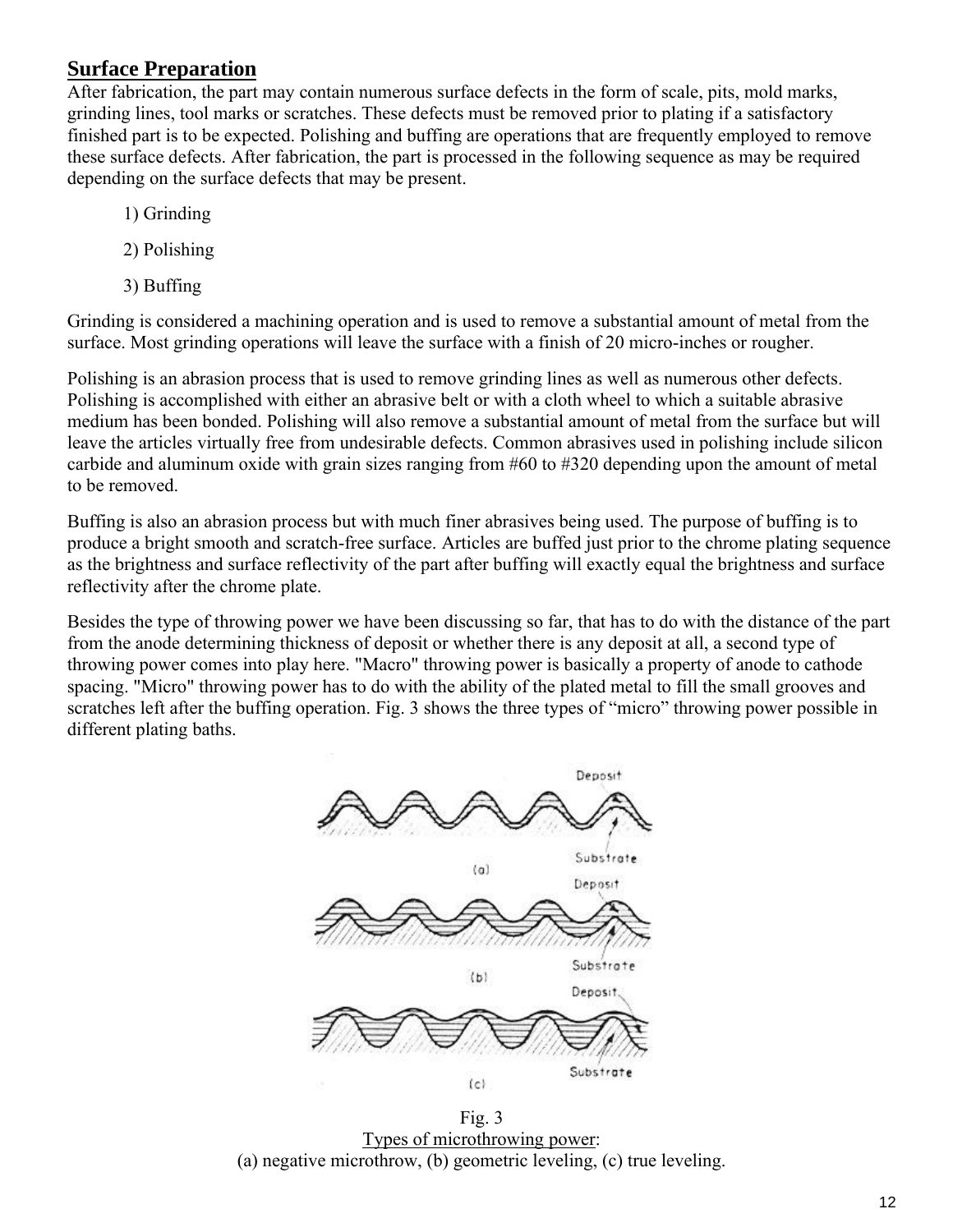True leveling is achieved in nickel plating. Geometric leveling is a characteristic of chrome plating. Thus, it can be seen that the smoothness of the surface after buffing is of primary importance to achieve a bright plate after the chrome plating operation. Only when post-plating steps such as grinding, honing or polishing is employed does the importance of the "as plated" chrome surface become less critical.

The buffing operation uses cloth wheels to which a compound is applied. These compounds usually contain glue or binder as well as an abrasive. The abrasives used in buffing are similar to those used in polishing but are of a much finer mesh size. Typical abrasives grits used in buffing range from #240 to #600 or finer. The selection of proper compounds, abrasives, wheel types, wheel speeds and pressure are of great importance in order to produce the desired finish.

Most polishing and buffing operations are performed by hand with the operator processing each individual part. Automated equipment is used where the volume of a particular run warrants the expense.

Mass finishing is also used to remove surface defects on parts and can be used in place of polishing and/or buffing for large volumes of small parts. The parts to be processed are held in either barrels that rotate or in tubs that vibrate. In addition to the parts these containers also hold abrasive media of proper composition, size and shape for the particular application. The selection of proper media also depends on whether it is a polishing or buffing operation, what the metallic composition of the part is, and the desired surface appearance. In addition, the barrels or tubs also contain specifically formulated detergent-type compounds that 1) act as buffers between the parts and the abrasives; 2) remove surface oils from the parts; and 3) keep removed metallic particles away from part surfaces. The mass finishing process can, therefore, also act as a cleaning operation.

The only limiting factors in mass finishing are the size of the parts, their mass and the effect that sharp edges may have on other parts as they tumble or vibrate against each other and against the abrasive.

Mass finishing is a much less expensive way to remove surface defects, where it can be used, than the manual operations of polishing and buffing. As used on smaller parts, it can lower costs by reducing labor requirements as well as not requiring a highly specialized operator. Higher productivity per hour and fewer rejects are additional benefits of mass finishing.

### **Electricity, Generators, Rectifiers, and Buss Bars**

The physical embodiment of an electroplating process consists of four parts: 1) the external circuit, consisting of a source of direct current (DC), a means of conveying this current to the plating tank; 2) the negative electrodes or cathodes, which are the material to be plated, along with means of positioning the work in the plating solution so that contact is made with the current source; 3) the plating solution; 4) the positive electrodes, the anodes, usually of the metal being plated but sometimes of a conducting material which serves merely to complete the circuit, called inert or insoluble anodes. Steel sheets, for example, are used as inert anodes in electro-cleaning baths, and lead alloys are used as inert anodes in chrome plating baths. Fig. 4 illustrates the electroplating layout.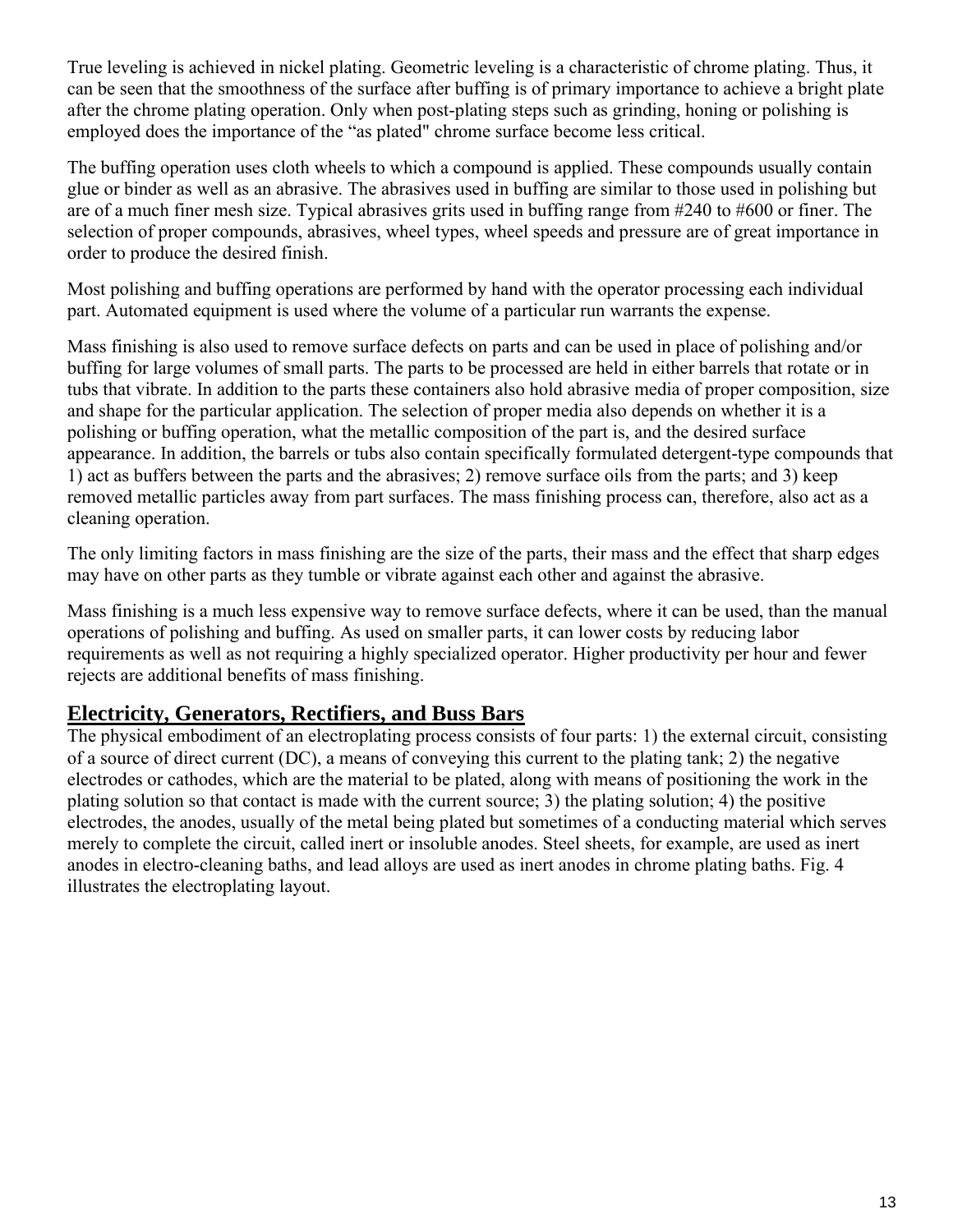

Fig. 4 Schematic of an electroplating layout.

A variable resistance is required only if the rectifier serves two or more tanks in parallel, otherwise the voltage is regulated at the rectifier. The typical plating tank will have three bare copper conductors running down its length: these are called bus bars, and they must be insulated from the tank itself by various means such as ceramic insulators. They must be fabricated both to withstand the current flow and to support the weight of the anodes and parts. The two outside bars are connected to the positive side of the DC source, and on them are hung the anodes, usually by means of hooks (Fig. 5). The central bus bar is connected to the negative side of the DC source and holds the work, usually held on racks which are similarly hung on the cathode bar by hooks.



Fig. 5 Cutaway view of typical plating tank.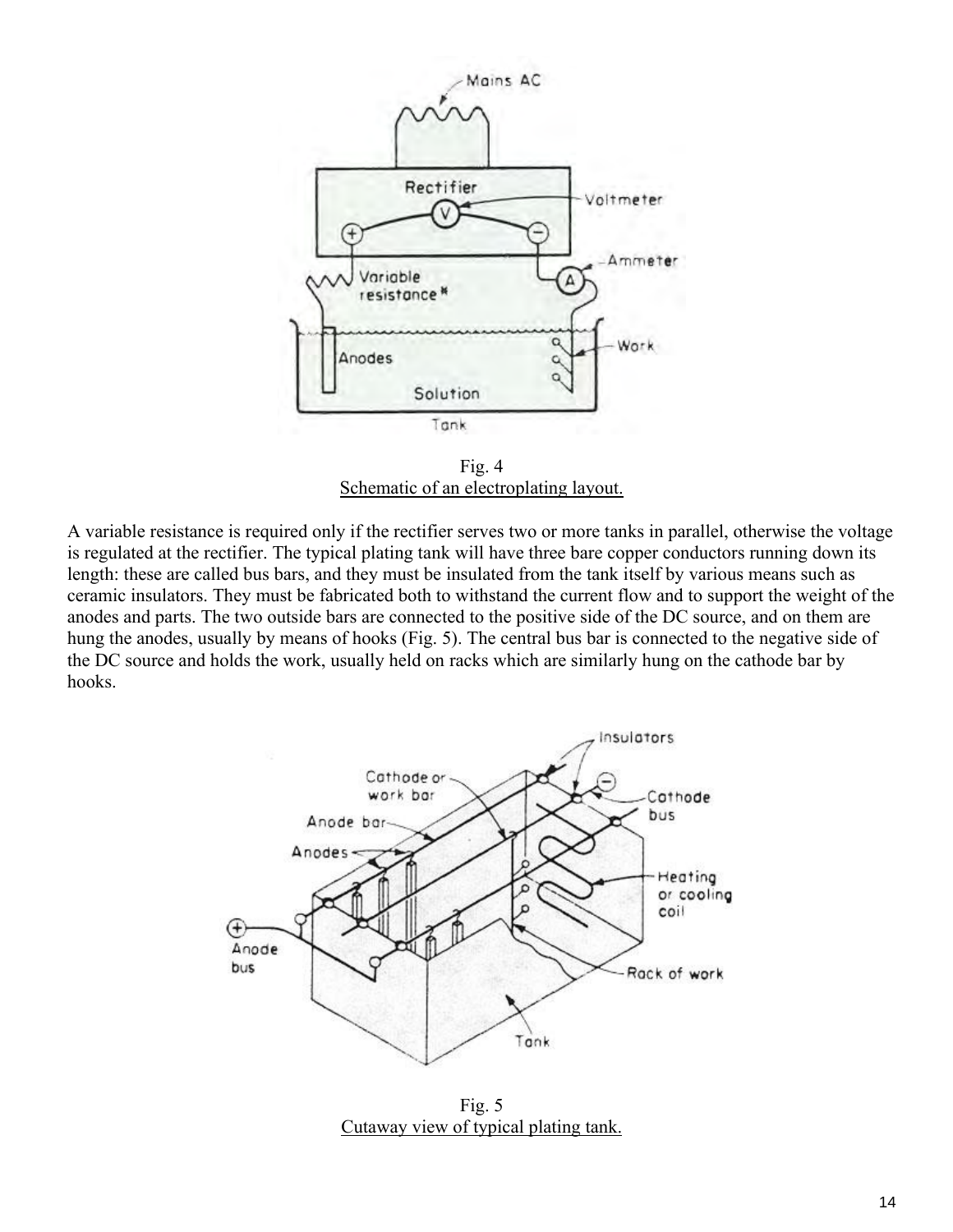In an electrical circuit, electric current is said to flow from the "positive" to the "negative" terminal: we connect the positive (plus) terminal of a battery, rectifier, or generator to the anodes or anode bar of the plating tank, and the negative (minus) terminal to the cathodes or cathode bus bar. This nomenclature was firmly set before it became clear that in metallic conductors the actual flow of electrons was in the opposite direction; the "negative" terminal provides electrons and the "positive" terminal collects them or acts as an "electron sink".

There are two basic types of electric current: unidirectional, direct current, or DC, in which the direction of flow is constant; and alternating current, or AC in which the direction of flow reverses at definite, usually very short, intervals. For obvious reasons, the only type of current useful to the electroplater is direct current, or DC, and certain minor variations of it. Alternating current would have no net effect in either direction and would accordingly be useless for plating.

Electricity as generated by power companies and transmitted over the country, however, is almost always in the form of alternating current, and for economic reasons it is transmitted at high voltages. These voltages are extremely high in cross-country transmission lines and they are "stepped down" at local power stations. In most parts of the USA, the power supplied to residences is 220V 60-cycle AC, which is further reduced to 110 or 120 V at the house for lighting and driving the various appliances upon which modern living depends, although some appliances operate at 220 V.

Most electroplating processes require voltages much lower than the 110-440 V supplied by the power company, and at amperages much higher than the 15-30 A for which the usual house wiring is fused. These processes also require that the alternating current be changed into unidirectional or direct current (DC).

Time-honored, but still useful instructionally, is the analogy between the flow of water and of DC electricity.

Rate of Flow = 
$$
K
$$
  $\frac{\text{pressure}}{\text{resistance}}$ 

The rate of flow (gallons per minute) is directly proportional to the pressure; and is inversely proportional to the resistance of the system. The resistance of a pipe can be increased by increasing its length or reducing its cross section, and to some extent by roughening its inside surface. K is proportionality constant. The quantity of water, in gallons, that flows will be equal to the product of the rate of flow and the time of flow.

gals. per minute  $X$  min.  $=$  gal.

In a direct-current (DC) circuit, the potential, expressed in volts (V), corresponds to the pressure in the hydraulic analogy. The obstruction that a wire or other conductor introduces to the flow of current is known as the resistance of that part of the circuit and is measured in ohms. The smoothness of the inside of the pipe in hydraulics can be compared (very roughly) to the individual characteristics of various conductors. Some metals like copper and aluminum are "smoother" and oppose the flow less than others of the same dimensions. Lead and steel on the other hand are "rougher" and oppose the flow more; ie: copper is a much better conductor than steel. The same laws hold: the resistance of any given conductor is directly proportional to its length and inversely proportional to its cross-sectional area.

$$
Current = K \frac{potential}{resistance}
$$

 $I$  (current) = E (volts) /R (ohms)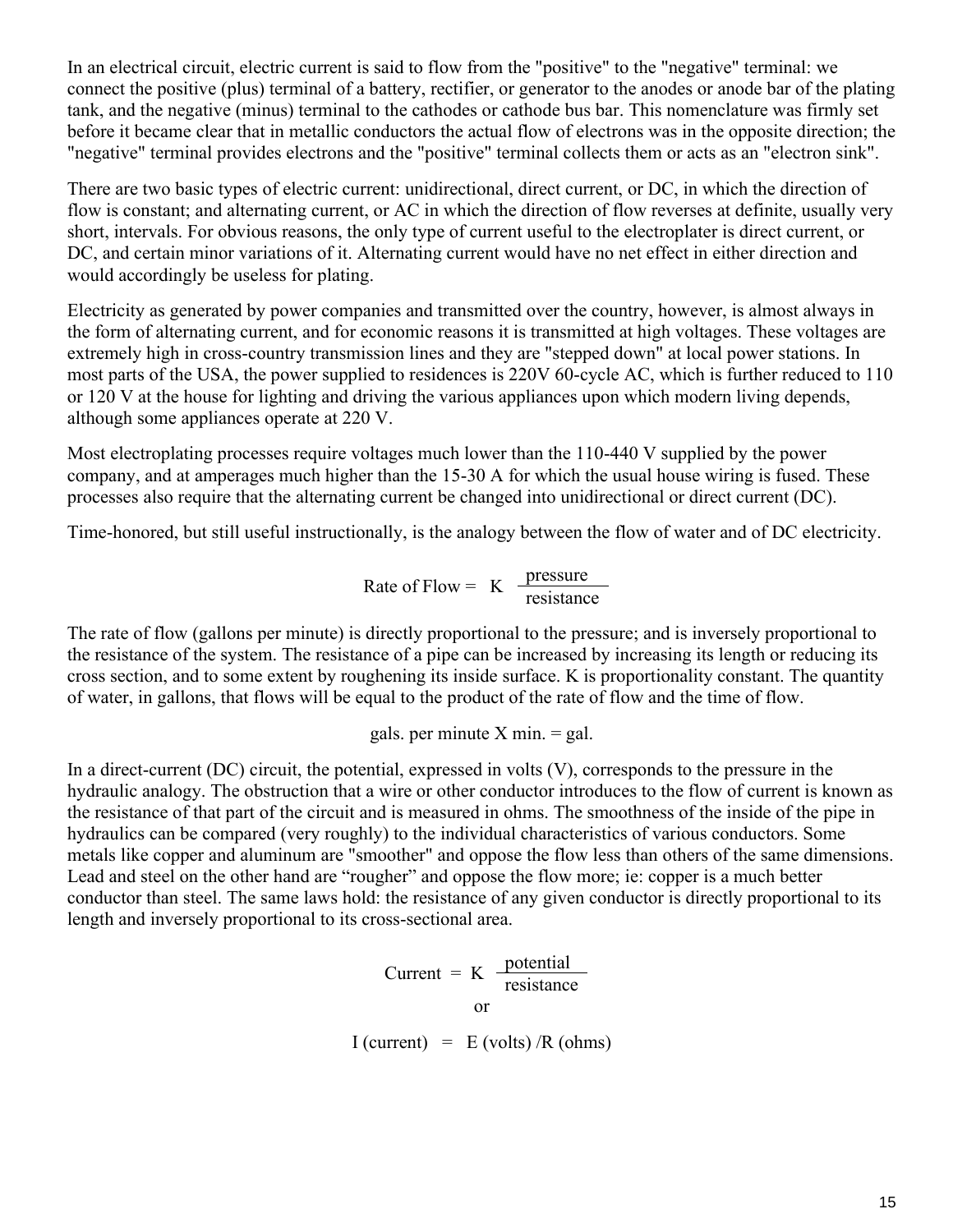This relationship is known as Ohm's law and is the fundamental expression of current flow. In any circuit the current is directly proportional to the potential and inversely proportional to the resistance. It is important to distinguish between the current I, the rate of flow of electricity, and the total quantity of electricity. The unit of current is the ampere, while the unit of quantity of electricity is the coulomb (the quantity of electricity delivered by one ampere flowing for one second).

#### $coulomb = *amps*. X seconds$

However, in plating, we usually don't bother to actually calculate the number of coulombs used, though we do control amps on the rectifier and time on a clock.

As stated, the electric power as purchased from utility companies is almost always in the form of alternating current (AC), usually 50-60 Hz, which as the name implies reverses its direction 60 times each second, as diagramed in Fig. 6. Such power is delivered to the user at voltages nominally varying between 110 and 440 V, and may be 1 or 3-phase. Such power is not useful for electroplating purposes, and must be rectified, i.e., transformed into direct, unidirectional current.



Ideal unidirectional current, such as that provided by a battery, has the form shown in Fig. 7. Furthermore, the mains voltage is too high for most metal-finishing operations, and its amperage is too low, so that apparatus for transforming AC into DC also amplifies the amperage available.



Alternating current may be changed into direct current in several ways; formerly motor-generator sets were used for this purpose. Such apparatus are rugged, possess long life if not abused, and withstand considerable overloads; they also provide, in general, purer DC than rectifiers. But owing to their high original cost, necessity for maintenance, and criticality in installation, they have been almost entirely superseded by rectifiers, at least in newer installations. Many motor-generator sets are still in operation, but few new ones are sold.

Rectifiers have the property of allowing current to flow freely in one direction but offering a very high resistance to current flow in opposite directions, thus, delivering DC at their terminals. Rectifiers also normally include step-down transformers, so that the voltage at their terminals is substantially reduced and the amperage correspondingly increased. Several materials, all classified as semiconductors, have the property that their resistance to current flow is much higher in one direction than in the other. One of the earliest to be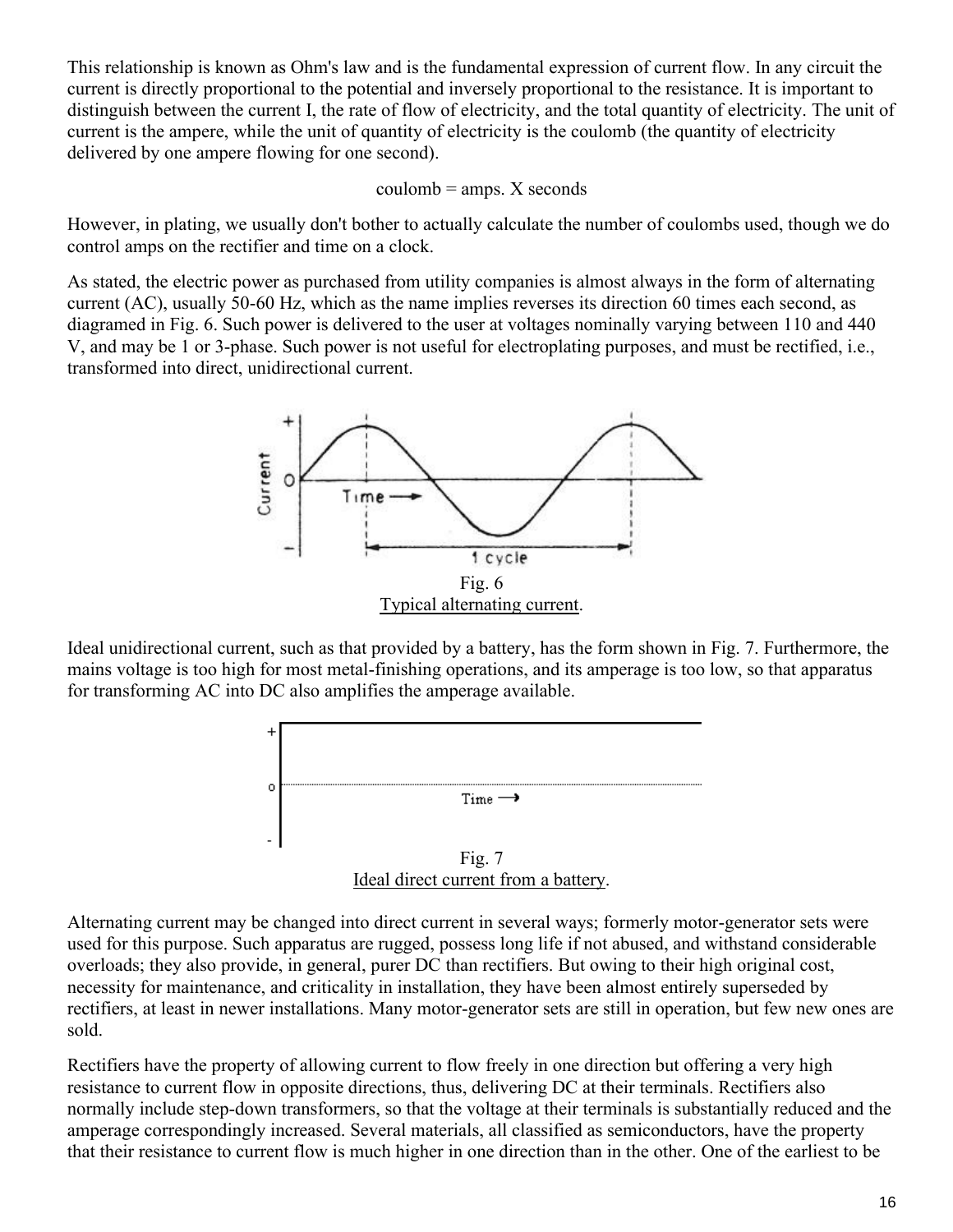commercialized was copper oxide; later copper sulfide, germanium, and selenium were used. At present, the silicon rectifier dominates the field, and there are no indications that its position is being challenged.

If only single phase current is available at the rectifier, as in small bench-type rectifiers meant for use on ordinary 110 or l20-V lines, the current delivered has the wave form shown in Fig. 8.



Fig. 8 Single-phase full-wave rectification.

Such rectifiers are common for small bench-top applications, and the fluctuating-current supply is generally satisfactory for small- scale and experimental use. The rapid current fluctuations appear to have little or no effect in most electroplating operations, with the exception of chromium plating and a few other specialized applications. But for practical larger-scale shop use, the AC fed to the rectifier is 3-phase, and all three phases are rectified, leading to a DC output of much smoother form, as shown in Fig. 9. By proper internal wiring, rectifiers can be made to deliver DC almost as constant as that from a battery. The extent to which the DC deviates from the ideal is known as ripple. Ripple is normally of little importance in electroplating operations. It is usually important, however, that the ripple of rectifiers supplying current to a chrome plating tank be less than 5 per cent.



Fig. 9 Three-phase full-wave rectification.

Depending on the process, the current supplied by the rectifier is in the range of 6 - 12 V with various amperages depending on the surface area of the cathode. A typical current density for hard chrome plating operations is 2 ASI (amperes/sq. inch) of area to be plated. Hence, a cathode area of 1,000 square inches would require a current of 2,000 A. In actual practice, for production plants, rectifiers with a capacity of 5,000 - 20,000 amps are very typical.

The working parts of rectifiers consist of; transformers, to reduce the voltage; diodes to convert the current to dc; voltage and current controls for the output; over load protection; and a cooling device to remove heat generated in the rectifier. Rectifiers are either air or water-cooled.

Another factor to be considered when specifying a rectifier is the current waveform. A rectifier may be built to deliver either a half-wave or full-wave current. It is important to use only a full-wave unit as many of the processes, especially chromium plating, will not operate properly with half-wave rectification.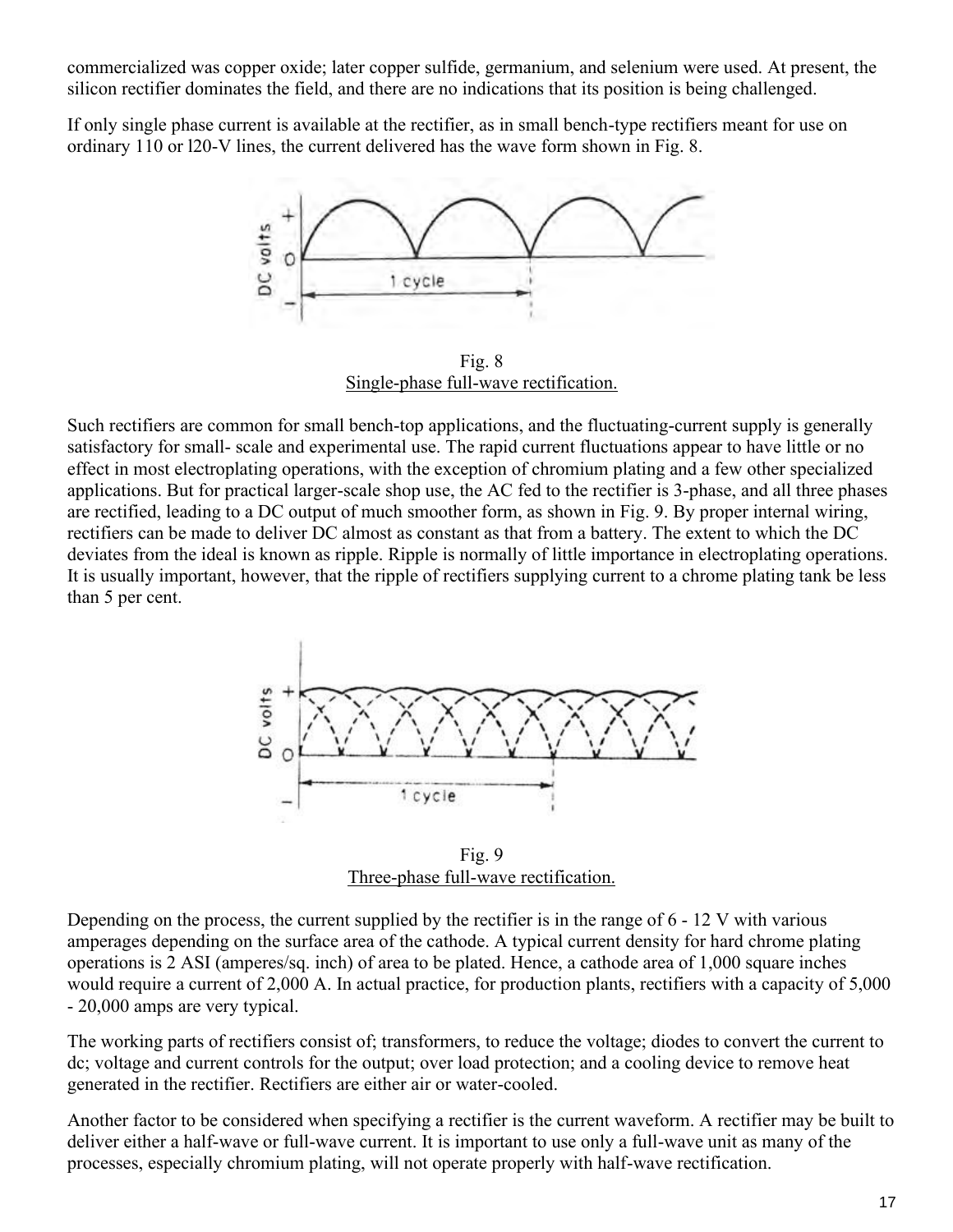All rectifiers used in electroplating have a variable output control. Both tap switches and infinitely variable controls can be used. Fixed output units are available, that are somewhat less expensive, but are obviously not desirable due to ever changing plating load factors.

Other controls that are available on modern rectifiers include automatic voltage, current and current density controls. These special options are becoming increasingly more popular as they provide a consistent output control for the plater.

## **Tanks, Ventilation, Heaters and Related Equipment**

Plain steel tanks can be used for alkaline cleaning and alkaline stripping baths. Alkali resistant plastic or plastic lined tanks are also suitable. Rinse tanks should have a suitable lining.

A separate reverse etch tank is recommended for chrome plating lines as it prevents the buildup of trivalent chromium and iron contamination in the main plating tank. The reverse etch and the chrome-plating tank should be lined with a suitable material such as plastisized PVC. When plastisized PVC linings are used, they should have a minimum thickness of 3/32 on the sidewalls and 3/16 on the bottom with a 3/16" thickness at the solution level. Supported molded polyethylene linings may be used in certain applications, but polypropylene linings must be avoided due to the tendency of stress cracking and welded seam separation. Lead linings should also be avoided due to corrosion and conductivity (stray current) concerns.

Exhaust ventilation is recommended on the stripping tank and, of course, with both the reverse etch and the chrome plating tanks. The large volumes of hydrogen and oxygen evolved during chromium plating causes chromic acid spray to be given off which, if permitted to escape into the plating room, is damaging to the surroundings, can be a source of contamination to other baths in the area, and constitutes a health hazard to the workers. The chromic acid mist is sharply irritating and corrosive to the mucous membranes of the nose and throat. This spray, therefore, requires removal or suppression to protect the workers and equipment, and adequate exhaust facilities should be provided for the purpose.

As of 5/30/06 the maximum allowable exposure to dusts and mists from hexavalent chromium, measured as Cr(VI), is currently 5 ug/m3 of air, with an OSHA action level of 2.5 ug. Generally, fumes are exhausted from a chromium plating tank by means of lateral exhaust hoods along both long sides of the tank. For narrow tanks (up to 24" wide), a lateral exhaust on one side of the tank should be adequate unless strong cross drafts exist. The velocity of the air at the lateral exhaust hood slots should be 2000 ft. per min., or more. The minimum ventilation rate should be 250 CFM per sq. ft. of solution surface area.

Mist eliminators should be used to capture bulk chrome mists for return back into the tank. Fume scrubbers with various densities of mesh pads are also used to clean the air stream before it's discharged to the atmosphere. A special polyvinyl chloride (PVC) material is generally the construction material used for all parts of these ventilation systems. Current environmental laws regulate the maximum amount of Cr(VI) discharge allowable.

Several methods can be used to control the chrome mist to lower the amount that reaches the ventilation system or escapes into the shop. Special floating polypropylene balls and/or fume suppressants can reduce this misting by as much as 99.9%.

Heating of the various baths and rinse tanks is usually done with titanium or Teflon electric immersion heaters, all of which have an automatic temperature control. Steam heating is also used for some larger installations. Cooling coils for the chrome bath are likewise typically made of titanium or Teflon. The best materials of construction, however, are dependent upon the individual bath chemistry being used.

Temperature control should begin with selecting the proper volume of the plating bath. An ideal volume is one gallon (or more) of chrome solution for each 50 watts of plating power. About 60% of this plating power (30 watts) produces heat and will maintain the solution at temperature in an un-insulated tank. Power applications in excess of 50 watts per gallon will require cooling of the plating bath.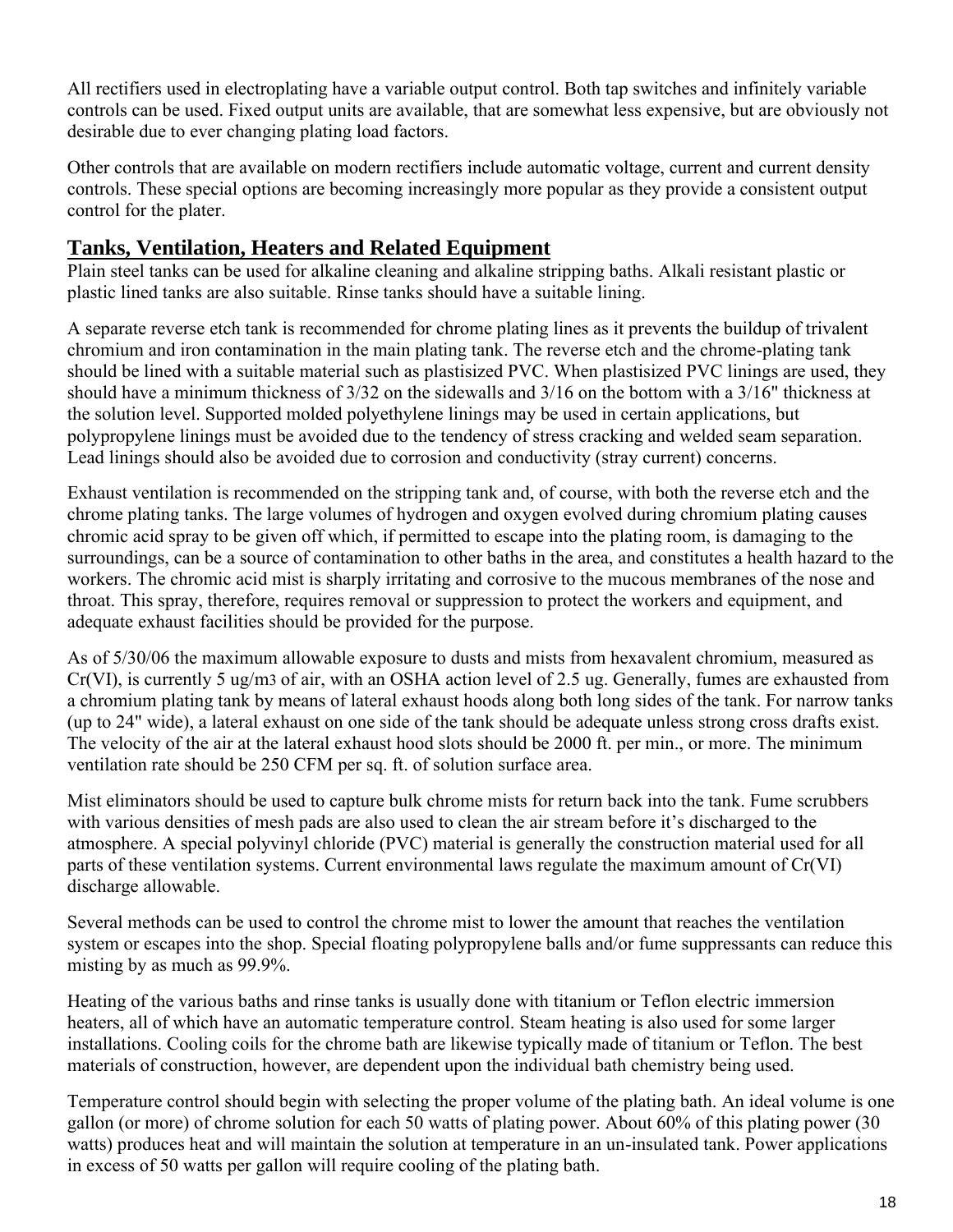Air or mechanical agitation is used in the tanks to maintain chemical and temperature balance. The chrome-plating bath should be agitated periodically, and particularly when the bath is being started, to prevent temperature stratification. Air agitation is very effective, but a separate oil-free blower should be used to prevent contamination of the tanks. A perforated CPVC pipe is used to distribute the air at the bottom of the tanks.

## **Anodes**

All electrical process steps in the chrome plating operation require anoding. An electro-cleaner may be part of the process line if heavy soils are present on the parts. Alkaline electro-cleaners usually use type 304 stainless steel for the anodes, or cathodes if it is an anodic cleaner. The plain steel tank wall can also be used as the electrode, but this is not good practice as it obviously makes the electrodes impossible to remove for cleaning, and also increases the chances of stray currents. Type 304 stainless steel cathodes are also used in the alkaline electrostrip tank. These should be cleaned periodically as some type of chrome deposit will inevitably plate out on them.

Anodes used in the reverse etch and the chrome plating should be made of special lead alloys. Pure lead anodes are attacked by the solution and cause the formation of excessive amounts of lead chromate sludge.

A typical alloy is 93% lead - 7% tin, except where the length and weight of the anode is a problem. In these cases, anodes are usually 94% lead - 6% antimony. Tin-lead anodes have better conductivity and last longer, but antimony-lead anodes are more rigid. Anodes used in high fluoride baths should use the tin-lead alloy, as antimony-lead alloys will have a poor life expectancy and form an abundance of corrosion products. Also, when tank type anodes are used in high fluoride baths, they should be of the solid smooth variety and not hollow or ribbed.



Fig. 10 Cross sections of anode shapes

Fig. 10 shows cross-sectional shapes for several types of anodes that can be used in chrome plating solutions. It is important to use thick enough anodes and a large enough number of them to conduct the high currents required. Anodes that are too thin will overheat and tend to corrode and warp excessively. Troublesome overheating of the bath might also occur if the total anode area is so small that resistive heating becomes a factor. Anodes of round cross section are most commonly used. When maximum anode area is desired, ridged, and multi-edged anodes are employed. The round anode is a favorite because its surface is active on its entire circumference, and it is thus able to carry higher amperage at lower voltage. The absence of inactive areas on this type of anode minimizes the formation of lead chromate film, thus reducing maintenance requirements.

If the weight of the anode presents a problem, hollow round anodes are sometimes used. Such anodes provide a 25 to 40% reduction in weight; however, their current-carrying capacity is less than that of solid anodes.

Round tank type anodes are normally manufactured by extrusion. A copper hook is homogeneously burned to the extruded anode, which extends down into the anode, provides contact with the bus bar. A heavy plastisol coating for protection against corrosion should cover the hook and the top of the anode. Conforming anodes are most frequently made of cast lead alloys.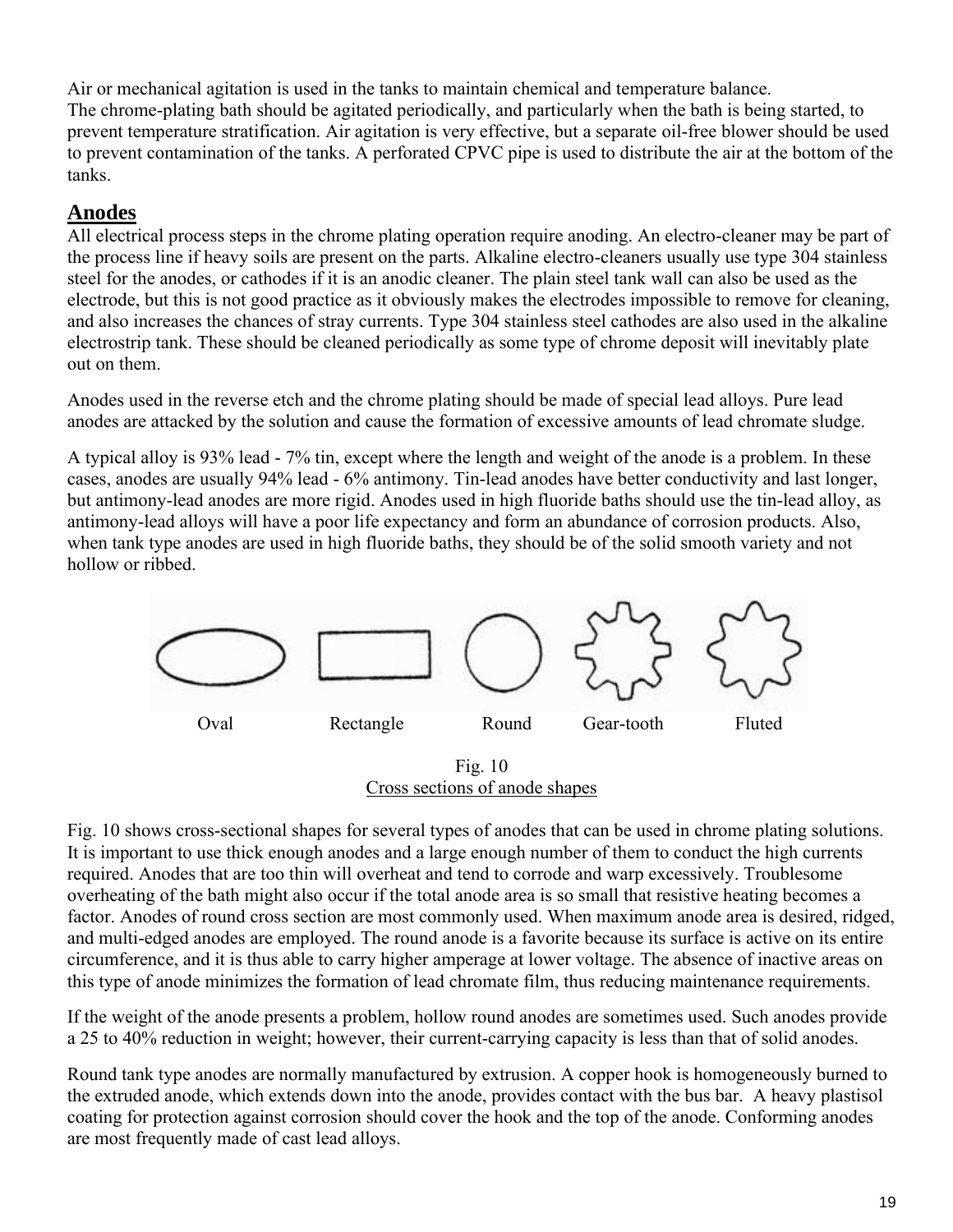Many anode materials other than lead alloys have been tried, but nothing better has been found. It is perhaps worthy to note that pure iron is corroded less as anode than steel. Iron anodes have occasionally been used, particularly in special instances where greater strength and rigidity are required. Their continued use, however, leads to the accumulation of iron and chromium (III) in the bath. Where iron anodes are used, it is recommended that they be coated with lead whenever feasible. Small platinum wire anodes can also be used for special purposes, such as plating the inside of very small openings, but they too will form chromium (III) in the bath. Copper, nickel, stainless steel and titanium should never be used for chrome plating anodes.

Dura-Core anodes are designed specifically for use where maximum conductivity and rigidity are required. Dura-Core anodes are constructed of a one-piece solid steel, copper or aluminum hook and core using a special P-190 alloy. This resists hard shell scale and maintains the re- oxidation of trivalent chrome. They also operate cooler due to their superior conductivity and this helps to prevent anode "curl". Dura-Core anodes typically last 100% - 200% longer than traditional anodes do.



Anode length

(a) anode shorter than rack of work, no excess current at bottom; (b) anode longer than rack of work, excess current at bottom of rack.

For most plating situations, the anodes are usually shorter than the cathodes. This tends to decrease the excess current that would otherwise flow to the work at the bottom of the rack (see Fig. 11). The bottom of each anode should be at least 6" above the bottom of the plating tank. When the part contains sharp, narrow recesses, such as grooves, a reduction of the anode distance may help to increase the thickness of the deposit at the bottom of the grooves. However, some parts with sharp-cornered grooves, bosses and undercuts cannot be uniformly covered unless conforming or auxiliary anodes are used. Examples of parts in this category and the areas of heavy deposits are illustrated in Fig. 12.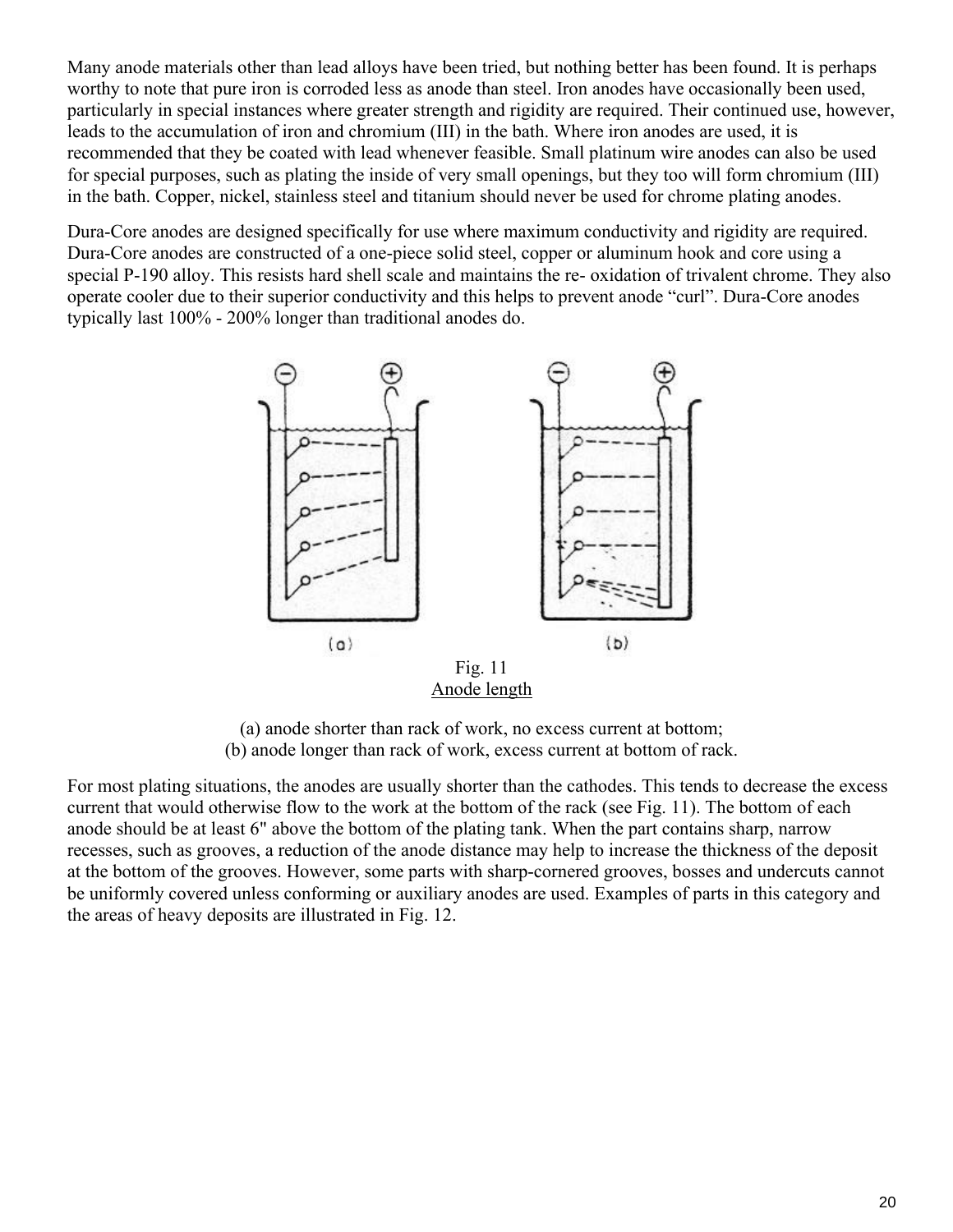

Examples of parts that are difficult to plate uniformly unless conforming anodes are used.

The anodes used for plating deep recesses can either be directly connected to the power supply or can be bipolar in nature. The bipolar anode has no direct electrical connection and takes advantage of the fact that current will follow the path of least resistance. Therefore, because the bipolar anode will conduct electricity better than the solution, the current will pass through the anode. Thus, even though the bipolar anode has no direct electrical connection, it can be charged so that the end nearest the conductive anode becomes cathodic while the end nearest the cathode (work piece) becomes anodic. This increases the current flow in the region nearest the work piece and causes that area to be plated more readily. The use of a bipolar anode to direct current into a sharp angle is illustrated in Fig. 13.



Fig. 13 Diagram of bipolar anode. A=anode; B=cathode connection; C=cathode; D=collector end; E=discharge end.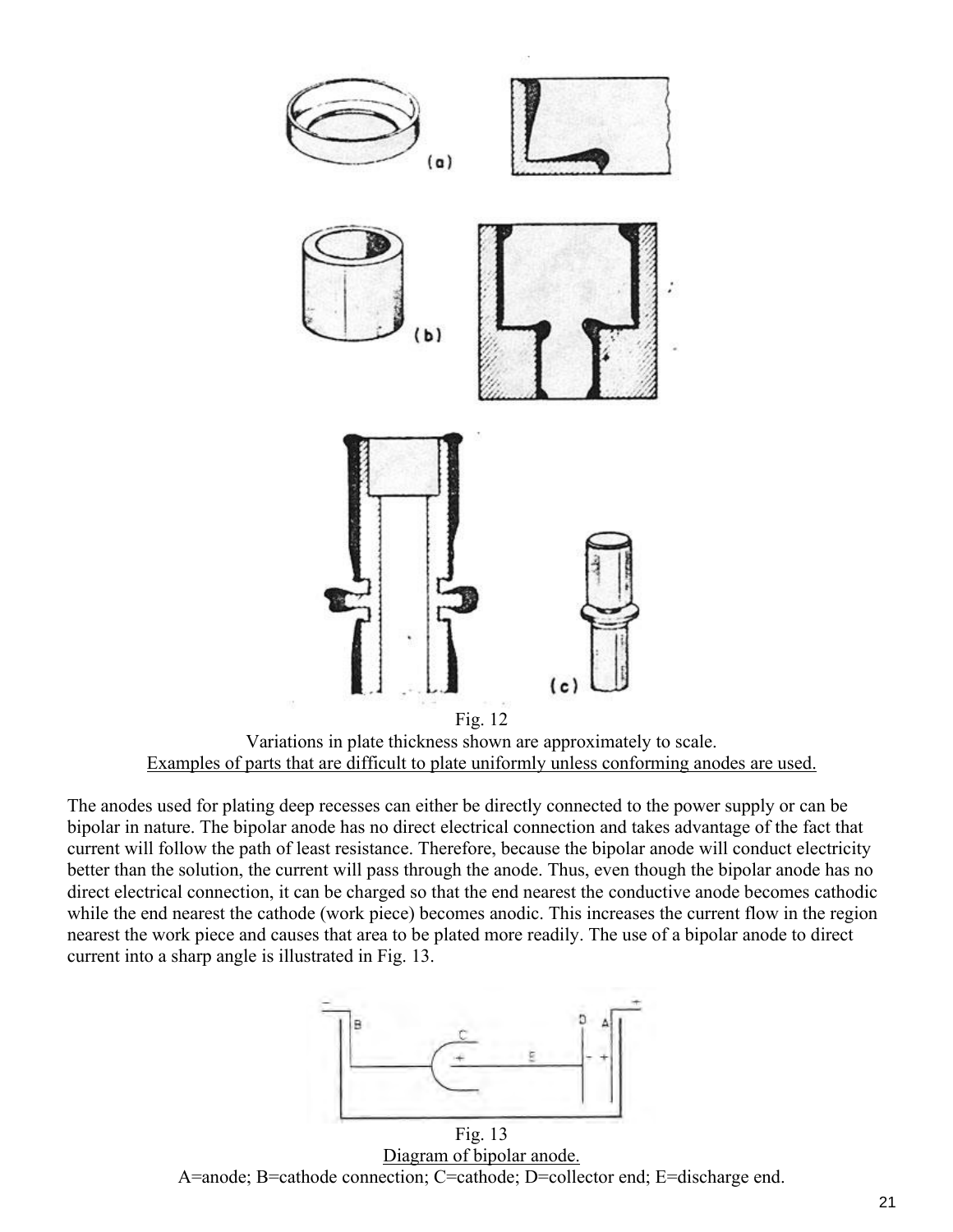When the total anode area is not  $1\frac{1}{2}$  - 2 times the total cathode area, build- up of trivalent chrome may become a problem. This usually occurs more frequently in hard chrome plating baths than in decorative baths, because decorative baths tend to use more anode area to plate irregular recesses. This problem is especially severe for hard chrome platers who do a great deal of inside diameter (ID) work on cylinders, where the anode is only a thin rod by comparison. Fortunately, by employing a special process culled "dummying with CR-3 Reducer", the trivalent chromium concentration can be lowered to desired levels.

Lead alloy anodes that are properly maintained have a brown-black lead peroxide film. This film protects the anodes from attack and provides a surface for the re-oxidation of trivalent chrome. But this film cannot be too heavy or irregular, or the current distribution may be affected. Lead anodes coated with lead peroxide tend to become "passive" after standing idle for some time and require electrolysis with the full tank voltage for 10-30 minutes for reactivation and to re-establish the original conductivity. This tendency is due to the insulating effects of insoluble lead compounds such as lead chromate and it is readily apparent as the anodes take on an orange or yellow appearance. Shadows and burning of the chrome plate can result from such passive anodes. The only way found to avoid this effect, aside from cleaning in an AnoBest 104 solution is to remove the anodes from the tank promptly after use. This gives good results but is not always practical.

Passivation or polarization is always present during electrolysis of a solution but is only of concern when its effect becomes excessive. It can be caused either by changes in bath concentration or changes in either the cathode or anode films. The result of excess passivation is that an increasingly higher potential (voltage) has to be applied to get the desired amperage. High excess voltage leads to excessive heat production at the anode surface and the production of abnormal quantities of trivalent chromium in the chrome-plating bath.

If the passive film is too thick then the anode must be cleaned in AnoBest-104. This is a simple soak process that removes these coatings without harm to the anodes. However, if a rigorous program of scratch brushing the anodes is followed once a week, the need for soaking in AnoBest-104 can be eliminated and most of the above-mentioned problems avoided.

## **Fixtures, Racking and Stop-Off Methods**

The processes used in electroplating are similar for all metal plating solutions. The part to be plated has to be cleaned of all surface soils and then activated to remove oxides. Once the base metal is activated it is placed immediately into the plating solution to prevent re-oxidation on the surface of the base metal, which can result in poor adhesion. The exact cycle and times spent in the various baths will vary somewhat depending on the base metal and the type of plating to be done.

Parts to be plated are made cathodic in the plating solution. In a simplified operation these parts would be simply suspended by a hook or wire from the cathode bar. Most hard chrome operations, however, require that the parts are held and suspended from fixtures, also called racks.

A plating fixture is a device that holds the parts in a fixed position during the plating cycle. It must be highly conductive due to the necessity of connecting the part electrically to the bus bar and the DC power supply. The following general design is used for fabricating the plating fixtures:

- 1. They should be designed to hold work pieces in a favorable position for plating uniformly on significant surfaces and to facilitate easy racking and un- racking.
- 2. They should be fabricated using a highly conductive material like copper or aluminum, and have sufficient cross section to carry the current load without overheating.
- 3. Ideally, they will use a welded construction instead of bolting wherever practical.
- 4. All areas not contacting the part or the buss bars should be coated with Plastisol to prevent corrosion and bath contamination.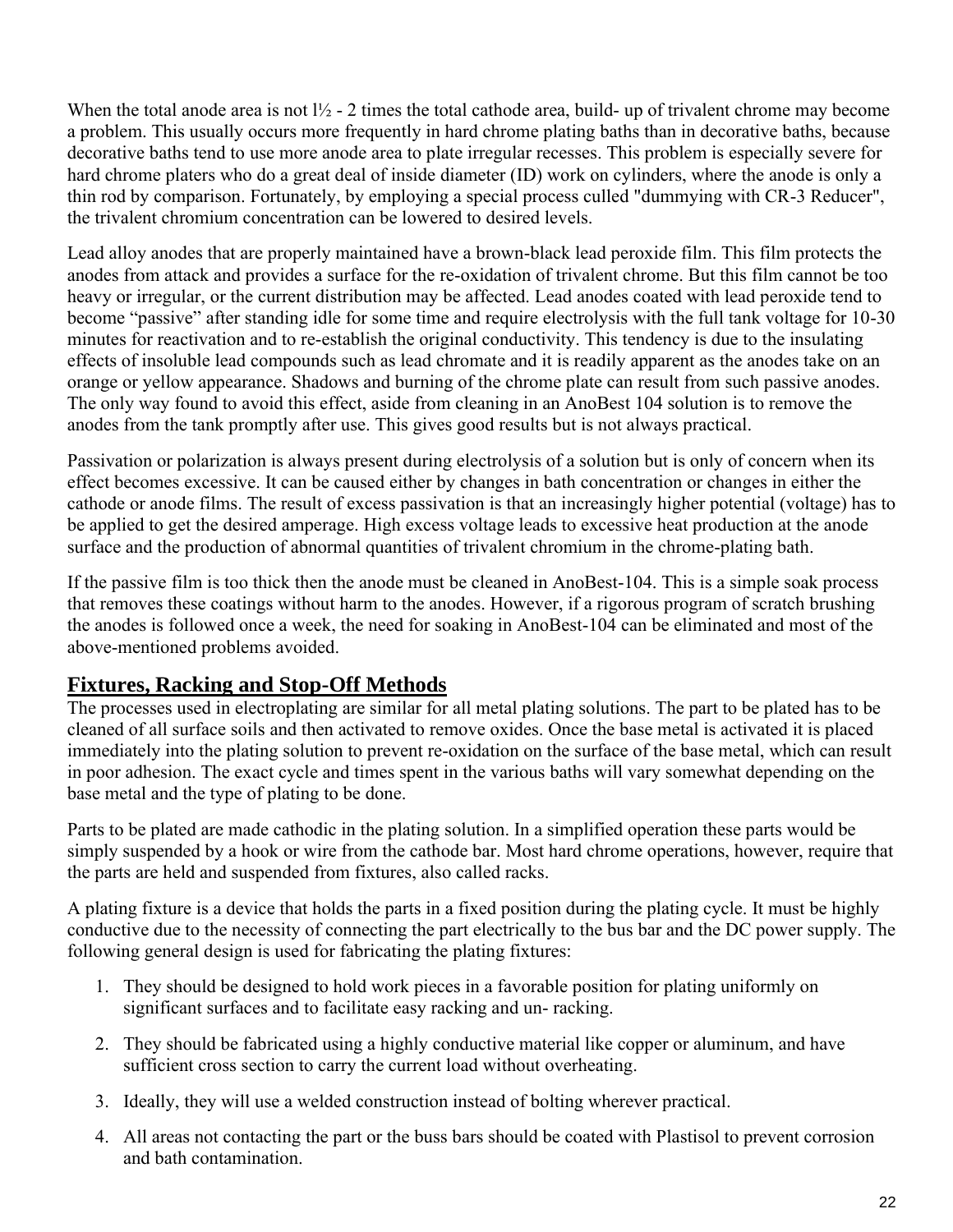- 5. Work pieces with protruding sections should be racked so that the parts shield each other, or if this is not possible, a current "thief" or "robber" should be used to reduce the current density at the high points. Another option is to use a shield to prevent high current on edges.
- 6. Electrical contact with the part should be made on a non-significant surface.
- 7. The contact or rack tip should be rigid enough to hold work pieces securely and maintain positive contact.
- 8. To minimize solution losses due to drag out, and to prevent cross-contamination of solutions, the work should be hung as nearly vertical as possible, with the lower edge of the work tilted from the horizontal to permit runoff at a corner. When recessed areas cannot be racked to allow proper runoff, provision should be made for drain holes in the fabrication of the piece, or simply tilt the rack when it is being withdrawn from the solution.

An example of a "significant surface", mentioned in the first recommendation, is the journal of a crankshaft, which is to be plated with hard chrome; the adjacent web area is of no concern.

Thieves (or robbers) are metal conductors, positioned near edges and points to divert current from such areas. Proper maintenance of the thieves is important as they can be the source of large drag out losses if allowed to build up excessively. Current shields, in contrast, are non-conducting objects that are mounted on the plating rack to divert excessive current from areas of high current density, or to direct additional current into areas of low current density.

In as much as thieves receive a deposit, this represents a waste of valuable plating metal. They need to be stripped occasionally so that excessive build-up is avoided. These factors normally make the use of thieves expensive and impractical. It is for this reason that shields are in greater use for parts with troublesome areas.

Both drainage and air entrapment should be considered when racking parts. Curved surfaces facing upward will have drainage problems, but if the surface is racked directly downward, not only may some air become entrapped as it enters the solution, but we must also remember that hydrogen is evolved at the cathode surface during chrome plating. If this curved area is to receive a significant plate, it must be tilted on the rack.

Although the design of racks and the methods of racking vary considerably, two basic types of racks are generally employed. The first type consists of a single high-conductivity bar on which suitable supports have been mounted for holding the work to be plated; this rack is the cathode side of the plating circuit.

The second type consists of two elements, the cathode and the anode, and is bi-polar in nature. The cathodic side holds the work piece, and the anodic side holds the anode. The two sides are insulated from each other. This type of rack is generally used for plating smaller parts.

Because of their high conductivity, aluminum and copper are employed for the main parts of racks; other parts, such as small spring loaded tips, are frequently made of phosphor bronze. To prevent the deposition of chromium and attack from the plating bath, most fixtures should be coated with either Plastisol, or anther nonconductive material like PVC tape, with only the contact points bared. Racking usually occurs at the very beginning of the plating cycle, and the same fixture is carried through all the processes from cleaning to drying.

During plating, part surfaces that are not to be plated should be protected from the solution by using stop-off items, such as lacquers, foils, tapes and waxes. Stop-off mediums must adhere well to the metal surface, not become soft at the temperatures of the bath and be resistant to the solutions used for cleaning, etching and plating. Ideally, they should also be easy to remove after plating.

Special stop-off lacquer is used to prevent surfaces from being plated can be easily applied by brushing, spraying, or dipping. After plating, the lacquer can be stripped off or dissolved in an appropriate solvent. Lead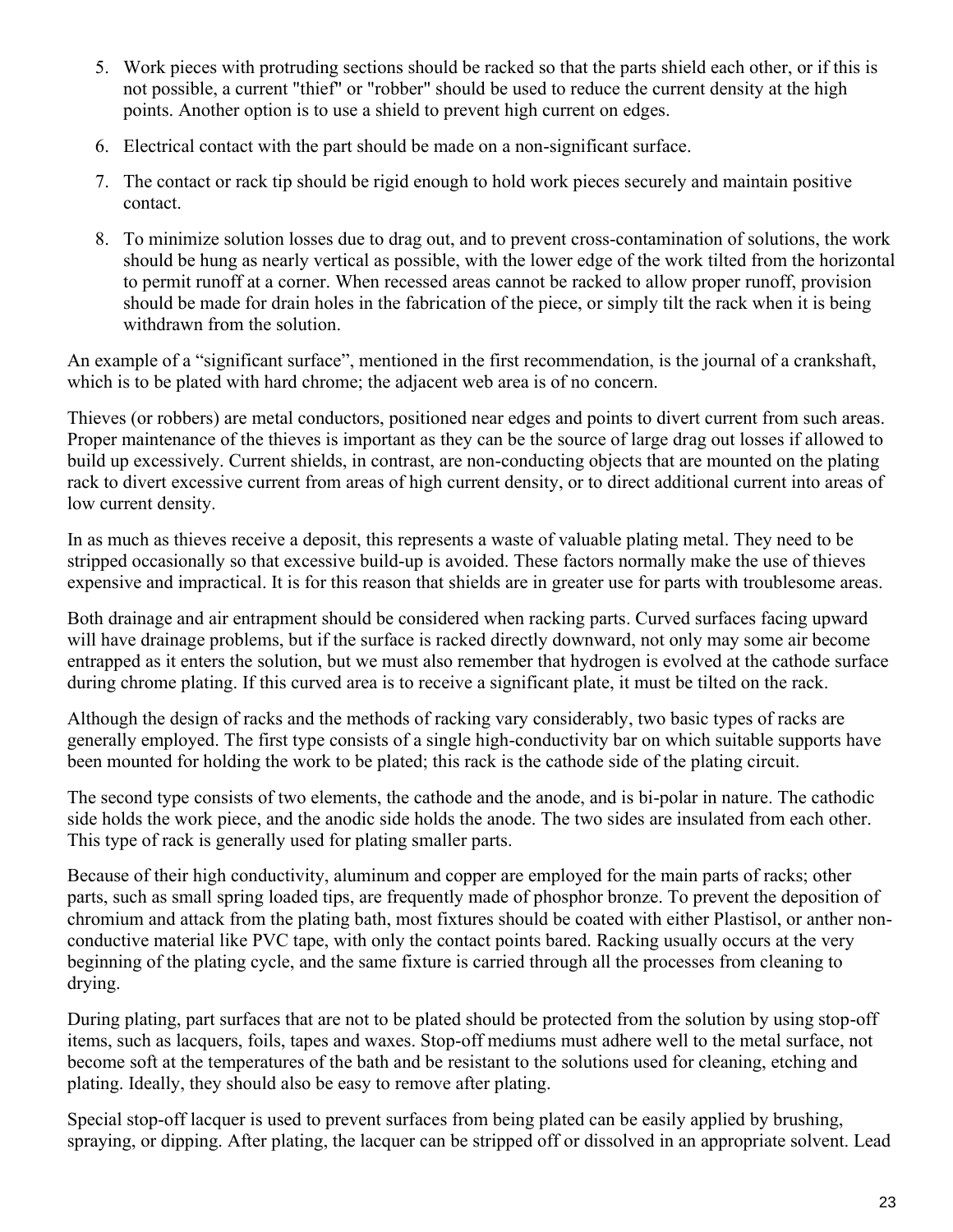foil (or aluminum for certain baths) not only provides a positive stop-off, but can also act as "robbers" to aid in current distribution. Lead can be pounded into holes, keyways or slots and trimmed with a sharp knife.

Tapes of several kinds are also used for stop-off. They vary from adhesive tapes backed with lead or aluminum foil to tapes made of vinyl and other plastics. The lead foil tapes combine a specially compounded lead foil with a highly pressure-sensitive adhesive to provide a quick and convenient stop-off. The lead tape is useful as a "robber" in areas of high current density or it can be lacquered when used in areas of low current density for equalizing current distribution. It is soft enough to conform to various configurations. Vinyl and other plastic tapes are soft and pliable. Some have extruded edges for providing a leak-free seal on almost any contour. To prevent plating or corrosion of the basis metal, it is essential that the stop-off adhere firmly to the area being masked.

For large production runs it is convenient to make stop-off forms that can be re-used many times. CPVC sheet and certain other plastics are excellent for masking. Steel is sometimes substituted for plastic if it is desirable to equalize current distribution. In many cases these can be built right into the plating fixture.

Special stop-off waxes can also be used. This uses a heated dip tank that is controlled to maintain temperatures about 50 deg. F. above the melting point of the wax. The portion of the part to be plated can be covered with masking tape to prevent the wax from adhering; or, if desired, the whole part can be coated and the wax stripped with a knife from areas to be plated.

## **Cleaning, Activation & Preheating**

Parts received in the finishing department cannot be plated without cleaning and activation. The deposit is expected to be adherent to the substrate, and such adhesion will not be obtained unless the parts are reasonably clean before entering the plating bath. Therefore, the parts must be pretreated in order to remove all soils and oxides.

The ideally clean surface would consist of atoms of the substrate metal, uncontaminated by any foreign material at all. Such a surface is extremely difficult to obtain, even in the laboratory, and is virtually impossible under shop conditions. A practical definition of the word "clean" is: "containing no contaminants that would interfere with satisfactory deposition of an adherent finish." The necessary steps in the cleaning cycle, then, depend on two factors: (1) the nature and quantity of the soil, and (2) the nature of the finish to be applied. The first is usually more important than the second, since sources of variation are more numerous.

Before being received in the finishing department, parts have been subjected to one or all of several operations, all of which leave residues of foreign material on them. Fabrication, stamping, grinding, polishing, buffing, and handling each contribute to the soil that must be removed before the parts can enter a finishing cycle. In addition, by merely being exposed to normal shop atmosphere, any object receives deposits of dust and airborne contaminants, and most metals acquire forms of oxides or other corrosion products. These prefinishing operations leave heat scale, quenching coils, rust-proofing oils, drawing oils, stamping and die lubricants, and flushing oils on the parts, in addition to normal shop soil and oxide films. Polishing and buffing steps leave residues of the fats and waxes used in buffing compounds, as well as the abrasives from the compounds or from grinding. These soils will change character on standing, usually in the direction of becoming more difficult to remove.

The water break test is used as a practical method of determining if a surface is clean. This test depends on the fact that clean metal surfaces are hydrophilic and will shed water in an unbroken sheet, whereas, if traces of soil remain on the surface, the water will run off, leaving un-wetted areas, which are easily observed. These tests reveal organic or hydrophobic soils only; oxide films and other inorganic soils will not be detected. If the part retains a film of alkali, or alkaline cleaners from the last cleaning operation, the test can be easily masked to show a clean surface when that is not the fact. Therefore, before the test is applied, the part should be rinsed thoroughly after the final alkaline cleaning, immersed briefly in dilute acid, rinsed in cool clean water, and then observed.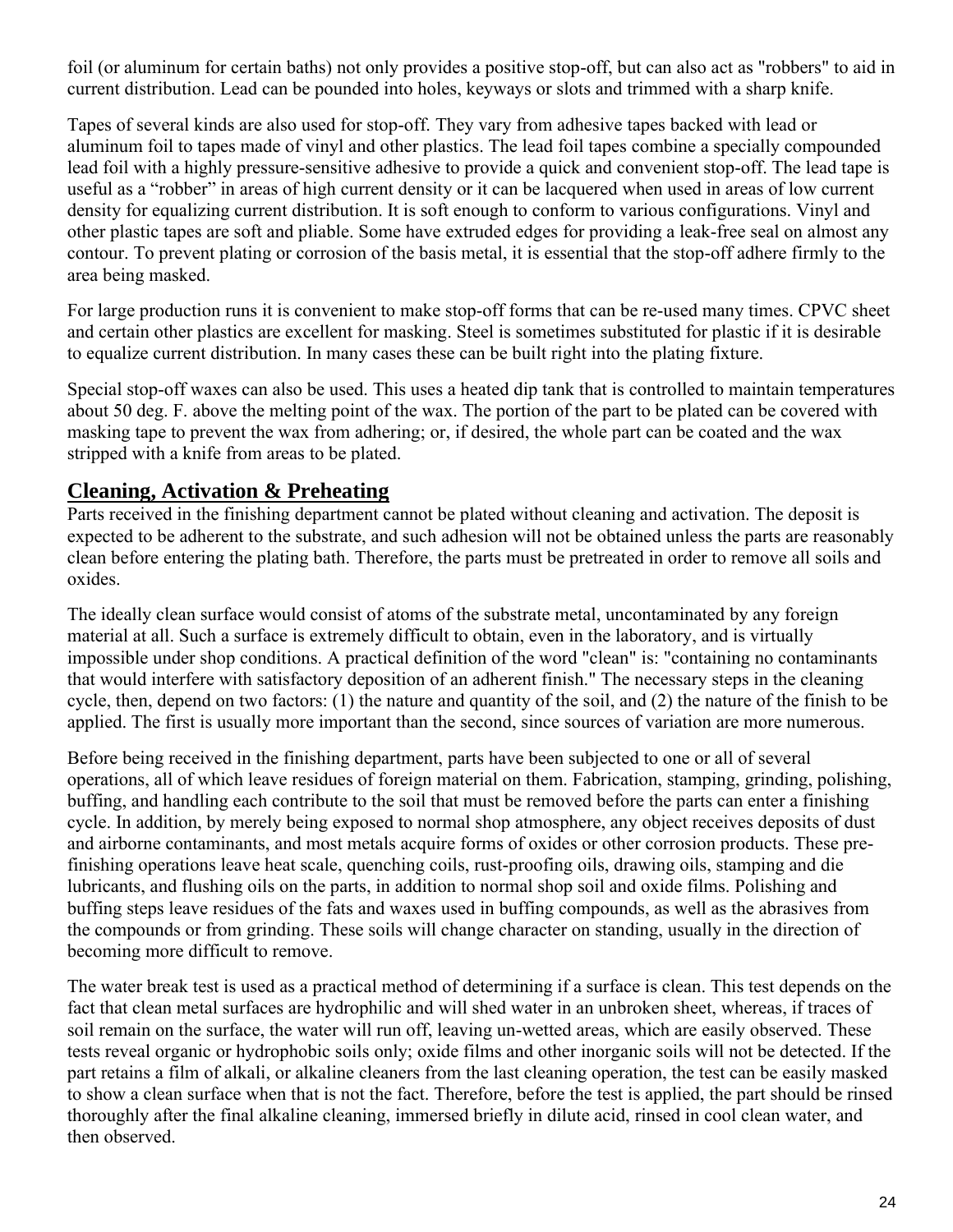Although there are many subdivisions, the pre-plating operations included under the general heading of cleaning are of three general types: organic solvent degreasing, alkaline cleaning and acid pickling. Usually they are applied in that order; though the last two can be reversed in the chrome plating sequence because the reverse etch is used for the final removal of oxides before chrome plating.

In special cases, parts that are highly soiled with organic oils and greases may require cleaning with an organic solvent before alkaline cleaning. The usual method for cleaning these parts is by vapor degreasing. Vapor degreasing is usually called a "pre-cleaning" stage. In this process the organic solvent is vaporized in a boiler beneath the work, the vapors condense on the work, forming a liquid, which does the cleaning and dissolves the oils, and drips back into the solvent sump. The process has the outstanding advantage over merely dipping the part in the solvent, that the solvent is being continuously distilled. Consequently, the liquid in contact with the work is always pure, uncontaminated solvent. Fig. 14 illustrates a typical vapor degreaser tank.



Heavy rust and scale should also be removed before the metal enters the cleaning cycle. This is usually accomplished in an acid pickling bath. Depending on the base metal, almost all common acids can be used in the process in varying concentrations. Hydrochloric and sulfuric acids are the ones generally used. Dry acid salts like Actonall-210 are also used, which is much safer to handle. Actonall-210 and sulfuric acid are preferred as they don't give large amounts of noxious fumes as does hydrochloric.

The most common method of preparing large quantities of parts for chrome plating usually involves electrolytic or soak alkaline cleaners. Since these cleaners are operated at high temperatures (150 - 200 F), they can also be used as a preheat before chrome plating. Many platers are not aware of how important preheating can be to the quality of the final deposit. Unless parts enter the chrome-plating bath at approximately the temperature of the bath, non-adhesion and many other defects can result.

Alkaline cleaners remove organic type soils and have less effect on inorganic soils such as oxides, scale and rust, though many of these may also be removed if they are embedded in the organic soils because they are lifted out with them. Alkaline cleaners work through the processes of saponification, emulsification, solubilization, and preferential wetting, though saponification actually plays a very minor role in cleaning because the process is so slow. Also, saponification reactions form metal soaps which are very strongly adherent to the metal surface and very difficult to remove once they are formed. This is one reason why "natural" soaps such as those based on tall oil and fatty oils are so little used today in cleaner formulations. And, these types of soaps do not work very well in hard water areas. Synthetic detergents have largely replaced natural soaps in all metal cleaner formulations.

Alkaline cleaners should be water-soluble and their solutions should wet the surface being cleaned, and preferentially wet and penetrate the soil to be removed. They should be temporarily able to emulsify and suspend solid particles in solution without redepositing them on the metal surface; and they should be able to solubilize or bring into solution those soils capable of dissolving in a reasonable length of time. They should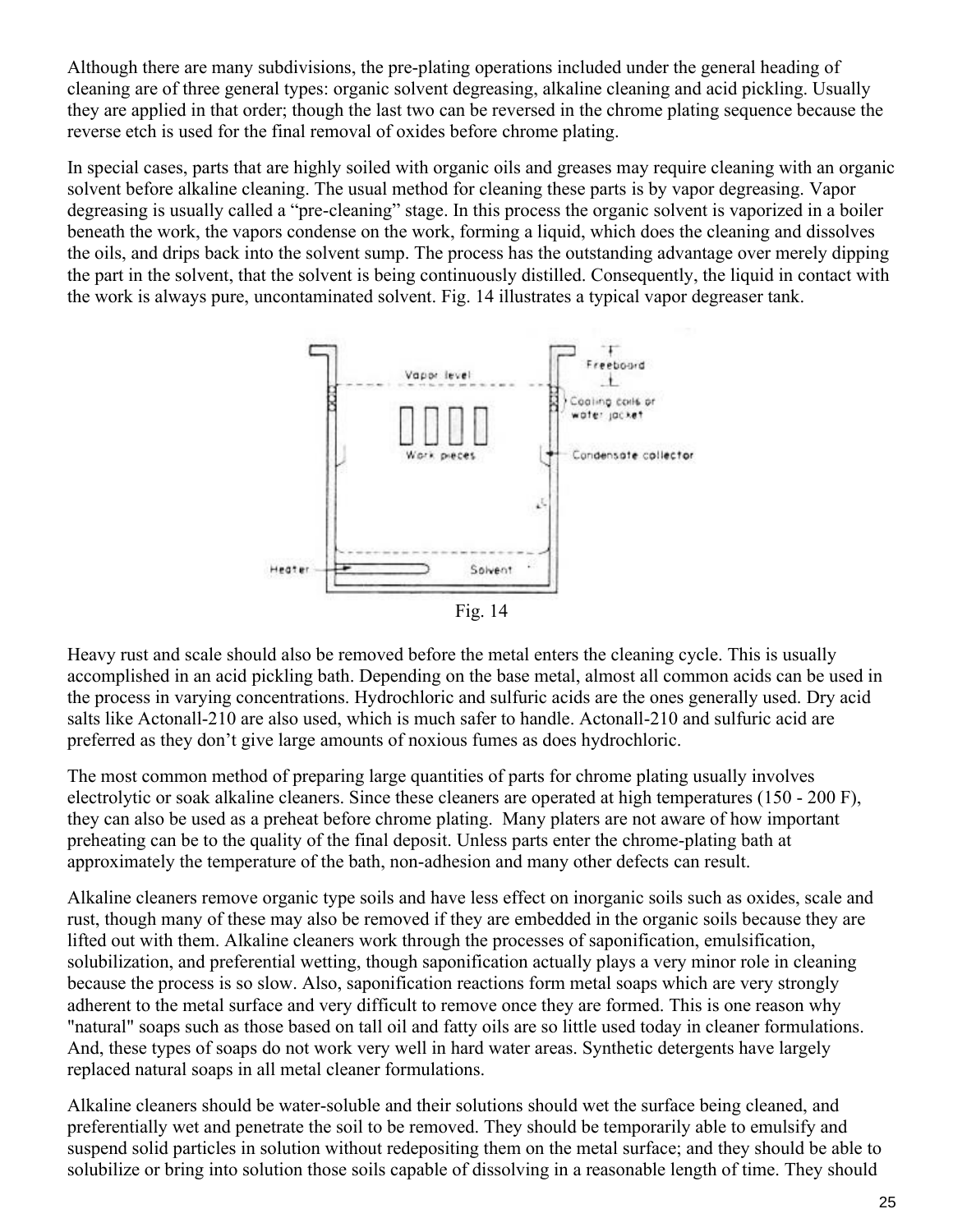be able to soften water, rinse freely, not attack or tarnish the metal surface being cleaned, have a high buffering capacity, i.e., tolerate drag-in of acid substances introduced with the metal without change of pH; and they should not form excessive foam or suds during cleaning or rinsing.

In alkaline soak cleaning, the parts are immersed in tanks of hot alkaline cleaning solution. Concentration and temperature of the cleaner should be as high as possible considering the nature of the work, in order to minimize the time for satisfactory cleaning. Agitation of the solution is helpful: the cleaning action depends on wetting and gradual emulsification of oils and greases, and occasionally saponification of these is also involved. Dirt and solid soil are bound to the surface by the oils and greases and they are removed with the binders when the latter are dislodged. Heat and agitation speed up wetting, emulsification, and saponification. The force of the moving solution aids in dislodging the soil and pre- vents it from redepositing on the work.

Soak cleaning is used to remove the bulk of the soils on the surface. Electro-cleaning done immediately after soak cleaning provides the final cleaning stage and removes the last traces of soil. Electro-cleaning adds to the chemical action of the cleaner, the mechanical action caused by copious gas evolution at the surface of the work. The gas helps in dislodging the soil and simultaneously brings up fresh solution to the surface.

In cathodic or direct electro-cleaning, hydrogen gas is evolved at the work surface. Twice as much hydrogen is evolved at the cathode as oxygen at the anode. The negatively charged work also repels negatively charged particles of dirt. In highly alkaline solutions most colloidal particles are negatively charged. On the other hand, the negatively charged work will attract positively charged metal ions, forming a metal smut. Nickel and nickel alloys must be cleaned cathodically; anodic cleaning would cause passivity, and passive nickel will not plate properly. Most other metals, however, are usually cleaned anodically.

In anodic or reverse cleaning the gas evolved on the work is oxygen; only half as much oxygen is evolved as hydrogen at the cathode so that the mechanical action is not as effective. However, the positively charged work will repel metal ions and smuts. Copper and copper-base alloys should be cleaned for only short periods anodically unless the cleaner is specially inhibited to prevent formation of tarnish films.

The use of soak and electro-cleaning is usually reserved for larger production jobs. Small lots of parts having low soil levels are usually only hand cleaned prior to chrome plating. These surfaces are degreased using a suitable solvent on a rag and then scrubbed with slurry of DuraPrep on a ScotchBrite pad The DuraPrep removes the last traces of soil and microscopic machining debris that are a common source of pitting and roughness.

The final operations before chrome plating is usually a reverse etch in either a chromium plating solution or a solution of sulfuric acid. This operation removes the last traces of oxides, left on the surface after the cleaning operation; activates the surface of the metal (remember that the initial layer of chrome plate is sometimes very difficult to deposit, and, most importantly, contributes to good adhesion of the chrome plate.

The reverse etch bath can be a straight chromic acid solution with no sulfate added or the reverse etch can be performed in the plating bath itself though this is considered a poor practice as it substantially increases the amount of chromium (III) in the bath and also dissolves iron into the solution. Sulfuric acid solutions are used at room temperature and work very well but they do not preheat the part and must be thoroughly rinsed before entering the chrome tank or sulfuric acid introduced will change the catalyst balance of the bath. Chromic acid reverse etches are operated at the temperature of the plating bath so no rinse is necessary between them. This saves time and insures that no oxides reform as might be the case if there were a rinse tank between.

There is danger on some parts of producing a rough deposit if the etch is prolonged much beyond the desired time, which is dependent upon the base metal alloy being plated. It is a good idea to briefly inspect the surface after etching to ensure that a carbon smut has not formed as can happen on high carbon alloys. The current densities used for the reverse etch are typically the same as for plating, about 2 ASI.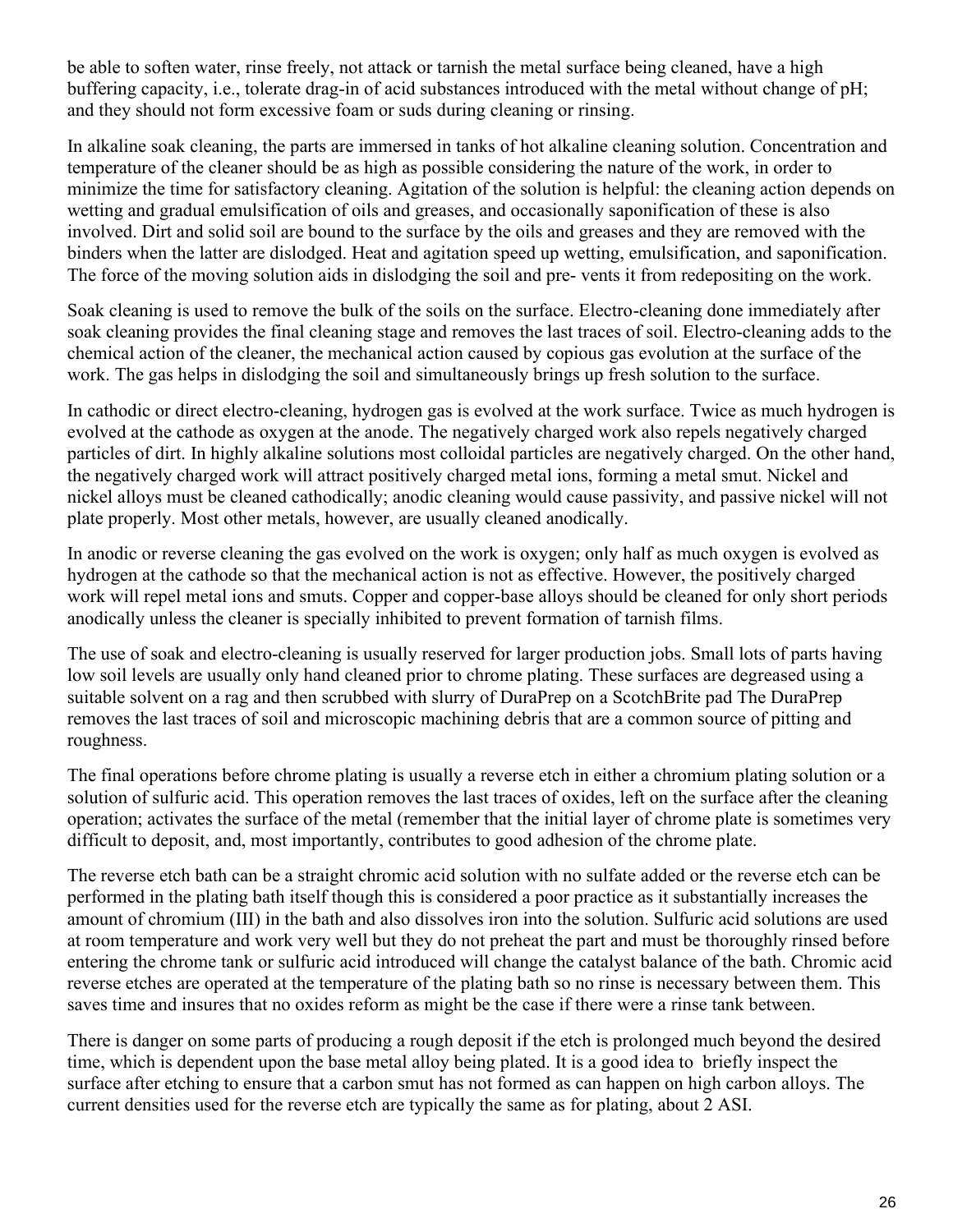## **Rinsing and Drying Procedures**

A typical process cycle for parts not overly soiled from the manufacturing and polishing operations is as follows:

- 1. Racking
- 2. Soak clean and preheat
- 3. Double rinse
- 4. Reverse etch
- 5. Chrome plate
- 6. Recovery rinse
- 7. Double rinse
- 8. Drying
- 9. De-racking

The importance of using the proper rinsing procedures between the various baths can't be overemphasized. When a part is transferred from one bath to another, or when it leaves the final bath, it carries with it some of the solution in which it was immersed. This adhering solution must be removed before the part enters the next step in the sequence. To accomplish this, the parts must be rinsed free of this adhering solution.

The use of sprays to rinse the parts is a method that can be used to replace immersion in a rinse tank. Applicability of sprays is limited by the design of the parts. Parts having hidden pockets or deeply recessed areas may simply trap the spray, which may not run off freely.

ChromeKill-318 can be used in the final rinse tank to remove the last traces of the chrome bath, which can later bleed out and stain the parts. Time of contact between the work and the rinse must be sufficient to remove all chemical films; for immersion rinses with air agitation this is usually around 30 - 60 seconds. Another advantage of using ChromeKill-318 as the final rinse is that it operates hot and therefore the parts air dry quickly without requiring a separate drying operation.

Water is the main ingredient in all of the baths used and its quality will effect the various operations. Impurities present in most water supplies may include dissolved mineral salts; organic compounds; suspended solids and microorganisms. The water quality concern is dissolved mineral salts, the most common are calcium and magnesium found in hard water. Although water quality is often expressed in terms of hardness, many ions do not contribute to hardness but may nevertheless be detrimental to the plating operation. Ions such as sodium, potassium, and ammonium do not precipitate soaps and, therefore, do not count as hardness; yet they may produce undesirable effects in some processes. Therefore, the total dissolved solids level is a more informative measure of water quality. Most water supplies, even city water, should be treated for use in a chrome plating operation. Either reverse osmosis or ion exchange can be used to remove all anions and cations. A detailed analysis of the water available in a particular area will show whether water purification equipment is necessary.

## **The Plating Bath**

The initial set-up of a chrome bath involves cleaning and leaching of the tank; dissolving the proper amount of chromic acid; adding the proper amount of sulfuric acid and the Dura Catalysts. A sample of the bath should then be analyzed as small additions or adjustments, particularly sulfate, may be needed.

Electrolysis of a new solution is very helpful for the initial break in period. This electrolysis is performed using regular production anodes but with dummy cathodes. Generally, one to two hours is all that is needed for a new solution.

During operation, routine analysis and care in keeping contamination out of the chrome bath will make it last indefinitely. Following is a typical maintenance schedule for a hard chrome-plating tank.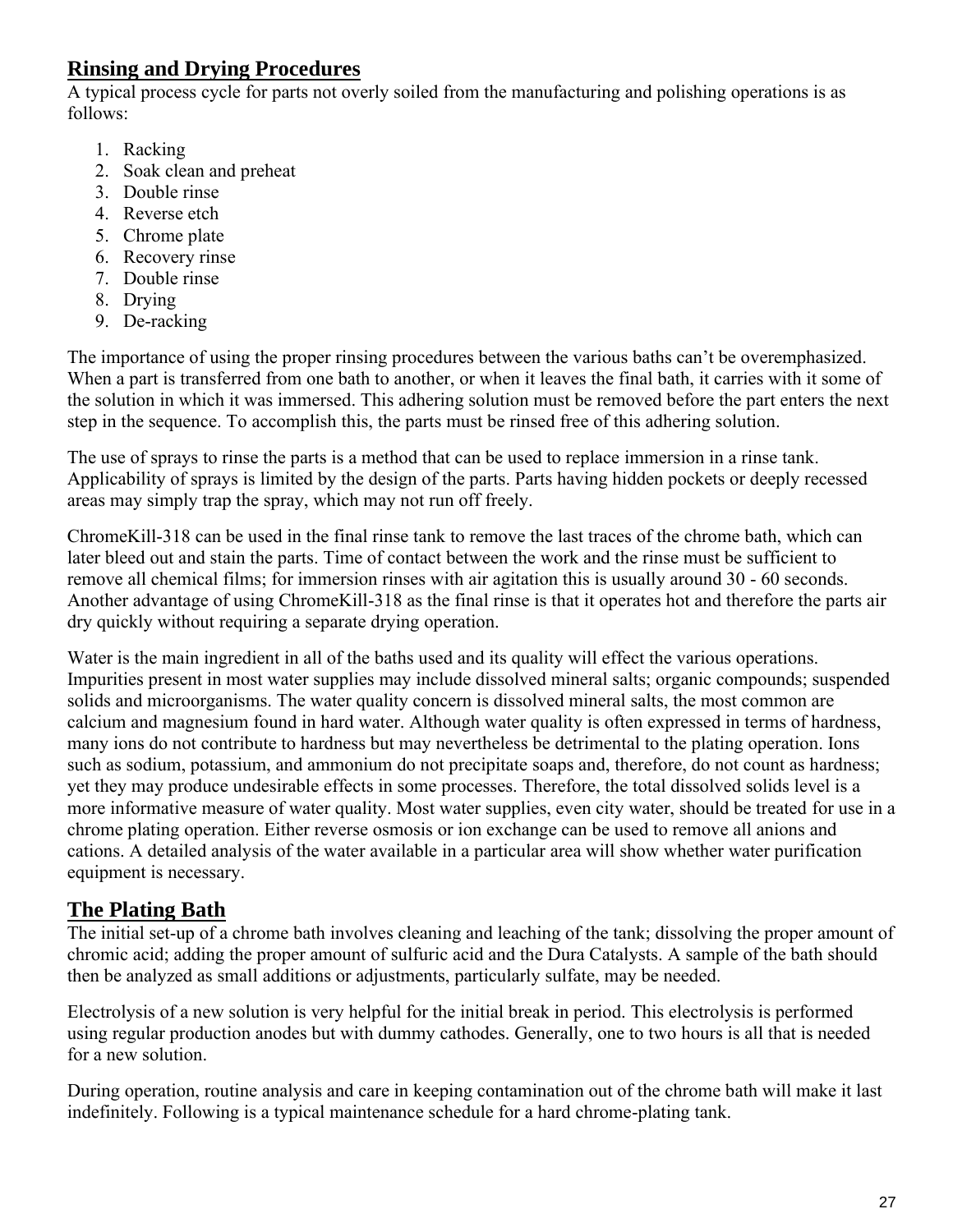| Daily   | Check temperature. Check concentration of bath by density measurements.<br>Clean the bus bars and electrical connections. |
|---------|---------------------------------------------------------------------------------------------------------------------------|
| Weekly  | Analyze for chromic acid and sulfate contents.                                                                            |
| Monthly | Perform a complete bath analysis to include the chromic acid, sulfate, trivalent<br>Cr, iron, copper and chloride levels. |

Semiannually Check tanks for leaks and condition of lining. Clean and inspect the rectifiers.

The chromic acid and sulfate contents are relatively easy to control. Excess sulfate can be precipitated with barium carbonate. Dummying can be used reduce excess trivalent chrome levels. But, buildup of metallic contamination such as iron and copper can seriously affect the life of the bath. There is no easy or inexpensive way to remove large amounts of metallic contamination once it has built up. Smaller amounts can be treated using porous pots along with CR-3 Reducer. The only alternative for larger amounts of metallic contamination is ion exchange or electrodialysis, both of which are time consuming and expensive. The importance of contamination control in the chrome-plating bath, therefore, cannot be overemphasized.

As the plating process continues and the deposit becomes increasingly thicker, there is a tendency to produce excess growth around edges and other high current density areas. These growths are commonly called "trees" or "nodules", and are, of course, undesirable. Trees are a deposit growth normally forming around edges and are quite angular in appearance actually looking like a tree with its many branches. As the tree grows, its distance to the anode decreases, it is plated at a higher current density, and its growth is accelerated. A tree has a very thin structure at its base and will break off if touched, sometimes causing a pinhole at its base. These pinholes can be especially obvious if a grinding or honing procedure follows chrome plating. Nodules appear as small rounded hills on the surface of the chrome deposit and are usually much more firmly attached at the base. Both types of deposit are undesirable and can usually be eliminated by proper anode to cathode spacing, solution control, current density control and the use of a suitable Dura catalyst.

## **Post Plating Treatments**

Post-plating treatments are not commonly used on chromium plate, as the great passivity and tarnish resistance of the metal make them unnecessary under most circumstances.

Factors that increase susceptibility to hydrogen embrittlement are hardening of the steel, grinding, surface defects, pickling, cathodic cleaning, and the depth of plate relative to the thickness and hardness of the part being plated. Unless hydrogen absorbed during pickling and cathodic cleaning is removed, subsequent plating will further embrittle the part to such an extent that breakage can occur. This effect becomes more prevalent with increasing hardness of the steel and on parts of thin cross section. One way to reduce hydrogen embrittlement is to relieve stress in the part before it enters the chrome plating line. If the hardness of the steel is less than 40 Rockwell C, it is unlikely that any damaging effect will occur as a result of stress. Steel parts with hardness above 40 Rockwell C should be baked at 375 F for 4 hrs after plating, to ameliorate the effects of hydrogen embrittlement. This treatment should be started as soon as possible (preferably within 15 minutes) after plating.

## **Stripping**

In view of its passivity and usefulness, chromium is remarkably easy to strip. It is only necessary to select a solution in which the basis metal suffers little attack from the stripping action.

Simple immersion in 10-40% (by volume) hydrochloric acid at room temperature will dissolve a thin decorative chrome plate in a few seconds. For thicker hard chrome deposits, the action tends to slow down or stop where the deposit is thickest, and becomes corrosive to the base metal. Using Inhib-All in the hydrochloric acid strip prevents these difficulties and stops attack on the exposed base metal. Hydrochloric acid strippers give off nasty and very corrosive fumes that must be controlled. They also have a relatively short life and must be disposed of regularly as the stripping action slows down drastically as chrome builds-up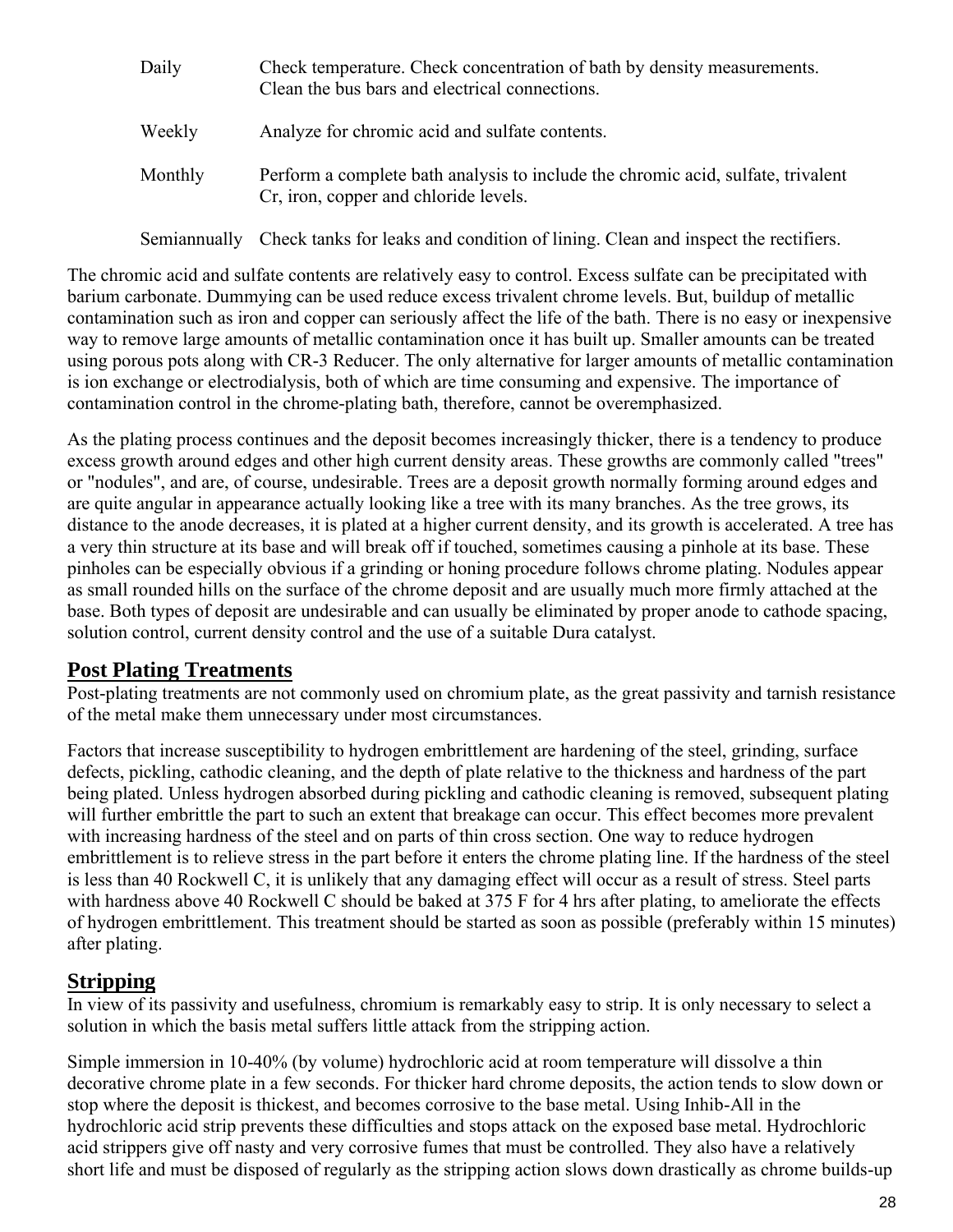in the solution. The hydrochloric acid strip solution, however, is the only one suitable for brass, bronze, copper, Ferrotic or nickel alloys.

For steel alloys, the use of an alkaline electrolytic stripper like Polystrip-26 is best. This solution is nondamaging to exposed steel and the parts can be left in the bath indefinitely without damage. This bath also has an extremely long service life as it has the ability to hold a tremendous amount of chrome in solution. It is therefore much more economical to operate for steel substrates. The part being stripped is made the anode and current densities of around 1 ASI are used to provide a fast stripping rate of around 0.003"/hour.

## **Pollution Control**

Pollution control in a chrome plating line begins with reclaiming and reusing as much of the chrome bath as possible. This is accomplished by using recovery rinses after plating that then replenish the chrome bath as water evaporates from it. ZERO Discharge Recovery (ZDR) was developed by Plating Resources, Inc. as an effective alternative to waste treatment. This is usually accomplished without the use of special evaporators, concentrators or other expensive devices. With ZDR there is are no liquid discharge, no drain connections and no need for waste treatment. ZDR reclaims and reuses the chrome rinse water at 100% efficiency. This provides a significant savings on chemical costs and reduces the overhead. It also eliminates the liability associated with hazardous waste storage and the need to dispose of the hydroxide sludge. The ZDR system is easy to operate and inexpensive to maintain.

The ZERO Discharge Recovery method, as developed by Plating Resources, encompasses all areas of environmental concern. The inherent value is derived from a combination of regulatory compliance and operational cost reductions. The proper application of ZDR involves maximizing natural bath evaporation and optimizing rinse water usage. Each ZDR System is custom-tailored to a specific need. This typically includes reducing the rinse water requirements, recycling the remaining rinse water, overflow and spill protection, segregation of bath chemistries, preventing bath contamination, extending bath life, reuse of ventilation washdown, subsoil protection and back up provisions.

A typical chrome shop that originally used waste treatment had an annual waste cost of \$187,000 per year. After installing ZDR they were able to reduce their overheard by \$179,000.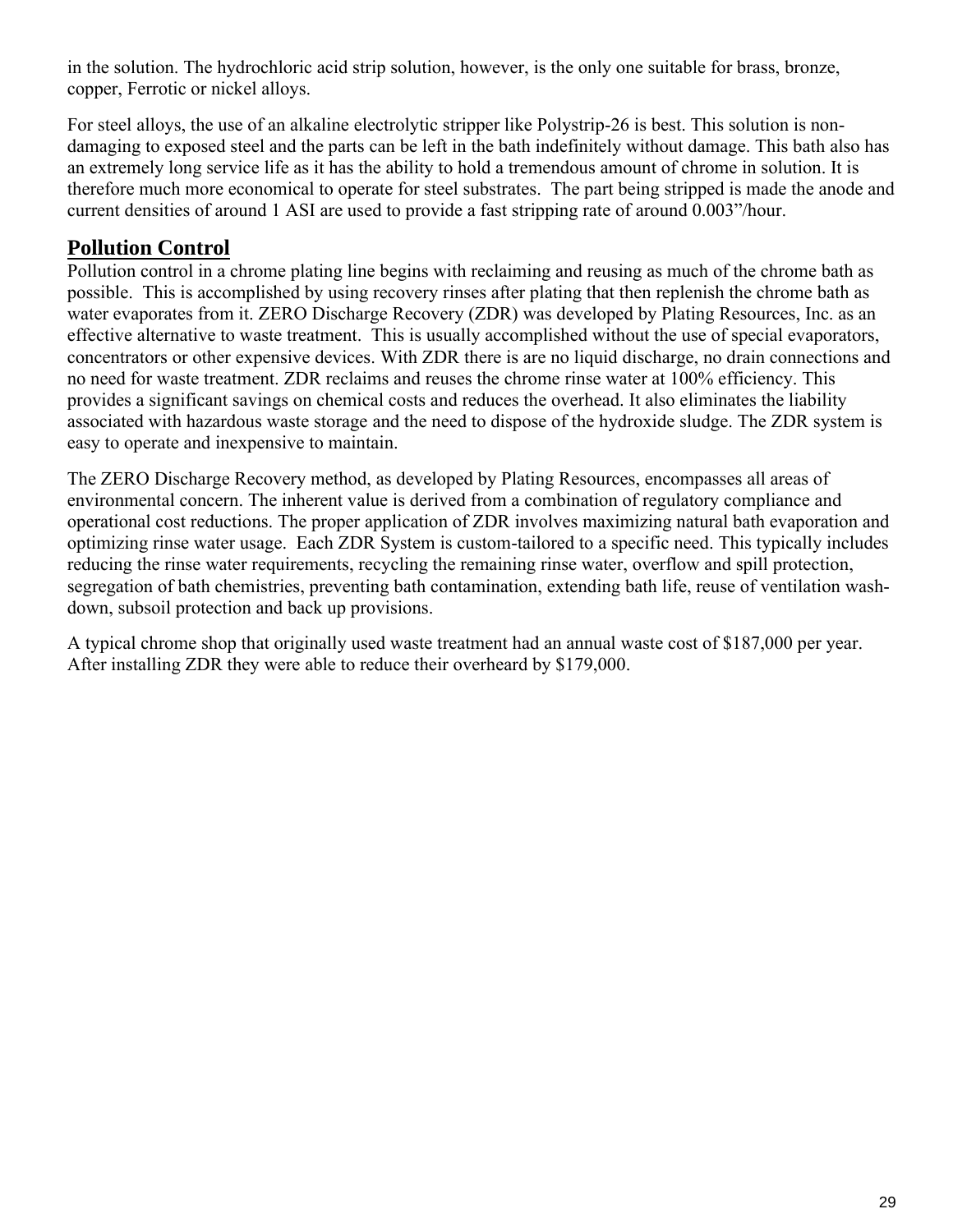### **Chapter 3 Quality Control**

## **Introduction**

Quality control includes all of the steps needed to ensure a continued high quality chrome deposit. Specific categories include bath sampling, solution analysis and deposit testing. The chrome bath can be operated over an indefinite period of time and seldom if ever requires discarding, if it is properly maintained.

Chromium plating baths are relatively forgiving when compared to other processes. In general, the bath chemistry does not change drastically with relation to the amount of chrome plated. This is not to say that chromium baths do not require routine analysis and frequent bath additions. Quite the contrary, chromiumplating baths need regular analysis and bath additions in order to maintain the chemistry within fairly narrow limits if repeatable high quality deposits are expected.

Chemicals and additives are consumed as the plating bath is used. Replenishment of these chemicals is needed to maintain their desired concentrations. The chromium plating solution may become unbalanced during continued operation due to:

- 1. Depletion of metallic ions through plating.
- 2. Incomplete reactions.
- 3. Decomposition of ingredients.
- 4. Drag-in from previous solutions.
- 5. Drag-out of the plating solution.
- 6. External contamination.

Other process baths on the line including cleaners and strippers will also require analysis periodically to insure that the baths are operating properly. By maintaining a constant bath composition, variations in the chrome deposit will be eliminated. The advantages of routine analytical control of process baths are as follows:

- 1. Rejects are minimized with a resulting savings in time and rework.
- 2. A reduction in the amount of chemicals consumed.

### **Analysis Frequency**

The value of optimizing quality control with regularly scheduled bath analysis and maintenance additions cannot be overstated. The result is a much higher deposit quality, fewer rejects that need stripping and replating with the resulting increase in profits.

The optimum frequency for solution analysis is dependent upon the total number of ampere hours plated and the bath volume. The ideal is to maintain the desired bath ingredients to within 5 % of the concentration range; actually a 2% range is even better. Another objective of bath analysis is to determine the level of contaminants that are present in the chrome bath, typically trivalent, iron, copper and chloride.

It is recommended that most operations provide bath analysis as follows:

Weekly: Test in-house for chromic acid and possibly sulfate. Monthly: Send a sample to Plating Resources, Inc. for a complete analysis. This includes all bath ingredients and the normal contaminants.

In addition to the monthly outside bath testing outlined above, the following is also recommended for optimum quality control: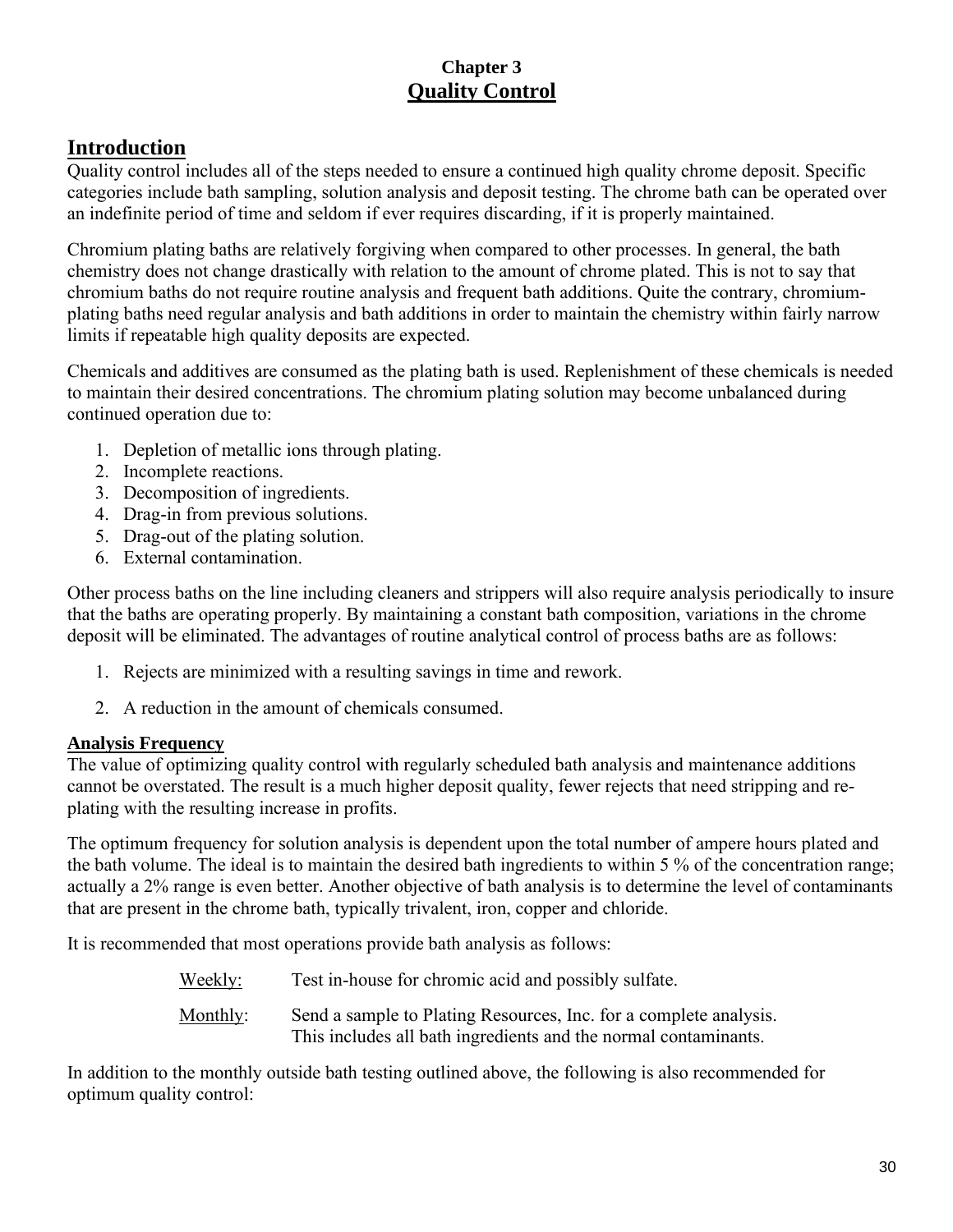| <b>Expanded Analysis:</b> | Should be performed every 6-12 months. This is a detailed<br>analysis of all contaminants present in the bath, both organic and<br>inorganic. This test also checks bath conductivity, surface tension, bath<br>pH and organic residue.                                                                                                                                                    |
|---------------------------|--------------------------------------------------------------------------------------------------------------------------------------------------------------------------------------------------------------------------------------------------------------------------------------------------------------------------------------------------------------------------------------------|
| <b>Bench Testing:</b>     | Should be performed every 12 months. This includes an<br>expanded analysis as well as deposit evaluation. A steel<br>mandrel is plated to 0.005" thick and subjected to metallurgical analysis<br>for bright range, throwing power, edge burning, adhesion, crack<br>structure, pitting tendency, hardness and plating speed. A one (1) gallon<br>bath sample is needed for bench testing. |

The cost of sending samples to Plating Resources, Inc. is repaid many times over by not needing a highly paid on-staff technician, as well as the resulting optimum control of the process. Shops that follow this procedure find that their overall costs are lower, their baths last longer, their customers are more satisfied and their workload is reduced.

More frequent testing, both in-house and at Plating Resources, Inc., may be needed for operations with a very high production requirement or a small tank with respect to the amount of chrome plated. Plating Resources, Inc. can make recommendations as to the optimum analytical frequency based upon the degree of concentration changes.

The facility needed for in-house testing does not need to be large, elaborate nor expensive. A simple 8-10' long counter top with a sink and good lighting is adequate. Plating Resources, Inc. can provide the needed reagents, test equipment, procedures and even training of the personnel.

#### **Bath Sampling**

The following procedure should be followed when sampling the chrome plating solution. This is best done at the end of a work shift when the tank is empty; it is also best to make chemical additions at this time.

- 1) Fill the bath to its normal operating level with water if necessary. If water was added, allow the bath to air agitate for 30 minutes before sampling. If no water is needed, agitate the bath for 15 minutes.
- 2) Take a sample at three (3) points in the tank as a minimum.
- 3) Allow the sample to cool, then tighten the bottle cap and rinse the bottle thoroughly with water, then dry with a towel.
- 4) Apply a label to the bottle indicating the tank number, date, bath volume, bath type and other critical information.

If sending the sample to Plating Resources, Inc. continue as follows:

- i. Apply vinyl plating tape around the cap to prevent leaking.
- ii. Insert the sample bottle into a poly. bag and seal it.
- iii. Insert the bottle and tag into a heavy duty (275 lb.test) inner carton. Place this carton into another 275 lb test outside shipping box and seal thoroughly. Use plastic peanuts or bubble wrap, as needed. Do not cushion with paper or rags as this is combustible should a leak occur.
- iv. Ship to Plating Resources, Inc. by Federal Express or UPS, ground transportation, following all requirements for hazardous materials. Other carriers may be used as needed.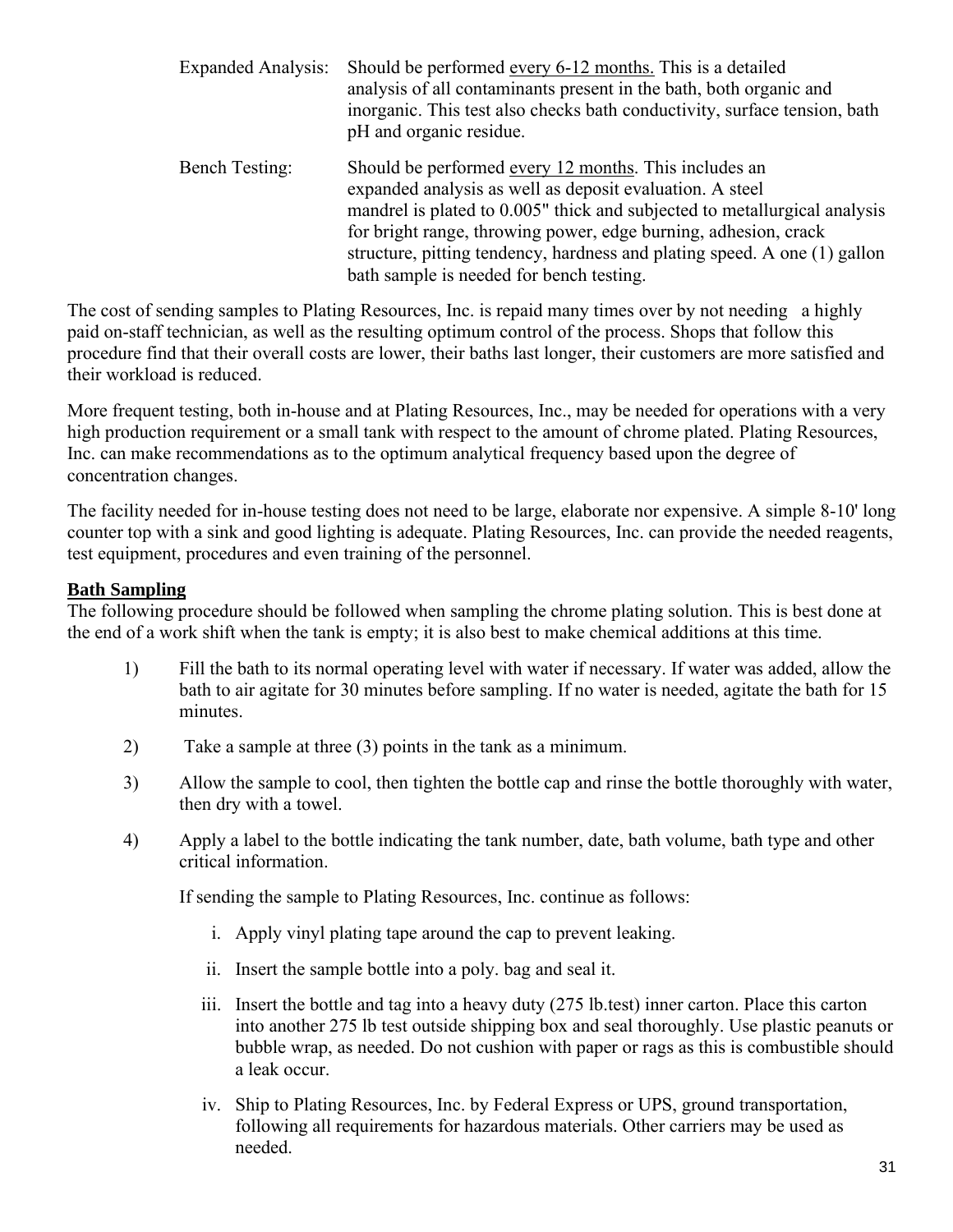The DOT shipping nomenclature is as follows:

#### **Chromic Acid Solutions Acid - Alkali Stripper Solutions**

Chromic Acid Solution Corrosive Liquids, NOS HC 8, UN 1755, PG II (enter generic chemical name, ie: Corrosive Hydrochloric Acid or Sodium Hydroxide) HC 8, UN 1760, PG III Corrosive

If needed, Plating Resources, Inc. can also provide the recommended sample bottles.

#### **Chrome Bath Analysis**

The following procedures are used to analyze hexavalent chromium plating solutions. These procedures were developed by Plating Resources, Inc. and are an improvement over other methods used in the industry. These improvements include accuracy of the results obtained, clarity of titration endpoints and speed in obtaining the results.

### **Standardization Of FAS Solution**

FAS is a solution that is used to titrate the chromic acid in order to determine its concentration. The exact strength of the FAS must first be determined by titration against a known chromium standard that is traceable to the NBS. The FAS solution will gradually loose strength over time, hence the need for this procedure.

- 1) Pipette a 20 ml. aliquot of 0.100 Normal Potassium Dichromate Standard into a 250 ml. Erlenmeyer flask. Place a Teflon coated stir bar into the flask.
- 2) Add approx. 125 mls. of Cr Titration Diluter.
- 3) Place on a lighted magnetic stirrer and adjust the speed for thorough agitation without splashing.
- 4) Add 5-6 drops of Ferroin Indicator (do not add more than this).
- 5) Titrate with the FAS solution to a clear bright orange endpoint.
- 6) Calculate as follows; Normality of FAS Equals: 2.0

Mls. of FAS

7) Enter the normality in the FAS normality log.

### Notes:

- A) The FAS solution should be standardized weekly, as a minimum.
- B) During titration the solution will gradually turn cloudy green, then clear blue, then a hazy gray and, finally, to a bright orange endpoint. This endpoint is very distinct and just 1 - 2 drops past the hazy grey color.
- C) The orange endpoint should last for five (5) seconds minimum. If not, then add 1 - 2 drops more until the color stays fast.
- D) The same brightness of the orange endpoint should be used for the chromic acid Titration.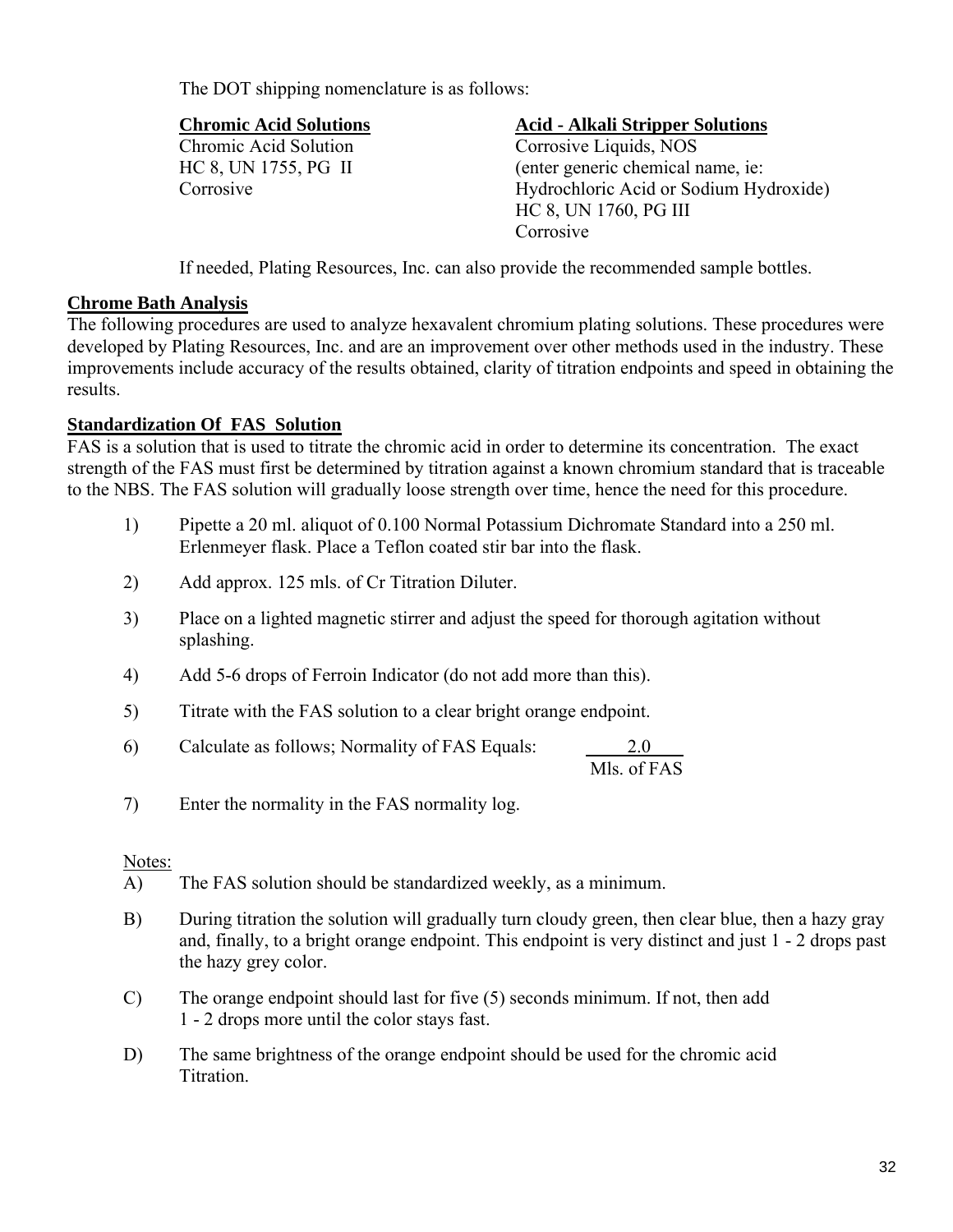| <b>Date</b> | <b>Normality</b> | <b>Eppindorf Factor</b><br>$(= N x 9.21886)$ |
|-------------|------------------|----------------------------------------------|
|             |                  |                                              |
|             |                  |                                              |
|             |                  |                                              |
|             |                  |                                              |
|             |                  |                                              |
|             |                  |                                              |
|             |                  |                                              |
|             |                  |                                              |
|             |                  |                                              |
|             |                  |                                              |
|             |                  |                                              |
|             |                  |                                              |

**FAS Normality Log**

#### **Chromic Acid Titration**

- 1) Pipette a 0.5 ml. (500 ul) aliquot into a 250 ml. Erlenmeyer flask using an Eppendorf micropipette. Be certain that there are no air bubbles in the tip.
- 2) Add approx. 125 mls. of Cr Titration Diluter, and place a Teflon stir bar into the flask.
- 3) Place on a lighted magnetic stirrer and adjust the speed for thorough agitation without splashing.
- 4) Add 8-10 drops of Ferroin Indicator.
- 5) Titrate with the FAS solution to a clear bright orange endpoint. Use the same technique and endpoint color as with the FAS standardization.
- 6) Calculate as follows: oz./gal. Chromic Acid Equals:

mls. of FAS titrant x Eppendorf Factor

(or: mls. of titration x Normality of FAS x 9.21886)

Note: The use of the Eppendorf micropipette in step # 1 above saves considerable time. An option is to pipette a 10 ml. aliquot of the bath into a 250 ml. volumetric flask and dilute to 250 mls. with DI water. Using a second pipette, take a 10 ml. sample of this dilution and transfer it into the 250 ml. Erlenmeyer flask. In this case, the calculation is: mls. of titration X normality of FAS X 11.27.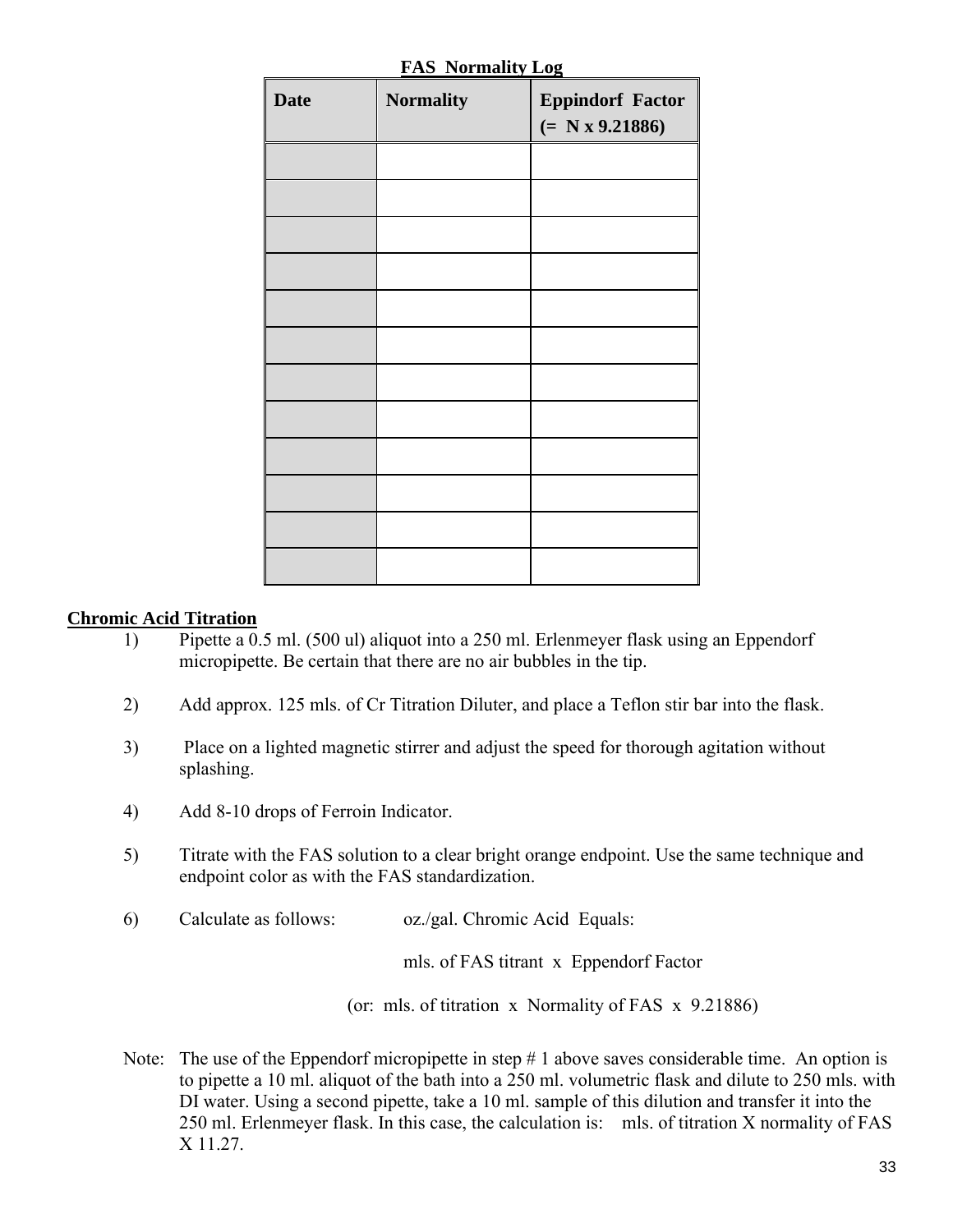### **Density Testing**

Density tests can be used as a rough field measurement of the chromic acid concentration, in lieu of titration, for operations that wish to minimize their laboratory size. The density of the bath, measured in either Baume' or specific gravity with a hydrometer, shows a ballpark concentration of the chromic acid level. The exact concentration of chrome is dependent upon the amount of bath contamination present, typically trivalent, iron and copper. These contaminants are also measured with the hydrometer and if not accounted for will end up showing a higher reading of chromic acid than is actually in the bath. Older baths typically will show a significant difference between the density reading and the actual amount of chromic acid present.

#### **Procedure**

Pour a sample of the bath into a hydrometer jar and allow it to cool to 60 deg. F.

Place a hydrometer into the jar and allow it to float to a steady point. Read the density in either Baume' or specific gravity. Compare the reading to the chart below.

A bath sample should still be sent to Plating Resources, Inc. on a monthly basis so the actual chromic acid reading is known. Determine the difference between the actual analysis and the density reading, then deduct this amount from the density reading in order to obtain a more accurate level of chromic acid present in the bath.

| Baume' | Specific Gravity | oz/gal Chromic Acid |
|--------|------------------|---------------------|
| 10     | 1.074            | 13.6                |
| 11     | 1.082            | 15.2                |
| 12     | 1.090            | 16.7                |
| 13     | 1.099            | 18.3                |
| 14     | 1.107            | 19.9                |
| 15     | 1.115            | 21.6                |
| 16     | 1.124            | 23.3                |
| 17     | 1.133            | 25.0                |
| 18     | 1.142            | 26.7                |
| 19     | 1.151            | 28.5                |
| 20     | 1.160            | 30.3                |
| 21     | 1.169            | 32.2                |
| 22     | 1.179            | 34.1                |
| 23     | 1.189            | 36.0                |
| 24     | 1.198            | 37.9                |
| 25     | 1.208            | 39.8                |
| 26     | 1.219            | 41.8                |
| 27     | 1.229            | 43.9                |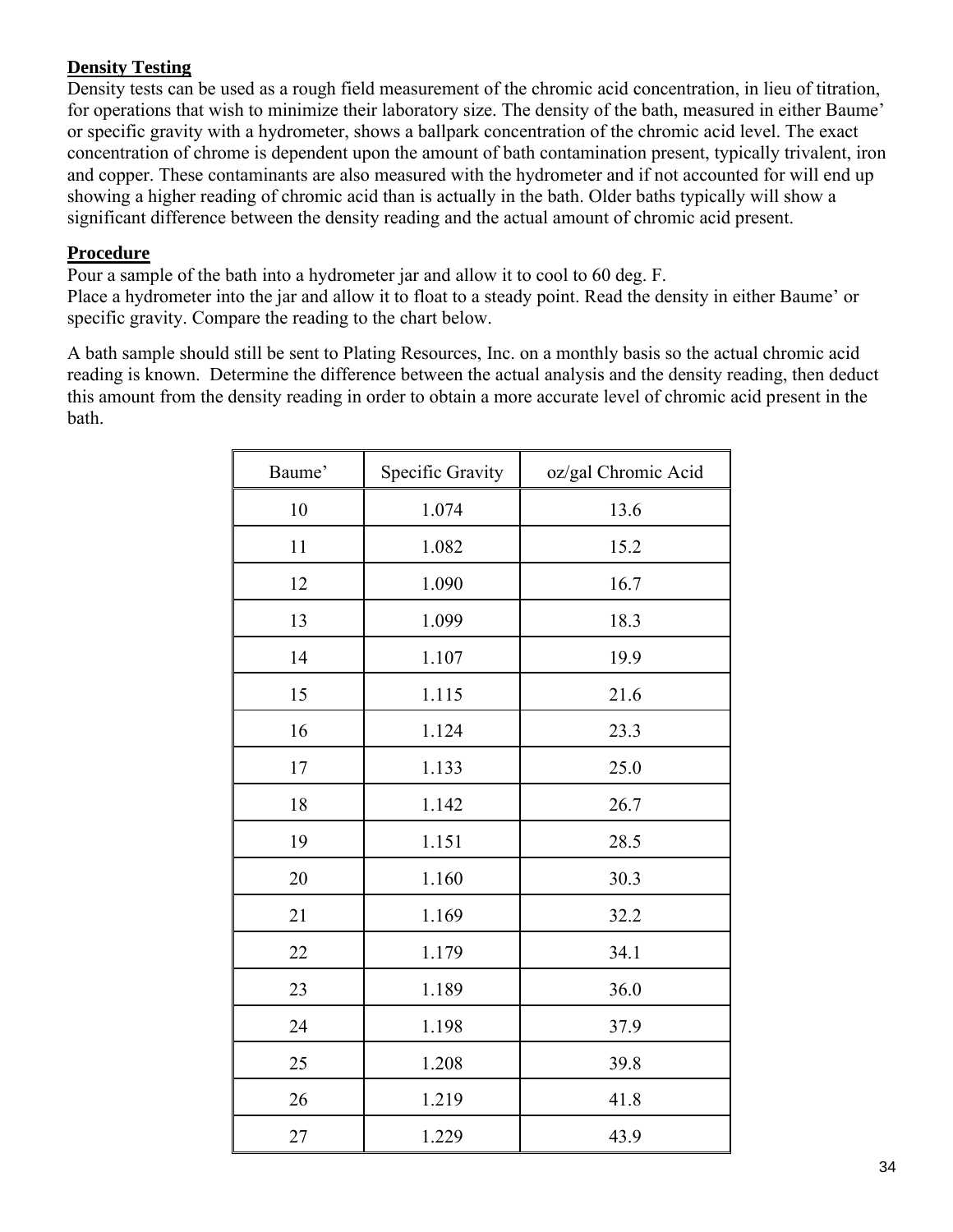| Baume' | Specific Gravity | oz/gal Chromic Acid |
|--------|------------------|---------------------|
| 28     | 1.239            | 46.0                |
| 29     | 1.250            | 48.2                |
| 30     | 1.261            | 50.3                |
| 31     | 1.272            | 52.5                |
| 32     | 1.283            | 54.8                |
| 33     | 1.295            | 57.1                |
| 34     | 1.306            | 59.5                |
| 35     | 1.318            | 62.0                |

Extrapolate for numbers between the values shown. Cooling the solution to 60 deg. F. is important. Subtract the contaminant equivalent from the chromic acid level found to obtain a more accurate reading.

#### **Sulfate Analysis**

This procedure uses a special four (4) place electric centrifuge, with aluminum tube retainers and poly. cushions. The centrifuge tubes used are also special in that they have a narrow tip end that is calibrated to read directly in oz/gal. sulfate concentration. Each head position as well as the individual tubes should be marked with numbers  $#1 - #4$ .

#### **Important:**

For accurate results it is critical that the tubes be calibrated against a bath standard. It is common for factory supplied tubes to have variances in the tube diameter and the scale placement. Such tubes will produce erratic results. Plating Resources, Inc. provides special tubes that have been calibrated for accuracy.

#### **Procedure:**

- 1) Allow any bath solids to settle in the sample before proceeding. Then, Transfer 5 mls. of 5N Hydrochloric Acid into each tube.
- 2) Pipette a 20 ml. aliquot of the bath into a numbered tube. When pipetting, be sure that the tip does not reach the bottom of the sample so as to avoid picking up any solids. Place a #0 rubber stopper into the centrifuge tube. Remove the tube and shake vigorously for 30 seconds. Return the tube to the appropriate numbered holder.
- 3) Centrifuge for 5 minutes at 1,000 rpm. Remove the tube and check for solids at the bottom. Record this reading if any are found.
- 4) Transfer 5 mls. of 30% Barium Chloride into each tube. Stopper and shake vigorously for 60 seconds. Return the tube to the appropriate numbered holder. Allow to stand for 5 minutes, minimum.
- 5) Centrifuge again for 5 minutes at 1,000 rpm.
- 6) Remove the tubes and note the reading. The tubes read directly in oz/gal of sulfate with a scale of 1 - 6 and five subdivisions. Each number represents 0.1 oz/gal and each subdivision represents 0.02 oz/gal. If desired, a third decimal can be extrapolated.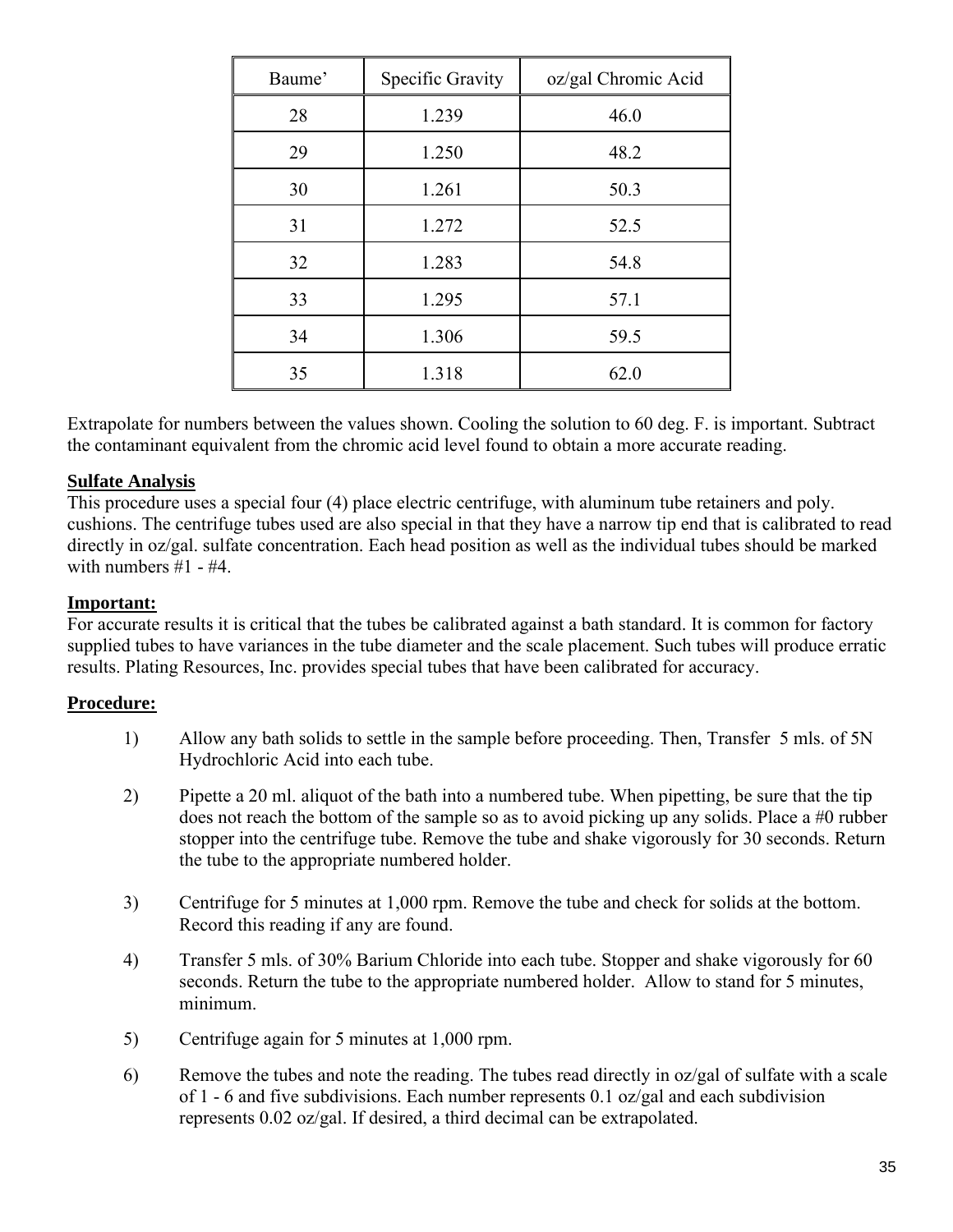Gently tap the tube end should the precipitate be at an angle. If this does not level the reading, then rotate the tube in the holder 180 degrees.

- 7) Repeat step # 5 centrifuging two (2) more times as a minimum, noting the reading each time. It is common for this reading to decrease, but sometimes it will increase if the sulfate precipitation was not complete in step # 4. Continue until the readings are the same for a minimum of two (2) times.
- 8) Subtract any solids found in step  $\# 3$  from the final reading in step  $\# 7$ . The result is the sulfate concentration in oz/gal.

#### **Notes:**

It is best to run dual samples with the tubes opposite each other for balancing. The results should be averaged. When running only a single sample the opposite tube must be filled with an equal volume (or slightly more) of DI water for balancing. It is possible to run four (4) individual samples, or two (2) dual samples at the same time.

Should the sulfate reading be above the 0.60 oz/gal level at the top of the tube, then start over using only a 10 ml. sample. In this event, add 10 mls. of DI water in step # 2 and mix well. The reading obtained would then be multiplied by 2 to obtain the sulfate level.

The tubes are quite delicate. It is suggested to have several spares on hand.

This centrifuge method is actually more accurate, when properly performed, than the precipitation and weigh method is. This is due to the uncertainty of complete precipitation, complete washing and complete drying, which causes significant errors in the old method.

#### **Ratio Determination**

Chromium baths require a specific ratio be maintained of the chromic acid to the sulfate levels in the bath. The exact ratio is dependent upon the bath type and to a lesser extent the operating conditions. Refer to Plating Resources, Inc. technical bulletins for the optimum ratios. Maintaining the optimum ratio is needed for proper bath operation and high quality deposits.

A bath with 30.0 oz/gal of chromic acid and 0.25 oz/gal of sulfate would have a ratio of 120:1, which is calculated as follows:

> Chromic acid concentration Sulfate concentration

The ratio can be adjusted by either increasing or decreasing the chromic acid or the sulfate levels. There are advantages and disadvantages to both; Plating Resources, Inc. can provide assistance should questions arise as to the best approach.

#### **Trivalent Chrome Analysis**

This method uses a simplified colorimetric test that is both fast and fairly accurate. It uses a diluted bath sample that is compared to a color standard with a known trivalent level. Hexavalent chrome solutions become darker in color with increasing trivalent levels, hence the simplicity of this procedure.

#### **Procedure:**

- 1) Analyze the bath for chromic acid concentration. Then determine the dilution amount by dividing 133.5 by the chromic acid oz/gal. The result is the amount of mls. to be used in step # 2. Example: a chrome level of 30 oz/gal would use 4.5 mls. of bath sample.
- 2) Transfer this amount of the bath sample into a 10 ml. test tube, using a graduated pipette.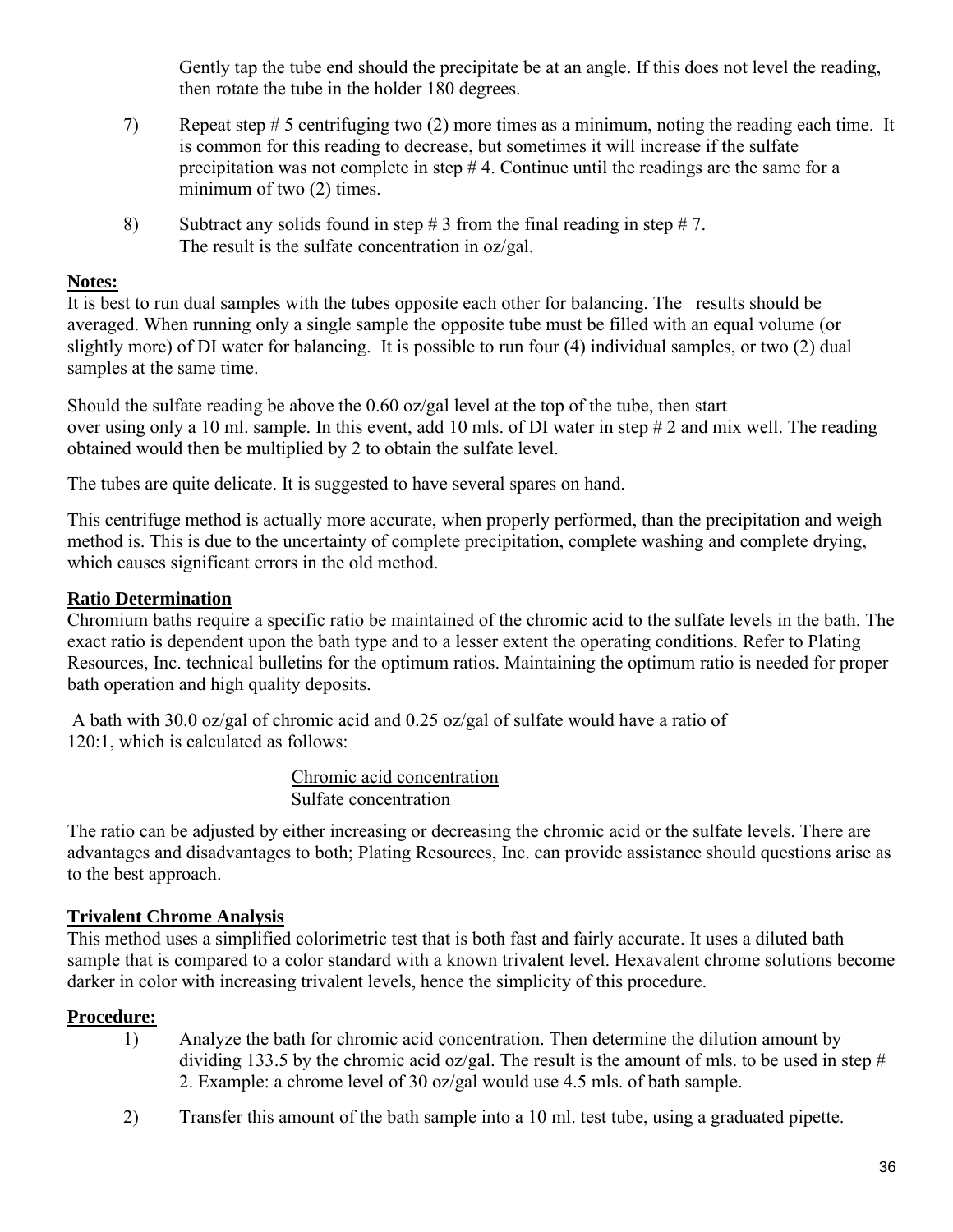- 3) Fill the tube to the 10 ml. mark with DI water, stopper and agitate thoroughly.
- 4) View the diluted sample with known color standards in a comparator test block in front of a strong light source. When the color is matched, the percentage shown on the standard equals the bath trivalent level in relation to the chromic acid. Half percentage points can be extrapolated.

#### **Notes:**

This test is accurate down to 13 oz/gal of chromic acid. A more accurate method , which uses a similar dilution involves the use of a spectrograph. Another method, which is much more complicated and involved, is by direct titration using an excess of ceric sulfate and back titrating with sodium nitrate while using potentiometric titration techniques.

### **Dura Catalyst - Additive Analysis**

The Dura Catalyst and Additive levels are determined using specially modified specific ion meters with combination electrode attachments. This analytical unit is calibrated against 1 % and 5% standards each time the test is performed. This procedure is reserved for sophisticated laboratories due to the high cost of the instrumentation and the technical skills required for operation. As such, it is not usually practical for field applications. In addition, the procedures used are proprietary, but can be provided on request.

Routine Catalyst/Additive bath additions should be made based on the process technical bulletin. This is usually based on the amount of ampere hours of operation, but can also be based upon the amount of chromic acid consumed.

Plating Resources, Inc. can make recommendations on optimum Catalyst/Additive addition rates. It is also recommended that a bath sample be sent to Plating Resources, Inc. laboratory, on a monthly basis, for catalyst and a complete bath analysis.

### **Chloride Analysis**

Chloride is a very common contaminant in chromium solutions, and rather insignificant amounts have a very negative impact on the quality of the deposit. The chloride level must be kept below 50 ppm, preferably below 20 ppm.

Similar to the Dura Catalyst - Additive analysis, chloride is tested using a specific ion meter with a combination electrode attachment. Plating Resources, Inc. tests for chloride as a routine on all bath samples submitted for analysis.

### **Iron And Copper Analysis**

Iron and copper, as well as other heavy metal contaminants, are analyzed using an Atomic Absorption / Emission Spectrophotometer operated in the absorption mode. This rather sophisticated instrument is calibrated against known standards using a chromic acid background.

As with the specific ion meters, this expensive instrument is not usually suited for field use. Plating Resources, Inc., Inc. tests for iron and copper as a normal routine on all bath samples submitted for analysis.

### **Bath Performance Testing**

Small-scale bench plating tests are used to check the deposit quality. Two such tests are; the Hull Cell Test and the Mandrel Test.

### **Hull Cell Testing**

A Hull cell, typically 267 ml., is a device where the cathode is angular to the anode. This provides a known and variable current density. This test is for visually observing the brightness and coverage at various current densities. It's then easy to observe where burning starts at the high current density and where coverage stops at the low current density. The Hull cell is only used when current density or brightness is an issue.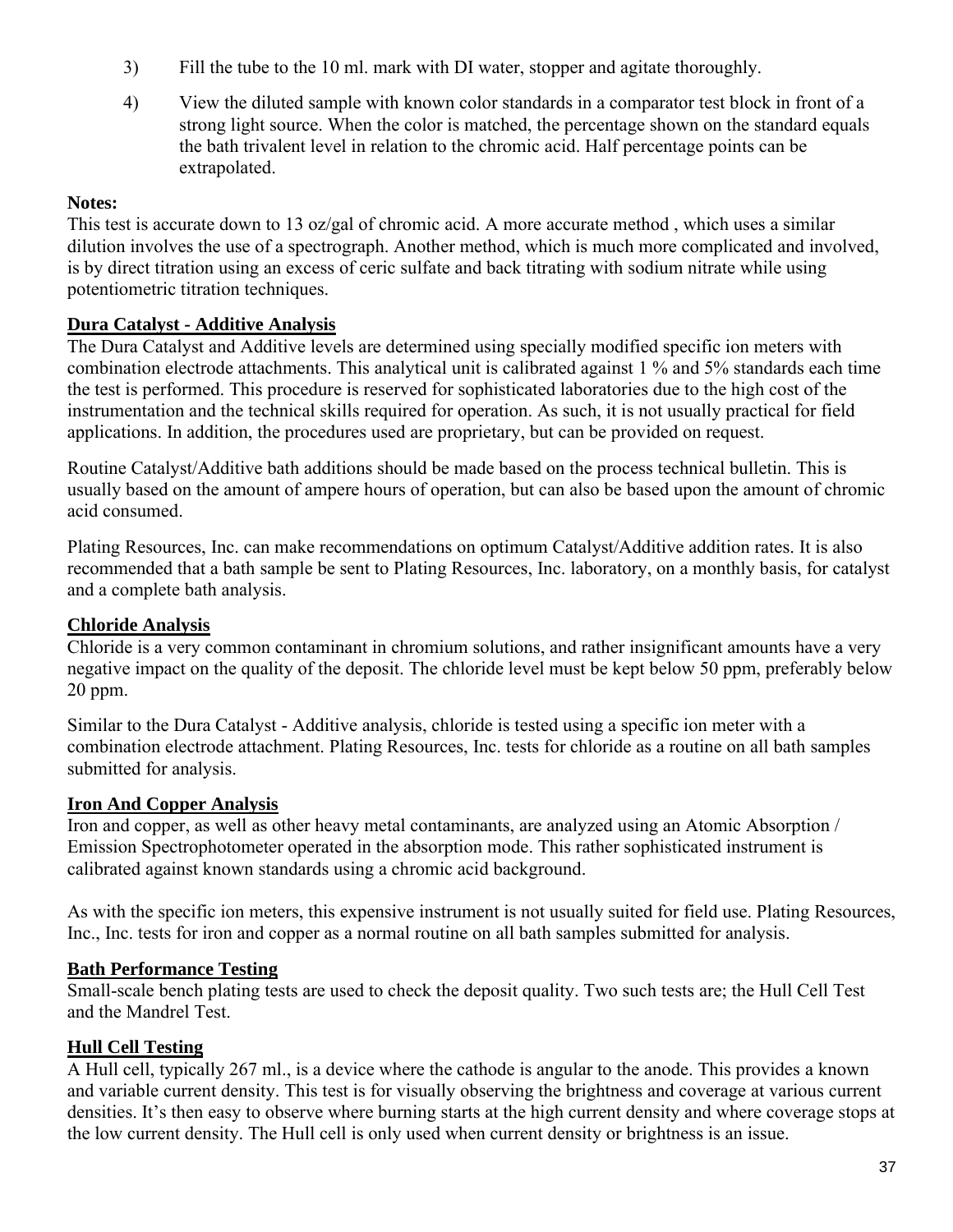A typical Hull cell is shown below. The ones for testing chrome baths are made of polyethylene and are perforated for solution flow and to stabilize the temperature. This is placed inside of a Pyrex container that is fitted with a temperature control for heating & cooling and an agitator.



### **Mandrel Testing**

The mandrel test is used to test the plating speed and metallurgical properties of a chrome baths deposit at a fixed current density. It duplicates conditions found in the shop and isolates the bath chemistry from the equipment and techniques used. This is a great tool for problem solving and for annual verification of the deposits metallurgical properties.

Observations that can be made with the Mandrel Test are deposits brightness, smoothness, pitting tendency, crack structure, hardness and adhesion.

This test consists of plating in a 4 liter beaker under controlled conditions using a conforming anode. The test pieces are usually 0.5" diameter x 6" long #4140 TG&P mandrels. The beaker is fitted a temperature control for both heating & cooling, and agitation. Generally, a current density of 2 ASI is used.

#### **Metallurgical Testing**

The plated mandrels from the above test can then be cross-sectioned and polished by various metallographic techniques for microscopic observation of the thickness, crack structure (surface & cross section), for adhesion and for deposit hardness with a DPH tester. Other properties that can be similarly tested include coefficient of friction, internal stress and ductility, and wear resistance.

Wear or abrasion resistance is often confused with hardness, and it is true that many hard materials are also resistant to the loss of thickness caused by wear and rubbing. But this correlation is by no means universal, and if the application involves actual wear (as in bearing surfaces), abrasion resistance itself should be tested. No standard test is universally accepted, but the Taber Abraser is widely used. In this instrument the test panel is rotated while two abrasive wheels held by weighted arms produce a rubbing action. An annular ring of wear is produced on the specimen by the abrasive wheels, and the degree of wear can be observed visually or measured by weight loss. Various types of wheels are available and the load weight can be varied.

#### **Corrosion Resistance Testing**

Corrosion is the result of the reaction of metals with various chemicals in the environment. The compounds so formed, called corrosion products, are usually either oxides or salts; their nature often influences the course of the reaction and may determine whether additional protection is required. The most widely used metal, iron, unfortunately, is little protected by its natural corrosion product, rust, and so usually requires some form of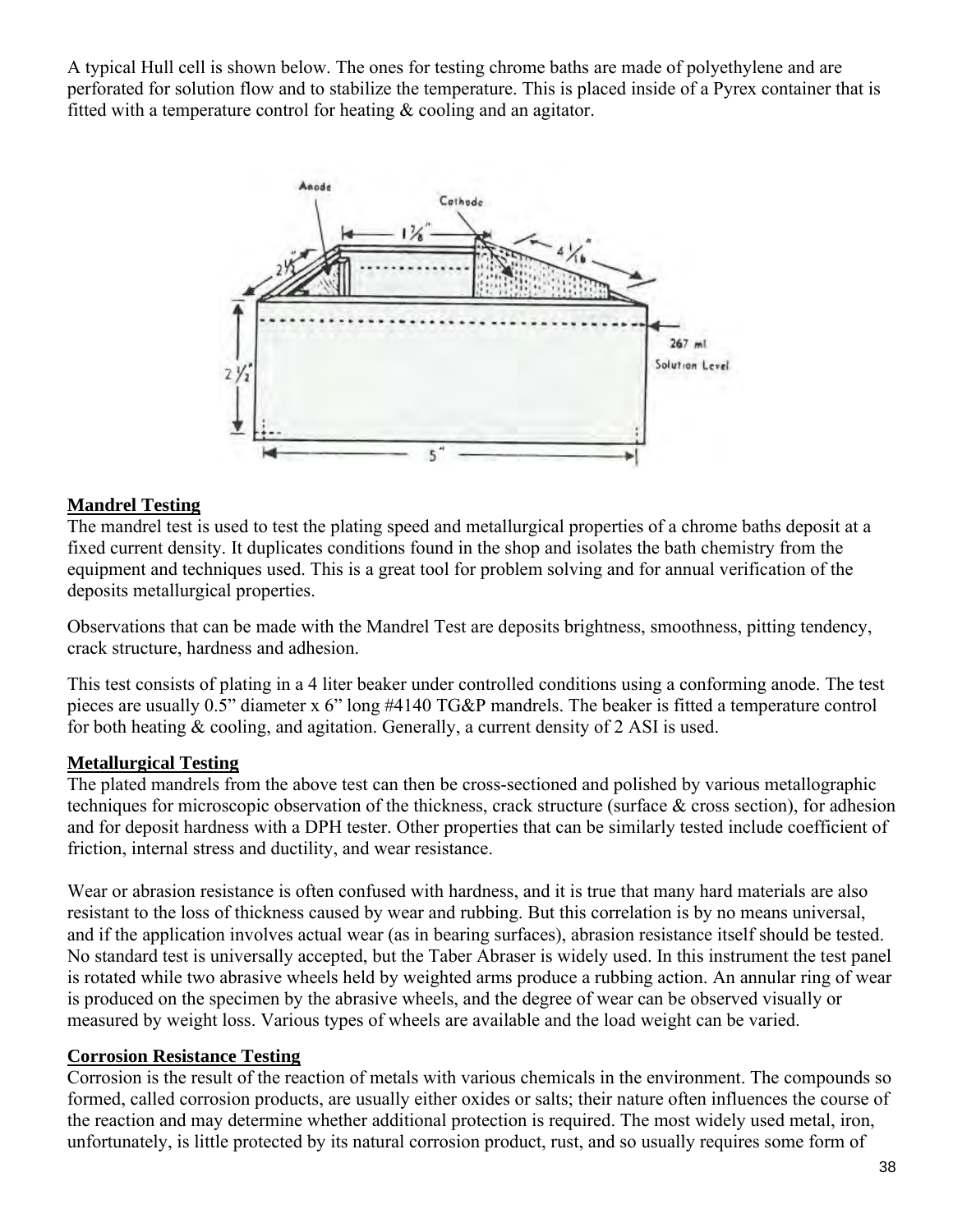corrosion protection. Corrosion control is based on preventing or slowing down the reaction of a metal with its environment. This aim may be approached through controlling the environment, the nature of the metal, or the nature of the interface between the two. Controlling the nature of the interface is the object of chromium plate or any deposit for that matter.

A decorative chrome plate with its underlying nickel and copper layers has a unique way of doing this. Both nickel and chromium tend to become passive in most environments, and thus behave cathodically; steel is the anode in the resulting corrosion cell, and the conductive medium may be provided by moisture if nothing else. Thus, the usual protective system consists of not one metal, but usually at least two, nickel and chrome; often of three, copper, nickel and chrome; and sometimes effectively of even more than three, since nickel can be deposited in several different conditions, some of which are more active than others. Fig. 15 illustrates the simple system: nickel/chrome on steel. Here chrome is cathodic and steel anodic, with nickel intermediate. Chromium, however, can be deposited in a form known as micro discontinuous, which has many microscopic cracks or pores. This is usually achieved, as mentioned before, with the use of a dual catalyst system. The nickel, anodic to the chromium, corrodes laterally by galvanic action and since much more of it is available, eventual penetration to the base steel is much delayed. The development and understanding of this process makes decorative chrome-plated bumpers much more serviceable today than 25 years ago.



Fig. 15 Micro discontinuous chromium; corrosion is distributed over a large area of nickel.

In hard chrome plating, the passivity of the metal is still important. Passivity is a result of chromium forming a very thin oxide film on its surface. This film is so stable and self-healing that it protects the metal underneath from further air oxidation. However, the chemical resistance of the chromium plate is not so great and it can't be attacked by certain acids. The chemical resistance of the chromium plate may be used to the best advantage only if the underlying metal is completely covered. For this reason, hard or industrial chromium deposits for corrosive service should be at least 1 or 2 mil thick. This ensures that the cracks are not continuous to the base metal. Another way of achieving this protection, is by depositing a Crackless deposit or filling the cracks with MicroTuff.

Corrosion testing should be carried out in an environment that simulates that in which the part will be used. Many accelerated corrosion tests have been devised, with the aim of speeding up the process while at the same time simulating its effects. Such tests include the following:

Neutral Salt Spray (Fog) Widely used and specified, the test consists essentially of spraying the specimens with a mist of 5% or 20% sodium chloride solution in a closed cabinet, under strictly specified conditions of temperature and spray rate.

Acetic Acid Salt Spray (Fog) test. Similar to the above, with the mist solution acidified with acetic acid for faster action.

Copper-accelerated Acetic Acid Salt Spray (CASS) Test. Similar, but with the addition of copper salts to the mist solution.